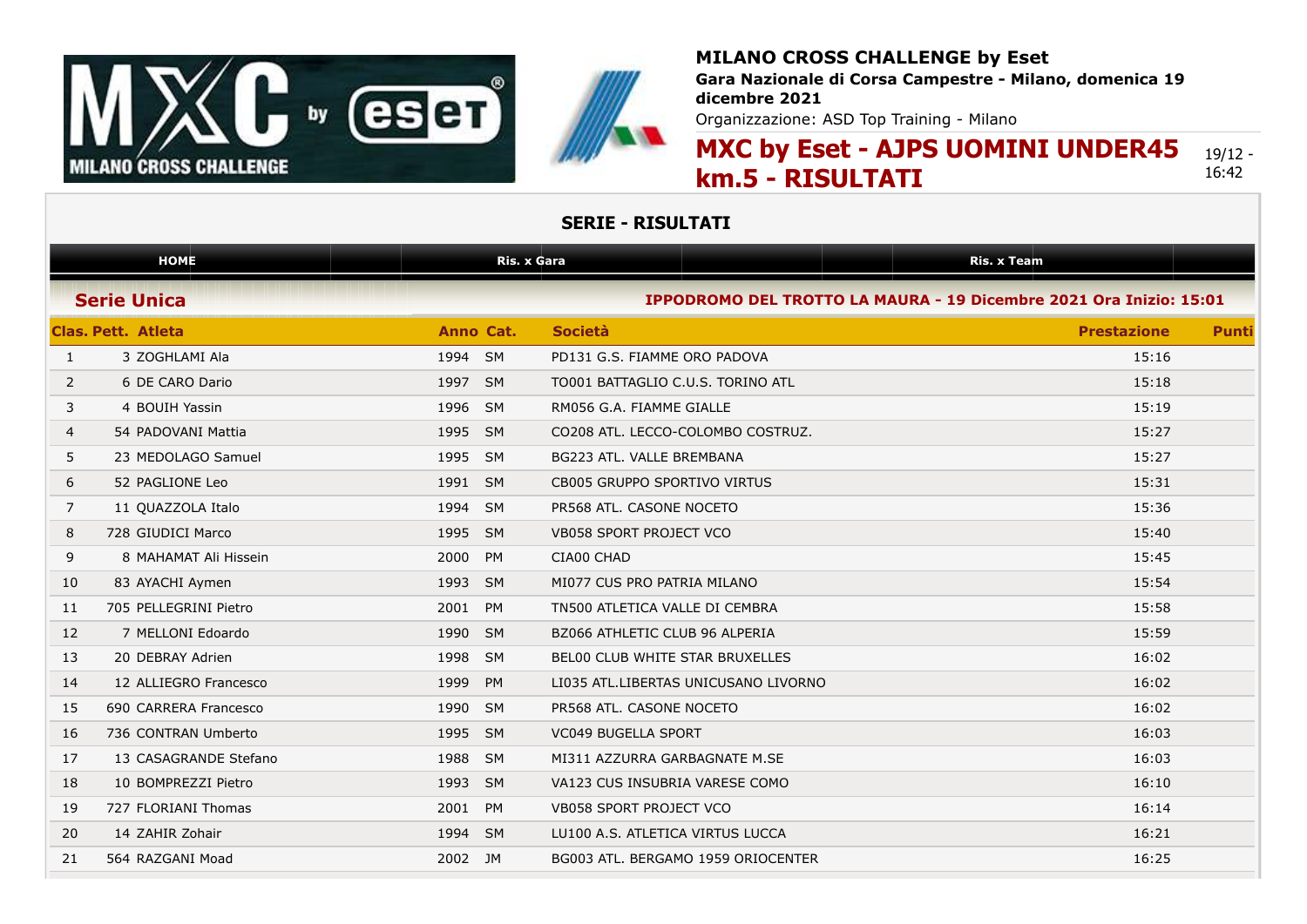| 22 | 114 GENINAZZA Matteo        | 1997 SM |           | MI077 CUS PRO PATRIA MILANO         | 16:35 |
|----|-----------------------------|---------|-----------|-------------------------------------|-------|
| 23 | 24 ROSSI Nabil              | 1994 SM |           | BG223 ATL. VALLE BREMBANA           | 16:36 |
| 24 | 15 SOFFIENTINI Andrea       | 1988 SM |           | MI311 AZZURRA GARBAGNATE M.SE       | 16:38 |
| 25 | 520 CANDIANI Francesco      | 2004 AM |           | MI221 BRACCO ATLETICA               | 17:03 |
| 26 | 650 VILLA Vinicio           | 1996 SM |           | MI835 ALMOSTHERE ASD                | 17:10 |
| 27 | 654 BURBURAN Matteo         | 2000 PM |           | MI903 FORTI E LIBERI MONZA 1878 ASD | 17:10 |
| 28 | 714 BURRINI Matteo          | 1995 SM |           | VA123 CUS INSUBRIA VARESE COMO      | 17:13 |
| 29 | 240 GRASSI Tommaso          | 1991 SM |           | MI311 AZZURRA GARBAGNATE M.SE       | 17:14 |
| 30 | 691 DE ANNA Riccardo        | 1997 SM |           | PU003 CUS URBINO                    | 17:17 |
| 31 | 535 BELTRAMI Simone         | 2004 AM |           | VB058 SPORT PROJECT VCO             | 17:18 |
| 32 | 268 MAESTRELLI Riccardo     | 1991 SM |           | MI670 DK RUNNERS MILANO             | 17:25 |
| 33 | 713 BASSANI Francesco       | 1996 SM |           | VA123 CUS INSUBRIA VARESE COMO      | 17:30 |
| 34 | 178 BENDAHOU Karim          | 2000 PM |           | MI089 PRO SESTO ATL.                | 17:34 |
| 35 | 532 ZARETTI Flavio          | 2005 AM |           | PR436 CIRCOLO MINERVA ASD           | 17:34 |
| 36 | 692 BERRITE Azeddine        | 1995 SM |           | PV110 ATL. CENTO TORRI PAVIA        | 17:40 |
| 37 | 120 HABBOUBI Anwar          | 2001 PM |           | MI077 CUS PRO PATRIA MILANO         | 17:42 |
| 38 | 515 EL YABANI Yassin        | 2005 AM |           | BG003 ATL. BERGAMO 1959 ORIOCENTER  | 17:45 |
| 39 | 751 RESCIGNO Alessandro     | 1989 SM |           | RE128 ATL. REGGIO ASD               | 17:47 |
| 40 | 433 CHIESA Tommaso Maria    | 1998 SM |           | MI798 MILANO ATLETICA               | 17:51 |
| 41 | 733 COGOTTI Yuri            | 1997 SM |           | VC049 BUGELLA SPORT                 | 17:54 |
| 42 | 179 CASTROVINCI Federico    | 1999 PM |           | MI089 PRO SESTO ATL.                | 17:54 |
| 43 | 266 DI DOMENICO Giannantoni | 1992 SM |           | MI670 DK RUNNERS MILANO             | 17:56 |
| 44 | 88 BRAMBILLASCHI Lorenzo    | 1999 PM |           | MI077 CUS PRO PATRIA MILANO         | 18:04 |
| 45 | 575 ALBUZZI Jose'           | 2003 JM |           | TN527 ATLETICA ROTALIANA            | 18:08 |
| 46 | 241 LOSI Gabriele           | 2000 PM |           | MI311 AZZURRA GARBAGNATE M.SE       | 18:08 |
| 47 | 270 RAVA' Tommaso Marco     |         | 1978 SM40 | MI670 DK RUNNERS MILANO             | 18:10 |
| 48 | 530 ERCOLIN Lorenzo         | 2004 AM |           | MI774 TEAM-A LOMBARDIA              | 18:13 |
| 49 | 574 STEIS Federico          | 2002 JM |           | MI798 MILANO ATLETICA               | 18:18 |
| 50 | 568 MARIANI Filippo         | 2003 JM |           | MI077 CUS PRO PATRIA MILANO         | 18:19 |
| 51 | 146 POCATERRA Alessandro    | 1996 SM |           | MI077 CUS PRO PATRIA MILANO         | 18:26 |
| 52 | 565 DE CESARE Riccardo      | 2003 JM |           | BS183 C.S. S.ROCCHINO               | 18:26 |
| 53 | 39 OUADANI Imad             | 2001 PM |           | BS183 C.S. S.ROCCHINO               | 18:29 |
| 54 | 567 LAI Wonedemu            | 2002 JM |           | MI077 CUS PRO PATRIA MILANO         | 18:34 |
|    |                             |         |           |                                     |       |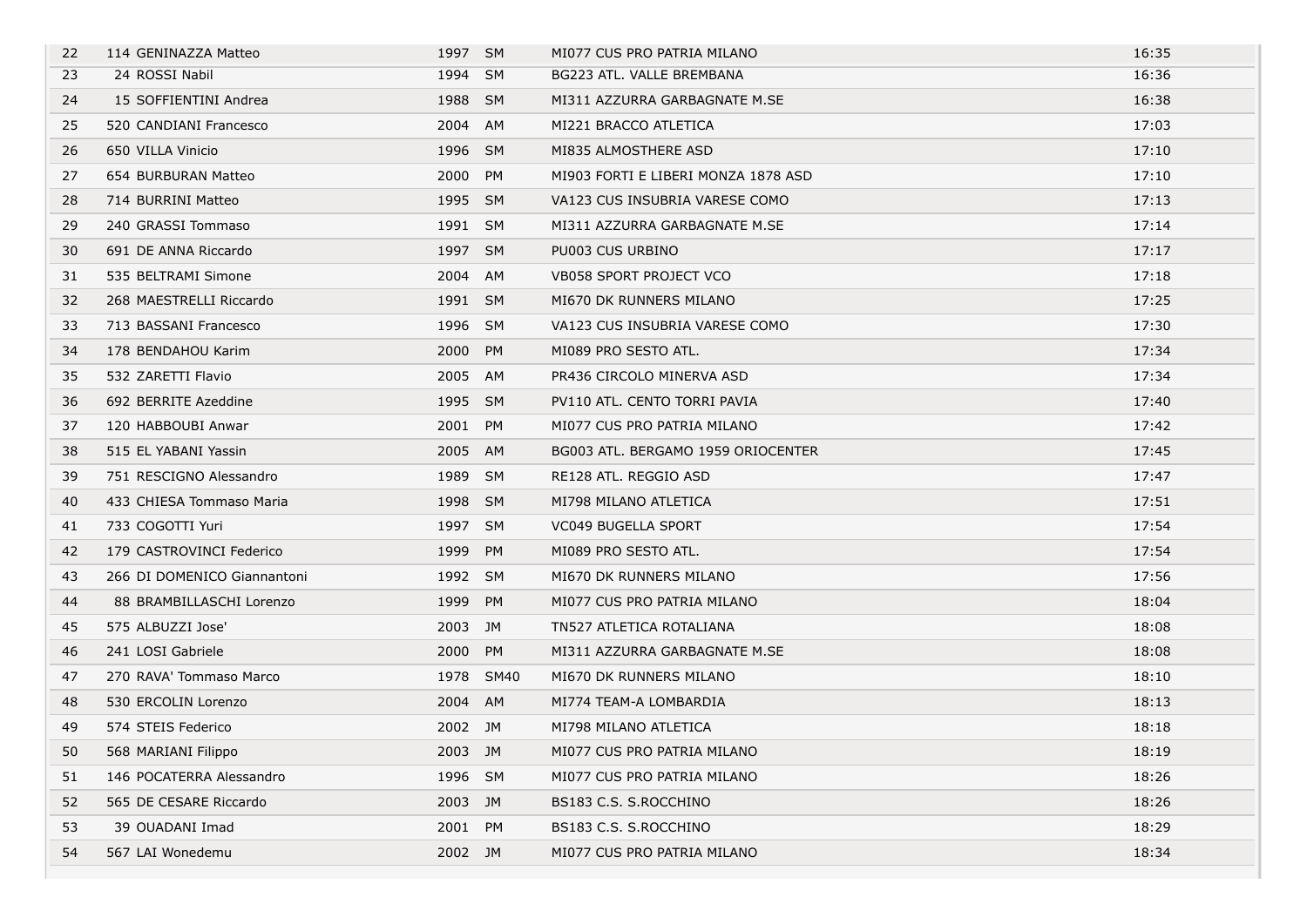| 55 | 744 VALSECCHI Simone        | 1995 SM |             | RR999 ATLETA RUNCARD               | 18:35 |
|----|-----------------------------|---------|-------------|------------------------------------|-------|
| 56 | 649 DI MARCO Danilo         | 1987 SM |             | MI835 ALMOSTHERE ASD               | 18:36 |
| 57 | 569 MELOSSI Filippo         | 2003 JM |             | MI077 CUS PRO PATRIA MILANO        | 18:38 |
| 58 | 566 VARNER Leonardo         | 2002 JM |             | BZ071 C.S.S. LEONARDO DA VINCI     | 18:40 |
| 59 | 529 ERCOLIN Jacopo          | 2004 AM |             | MI774 TEAM-A LOMBARDIA             | 18:41 |
| 60 | 519 UBOLDI Mattia           | 2005 AM |             | MI089 PRO SESTO ATL.               | 18:41 |
| 61 | 239 GRAMENDOLA Antonio Ales | 1992 SM |             | MI311 AZZURRA GARBAGNATE M.SE      | 18:43 |
| 62 | 227 RENDA Matteo            | 1997 SM |             | MI215 U.S. S.VITTORE O. 1906       | 18:46 |
| 63 | 572 MONTI Matteo            | 2003 JM |             | MI214 ATL. VIS NOVA GIUSSANO       | 18:50 |
| 64 | 43 MONTANARI Giordano       |         | 1981 SM40   | BS521 FREE-ZONE                    | 18:56 |
| 65 | 522 PULEO Federico Giovanni | 2005 AM |             | MI311 AZZURRA GARBAGNATE M.SE      | 19:13 |
| 66 | 696 MASTROMARINO Luca       |         | 1977 SM40   | PV599 ATL. PAVESE                  | 19:16 |
| 67 | 226 PERNO Alessandro        | 1980    | SM40        | MI215 U.S. S.VITTORE O. 1906       | 19:17 |
| 68 | 573 LISCIANDRO Gabriele     | 2003 JM |             | MI215 U.S. S.VITTORE O. 1906       | 19:19 |
| 69 | 576 SECCO Gino              | 2003 JM |             | VA394 ATL. ARCISATE                | 19:26 |
| 70 | 740 DI MATTIA Riccardo      |         | 1978 SM40   | RR999 ATLETA RUNCARD               | 19:32 |
| 71 | 521 MELILLO Simon           | 2004 AM |             | MI311 AZZURRA GARBAGNATE M.SE      | 19:34 |
| 72 | 523 VANDELLI Edoardo Giovan | 2005 AM |             | MI311 AZZURRA GARBAGNATE M.SE      | 19:43 |
| 73 | 220 VIGNATI Davide          | 1991 SM |             | MI161 ATLETICA P.A.R. CANEGRATE    | 19:50 |
| 74 | 671 GIANNONI Nicola         |         | 1977 SM40   | MS094 ATL.UISP MARINA DI CARRARA   | 19:52 |
| 75 | 168 UCCELLI Andrea          |         | 1976 SM45   | MI077 CUS PRO PATRIA MILANO        | 20:02 |
| 76 | 571 MARCHESI Jacopo         | 2002 JM |             | MI093 SEZ. ATL. ORATORIO CORNAREDO | 20:02 |
| 77 | 50 AZZAB Hamid              | 1999 PM |             | CA265 ATLETICA ARBUS               | 20:04 |
| 78 | 518 MELOSSI Giacomo         | 2005 AM |             | MI077 CUS PRO PATRIA MILANO        | 20:04 |
| 79 | 669 LUONGO Francesco        |         | 1981 SM40   | MI934 POL.UNICREDIT CIRCOLO MILANO | 20:30 |
| 80 | 49 ANOUAR Mohamed Ali       |         | 1981 SM40   | CA265 ATLETICA ARBUS               | 20:49 |
| 81 | 250 MAHARA Dilain Flavio    | 1999 PM |             | MI419 ATL. VIGNATE                 | 20:52 |
| 82 | 533 ROLLONE Alessandro      | 2005 AM |             | VB025 G. S. D. GENZIANELLA         | 21:00 |
| 83 | 237 ROGGEBAND Jonathan      | 1991 SM |             | MI308 ATHLETIC TEAM                | 21:04 |
| 84 | 180 CIRILLO Michele Cosimo  | 2000    | PM          | MI093 SEZ. ATL. ORATORIO CORNAREDO | 21:15 |
| 85 | 536 PELLEGATTA Davide       | 2004    | AM          | MI798 MILANO ATLETICA              | 21:16 |
| 86 | 238 CASTELLO Carlo          | 1976    | <b>SM45</b> | MI311 AZZURRA GARBAGNATE M.SE      | 21:33 |
| 87 | 233 CHIOVELLI Raffaele      | 1980    | <b>SM40</b> | MI265 ROAD RUNNERS CLUB MILANO     | 21:50 |
| 88 | 251 RIPAMONTI Davide        | 1998 SM |             | MI419 ATL. VIGNATE                 | 22:02 |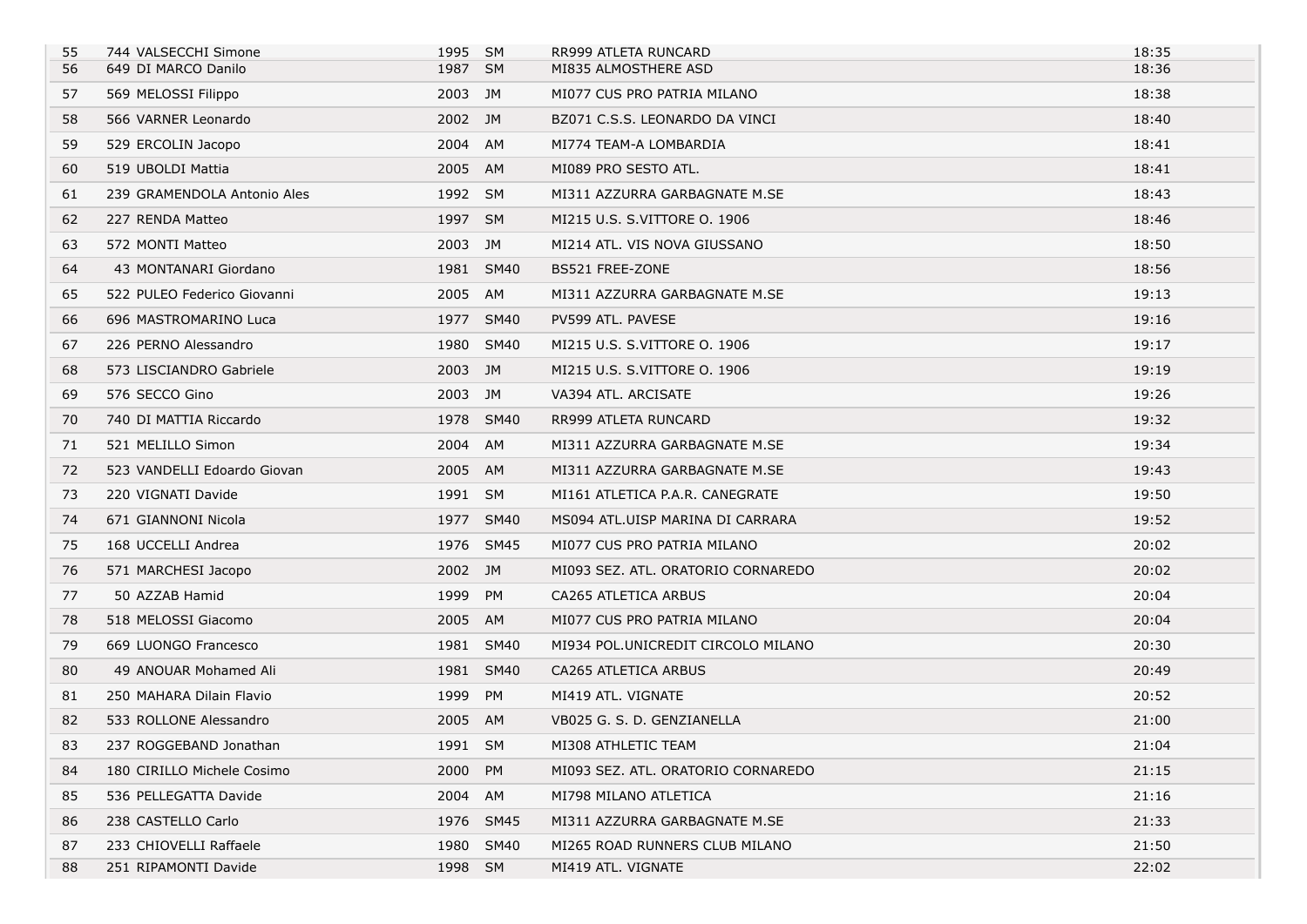| 89 | 526 CANZIANI Filippo       | 2005 AM |           | MI618 ABC PROGETTO AZZURRI                  | 22:09      |
|----|----------------------------|---------|-----------|---------------------------------------------|------------|
| 90 | 743 SECCHI Ottavio         |         | 1986 SM35 | RR999 ATLETA RUNCARD                        | 22:25      |
| 91 | 741 FRANCHI Andrea         |         | 1985 SM35 | RR999 ATLETA RUNCARD                        | 22:35      |
| 92 | 517 MARZORATI Marco        | 2005 AM |           | MI077 CUS PRO PATRIA MILANO                 | 23:10      |
| 93 | 272 BIGNAMI Igor           |         | 1980 SM40 | MI736 RHO TRIATHLON CLUB                    | 23:19      |
| 94 | 437 COCCHIA Francesco      |         | 1972 SM45 | MI798 MILANO ATLETICA                       | 25:04      |
| 95 | 339 LICCIARDO Daniele      | 1991 SM |           | MI770 ATLETICA MENEGHINA                    | 25:07      |
| 96 | 652 DE PIERI Davide        |         | 1976 SM45 | MI895 ASD TAPASCIONE RUNNING TEAM           | 25:17      |
| 97 | 36 VAILATI CAMILLO Stefano |         | 1972 SM45 | BG248 ATL. ESTRADA                          | 25:21      |
| 98 | 476 LOVISOLO Stefano       |         | 1972 SM45 | MI798 MILANO ATLETICA                       | 26:10      |
| 99 | 524 BUITRAGO Santiago      | 2004 AM |           | MI419 ATL. VIGNATE                          | 26:20      |
|    | 742 PUMA Antonino          | 1989 SM |           | RR999 ATLETA RUNCARD                        | <b>DNF</b> |
|    | 1 CRIPPA Nekagenet         | 1994 SM |           | TS044 TRIESTE ATLETICA                      | <b>DNF</b> |
|    | 735 CONTRAN Francesco      | 1999 PM |           | <b>VC049 BUGELLA SPORT</b>                  | <b>DNF</b> |
|    | 527 TAGLIA Giacomo         | 2005 AM |           | MI618 ABC PROGETTO AZZURRI                  | <b>DNF</b> |
|    | 681 BIRAL Davide           | 1997 SM |           | PD143 C.U.S. PADOVA                         | <b>DNF</b> |
|    | 38 PEPOLI Davide           | 1991 SM |           | BR165 ASD IMPERIALI ATLETICA                | <b>DNS</b> |
|    | 41 COPONI Michael          | 1997 SM |           | BS364 G.S. ATL. REZZATO                     | <b>DNS</b> |
|    | 42 LANFREDI Andrea         | 2001 PM |           | BS364 G.S. ATL. REZZATO                     | <b>DNS</b> |
|    | 48 GAIANI Massimiliano     |         | 1976 SM45 | <b>BS950 VENUS TRIATHLON ACADEMY SSDARL</b> | <b>DNS</b> |
|    | 58 ZAPPAROLI Andrea Maria  |         | 1984 SM35 | CR810 ASD NUOVA VIRTUS CREMA                | <b>DNS</b> |
|    | 65 MICHELI Filippo         | 2001 PM |           | FI018 TOSCANA ATLETICA FUTURA               | <b>DNS</b> |
|    | 67 GHIA Andrea             | 1993 SM |           | GE002 A.S.D. C.U.S. GENOVA                  | <b>DNS</b> |
|    | 69 SCIALABBA Giorgio       | 1988 SM |           | LU351 G.P. PARCO ALPI APUANE                | <b>DNS</b> |
|    | 81 ANNONI Emilio           | 1999 PM |           | MI077 CUS PRO PATRIA MILANO                 | <b>DNS</b> |
|    | 123 JAMMEH Ibrahim         | 1999    | PM        | MI077 CUS PRO PATRIA MILANO                 | <b>DNS</b> |
|    | 182 FERRARIO Gabriele      | 2001 PM |           | MI093 SEZ. ATL. ORATORIO CORNAREDO          | <b>DNS</b> |
|    | 222 GALVANI Martino        | 2001 PM |           | MI214 ATL. VIS NOVA GIUSSANO                | <b>DNS</b> |
|    | 235 SCARANI Roberto        |         | 1975 SM45 | MI265 ROAD RUNNERS CLUB MILANO              | <b>DNS</b> |
|    | 516 BOLZONI Davide         | 2005 AM |           | MI077 CUS PRO PATRIA MILANO                 | <b>DNS</b> |
|    | 525 RATTI Marco            | 2004 AM |           | MI419 ATL, VIGNATE                          | <b>DNS</b> |
|    | 528 DELFINO Alessio        | 2004 AM |           | MI770 ATLETICA MENEGHINA                    | <b>DNS</b> |
|    | 534 TOGNALETTA Tino        | 2004 AM |           | VB025 G. S. D. GENZIANELLA                  | <b>DNS</b> |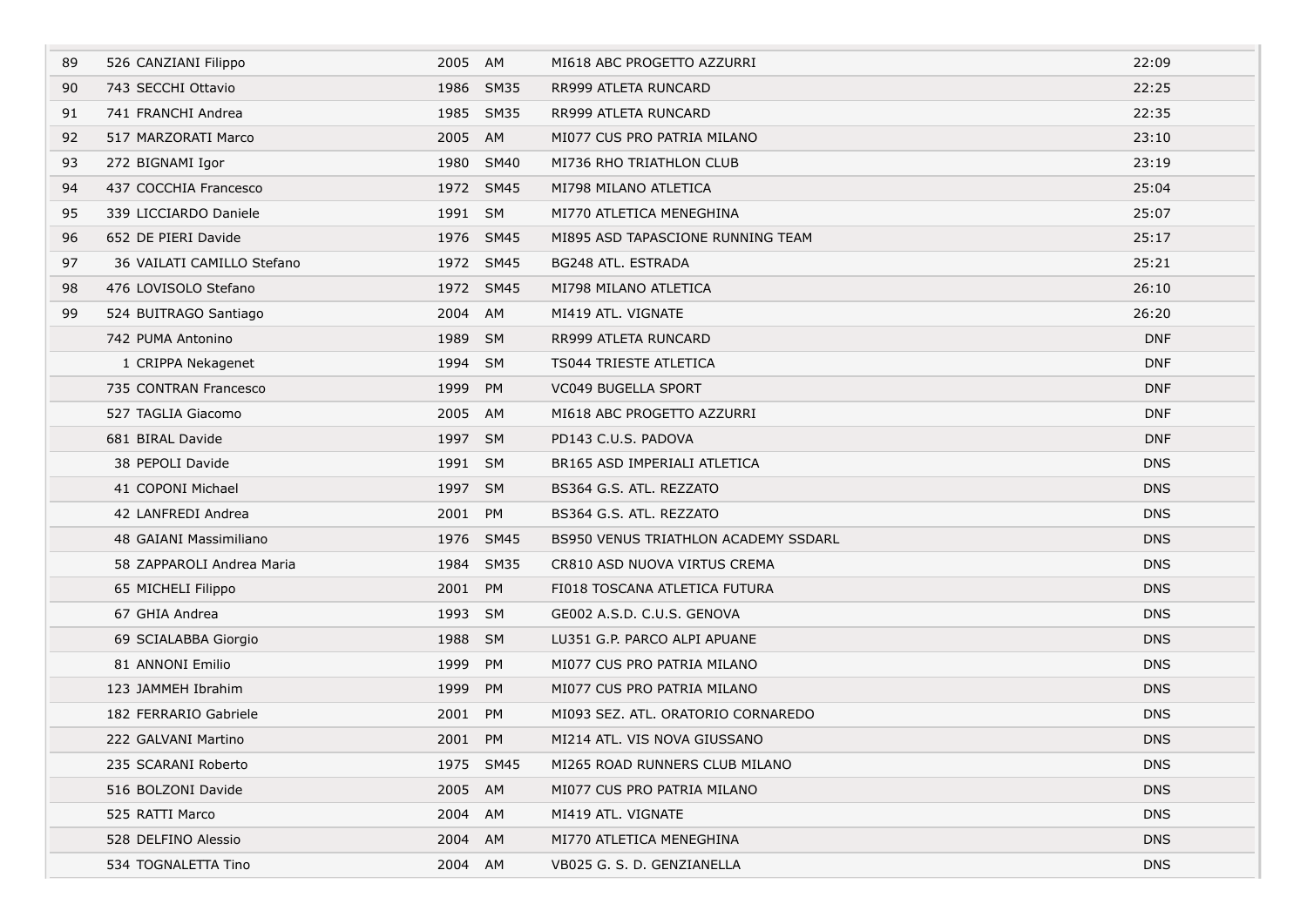| 570 MORINO Lorenzo   | 2003 JM |           | MI077 CUS PRO PATRIA MILANO    | <b>DNS</b> |
|----------------------|---------|-----------|--------------------------------|------------|
| 634 TRAORE Bafi      | 1995 SM |           | MI798 MILANO ATLETICA          | <b>DNS</b> |
| 698 MASSONI Emanuele |         | 1981 SM40 | PV850 ASD GP GARLASCHESE       | <b>DNS</b> |
| 715 GANDINI Filippo  | 2000 PM |           | VA123 CUS INSUBRIA VARESE COMO | <b>DNS</b> |
|                      |         |           |                                |            |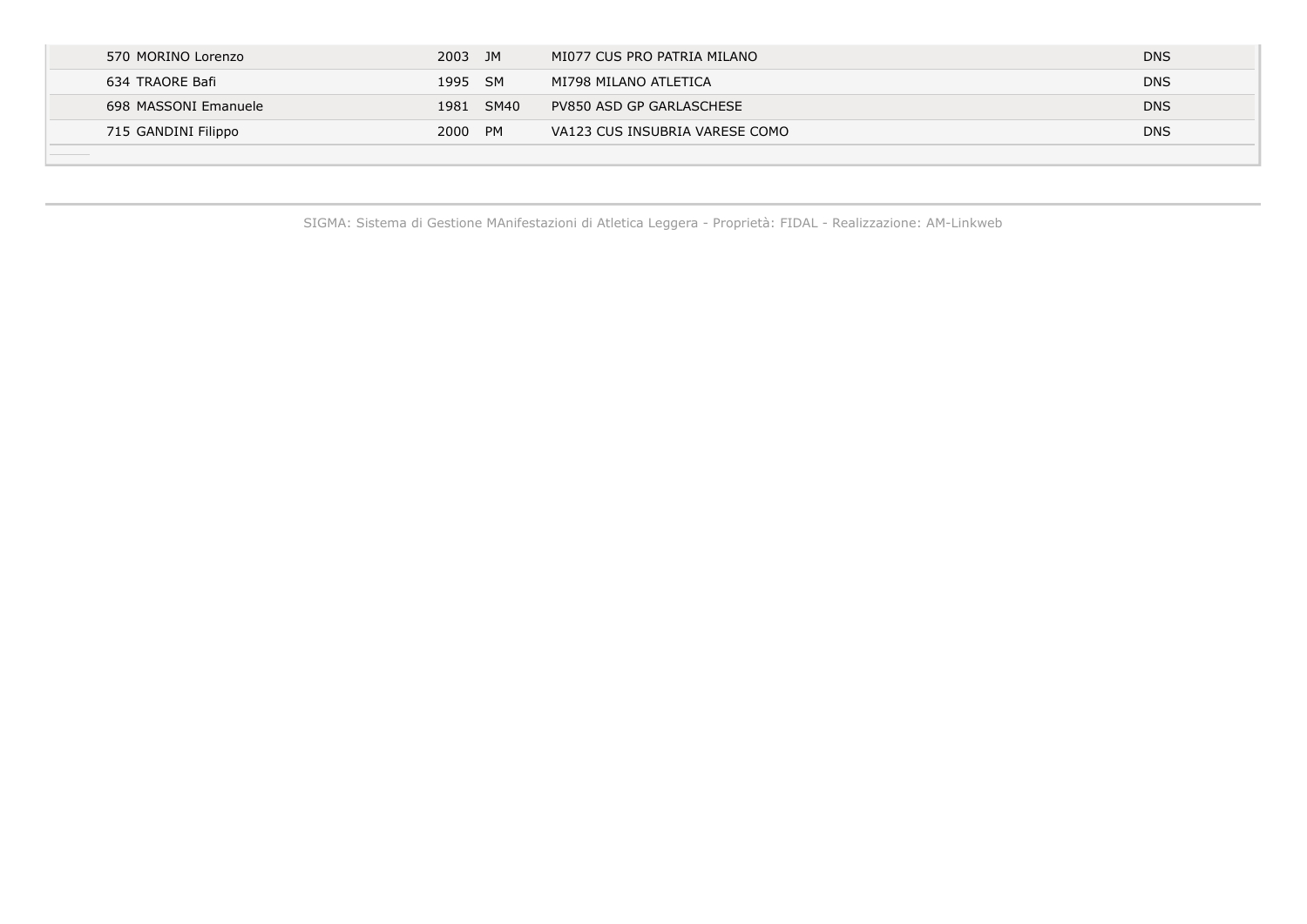



**Gara Nazionale di Corsa Campestre - Milano, domenica 19 dicembre 2021**

Organizzazione: ASD Top Training - Milano

# **MXC by Eset - AJPS DONNE km.5 - RISULTATI**

19/12 - 16:42

|                | <b>HOME</b>                 |           |             | <b>Ris. x Gara</b>                                                 | <b>Ris. x Team</b> |              |
|----------------|-----------------------------|-----------|-------------|--------------------------------------------------------------------|--------------------|--------------|
|                | <b>Serie Unica</b>          |           |             | IPPODROMO DEL TROTTO LA MAURA - 19 Dicembre 2021 Ora Inizio: 14:26 |                    |              |
|                | <b>Clas, Pett. Atleta</b>   | Anno Cat. |             | <b>Societa</b>                                                     | <b>Prestazione</b> | <b>Punti</b> |
| $\mathbf{1}$   | 2 LUKAN Klara               | 2000 PF   |             | SL000 ATLETSKO DRUSTVO KLADIVAR C.                                 | 17:34              |              |
| $\overline{2}$ | 729 SELVA Giovanna          | 2000      | PF          | <b>VB058 SPORT PROJECT VCO</b>                                     | 17:47              |              |
| 3              | 18 REINA Nicole Svetlana    | 1997 SF   |             | MI077 CUS PRO PATRIA MILANO                                        | 17:56              |              |
| 4              | 9 MAJORI Micol              | 1998 SF   |             | MI089 PRO SESTO ATL.                                               | 17:59              |              |
| 5              | 556 COPPA Nicole            | 2003 JF   |             | MI221 BRACCO ATLETICA                                              | 19:14              |              |
| 6              | 562 PIANA Alice             | 2003 JF   |             | <b>VB058 SPORT PROJECT VCO</b>                                     | 19:18              |              |
| 7              | 552 GRADIZZI Silvia         | 2002 JF   |             | MI077 CUS PRO PATRIA MILANO                                        | 19:23              |              |
| 8              | 19 COVA Elisa               | 1989 SF   |             | MI077 CUS PRO PATRIA MILANO                                        | 19:30              |              |
| 9              | 577 MENTASTI Francesca      | 2003 JF   |             | VA550 ATL. GAVIRATE                                                | 20:03              |              |
| 10             | 682 BASEI Glenda            | 1997 SF   |             | PN039 ATL BRUGNERA PN FRIULINTAGLI                                 | 20:06              |              |
| 11             | 506 SELLEY Breanna Federica | 2004      | AF          | MI221 BRACCO ATLETICA                                              | 20:12              |              |
| 12             | 135 MISSAGLIA Carlotta      | 1999      | PF          | MI077 CUS PRO PATRIA MILANO                                        | 20:20              |              |
| 13             | 53 GHEZZI Sara              | 2001      | PF          | CO039 POL. LIB. CERNUSCHESE                                        | 20:27              |              |
| 14             | 514 MUNARETTO Chiara        | 2005      | AF          | VC019 ATL, STRONESE-NUOVA NORDAFFARI                               | 20:39              |              |
| 15             | 702 MANCINO Lucrezia        | 2000      | PF          | SV070 ATLETICA ARCOBALENO SAVONA                                   | 20:42              |              |
| 16             | 554 TRIACA Francesca        | 2003      | JF          | MI077 CUS PRO PATRIA MILANO                                        | 20:51              |              |
| 17             | 726 BONA Veronica           | 2001 PF   |             | VB058 SPORT PROJECT VCO                                            | 20:54              |              |
| 18             | 484 MARCHIANO' Elvira       | 1985      | <b>SF35</b> | MI798 MILANO ATLETICA                                              | 20:55              |              |
| 19             | 105 FAVARO Arianna          | 2000      | PF          | MI077 CUS PRO PATRIA MILANO                                        | 21:03              |              |
| 20             | 22 SORICI Rodica            | 1986      | <b>SF35</b> | AO010 CSD GUARDIA DI FINANZA AOSTA                                 | 21:26              |              |
| 21             | 45 VAGNI Monica             | 1978      | <b>SF40</b> | <b>BS562 ATL, PARATICO</b>                                         | 21:26              |              |
|                |                             |           |             |                                                                    |                    |              |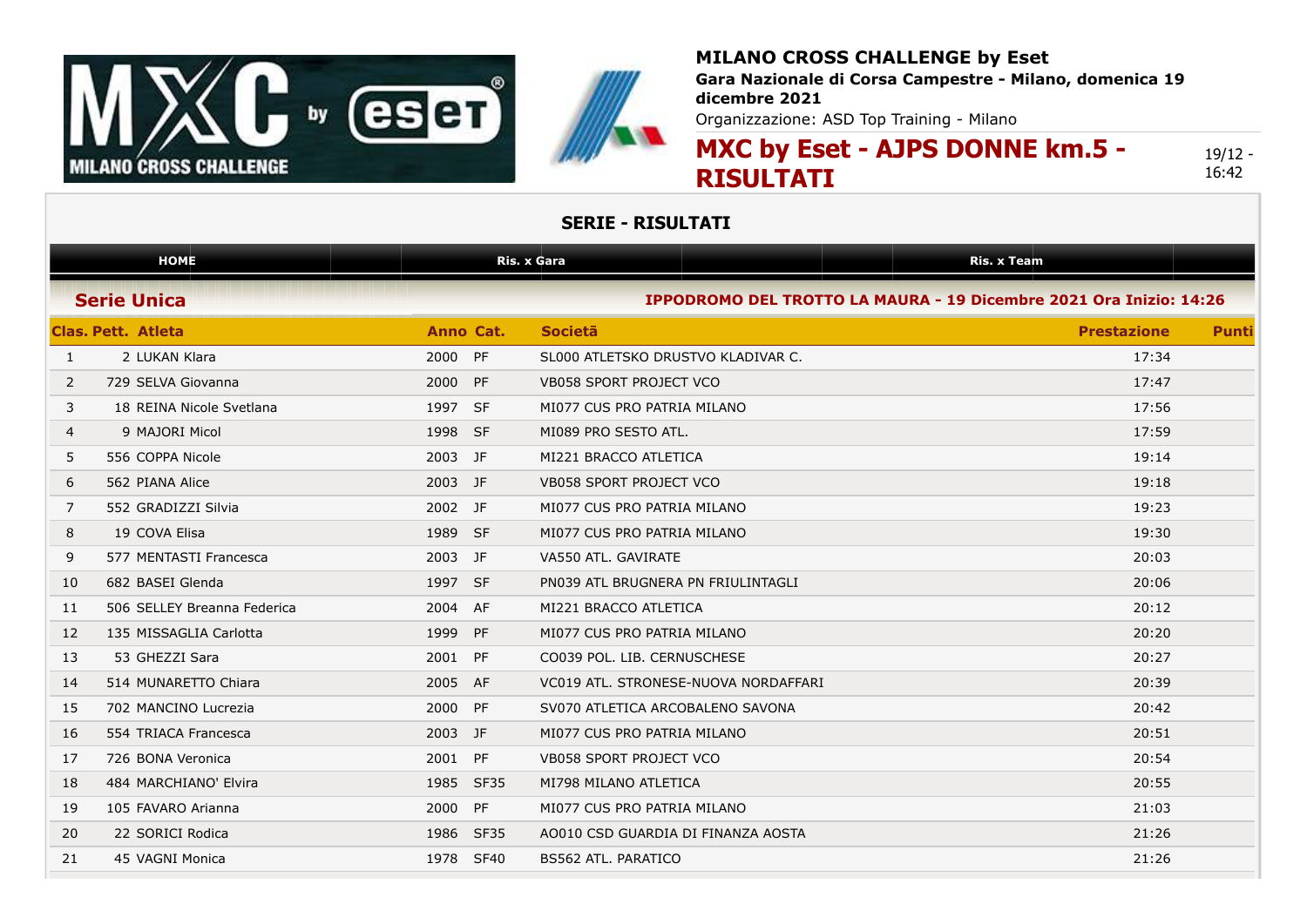| 22 | 501 REPOSSI Greta           | 2005 AF |             | MI053 U.S. VIRTUS BINASCO ATL.       | 21:34      |
|----|-----------------------------|---------|-------------|--------------------------------------|------------|
| 23 | 712 ALETTI Beatrice Lucia m | 1992 SF |             | VA123 CUS INSUBRIA VARESE COMO       | 21:35      |
| 24 | 221 CONFALONIERI Matilde    | 2001 PF |             | MI214 ATL. VIS NOVA GIUSSANO         | 21:42      |
| 25 | 563 MANCINO Giorgia         | 2002 JF |             | VC019 ATL. STRONESE-NUOVA NORDAFFARI | 21:55      |
| 26 | 40 BOIFAVA Alessia          | 1998 SF |             | BS364 G.S. ATL. REZZATO              | 22:15      |
| 27 | 504 GIAMBUSSO Alice         | 2005 AF |             | MI089 PRO SESTO ATL.                 | 22:38      |
| 28 | 234 GRAVINA Elide May       |         | 1981 SF40   | MI265 ROAD RUNNERS CLUB MILANO       | 22:47      |
| 29 | 230 CIMNAGHI Martina Maria  | 2001 PF |             | MI244 U.S. SANGIORGESE               | 23:05      |
| 30 | 503 MELOSSI Margherita      | 2005 AF |             | MI077 CUS PRO PATRIA MILANO          | 23:14      |
| 31 | 231 BARONE Ida Anna grazia  |         | 1976 SF45   | MI265 ROAD RUNNERS CLUB MILANO       | 23:44      |
| 32 | 704 BRUGNARA Giorgia        |         | 1973 SF45   | TN500 ATLETICA VALLE DI CEMBRA       | 24:08      |
| 33 | 561 TABACCO Elisa           | 2003 JF |             | VB025 G. S. D. GENZIANELLA           | 24:42      |
| 34 | 749 ZAPPIA Cecilia          |         | 1981 SF40   | VA943 ASD BUMBASINA RUN              | 24:43      |
| 35 | 670 BONGIOVANNI Lucia       |         | 1972 SF45   | MI963 OPERA RUNNERS A.S.D.           | 24:56      |
| 36 | 273 SPADA Marina            | 1967    | <b>SF50</b> | MI736 RHO TRIATHLON CLUB             | 25:00      |
| 37 | 316 DI CAPRIO Francesca     | 1991 SF |             | MI770 ATLETICA MENEGHINA             | 25:40      |
| 38 | 509 DELSALE Nausicaa        | 2005 AF |             | NO001 SOCIETA' ATLETICA BELLINZAGO   | 26:52      |
| 39 | 218 GANGERI Antonella       |         | 1965 SF55   | MI101 ATL. BRESSO                    | 27:05      |
| 40 | 513 GUENZA Letizia          | 2005 AF |             | VB025 G. S. D. GENZIANELLA           | 29:37      |
| 41 | 512 CAROZZA Elena           | 2005 AF |             | VB025 G. S. D. GENZIANELLA           | 31:52      |
|    | 508 SANDRELLI Anna          | 2005 AF |             | MI798 MILANO ATLETICA                | <b>DNF</b> |
|    | 236 CAPELLI Silvia          |         | 1983 SF35   | MI296 ATL. LAMBRO MILANO             | <b>DNF</b> |
|    | 555 GIUDICI Ginevra         | 2003 JF |             | MI095 DAINI CARATE BRIANZA           | <b>DNF</b> |
|    | 400 BERNASCONI Erika        | 1998 SF |             | MI774 TEAM-A LOMBARDIA               | <b>DNS</b> |
|    | 553 PIRAINO Benedetta       | 2002 JF |             | MI077 CUS PRO PATRIA MILANO          | <b>DNS</b> |
|    | 505 MAJOCCHI Tarikua        | 2005 AF |             | MI221 BRACCO ATLETICA                | <b>DNS</b> |
|    | 560 COSTA Maddalena         | 2003 JF |             | PV410 ATLETICA VIGEVANO              | <b>DNS</b> |
|    | 68 POGGETTI Egizia          |         | 1970 SF50   | GE002 A.S.D. C.U.S. GENOVA           | <b>DNS</b> |
|    | 559 BARBERINI Valentina     | 2002 JF |             | PV410 ATLETICA VIGEVANO              | <b>DNS</b> |
|    | 166 TOSCHI Francesca        | 1991 SF |             | MI077 CUS PRO PATRIA MILANO          | <b>DNS</b> |
|    | 551 SEGOR Laura             | 2003 JF |             | AO006 POLISPORTIVA SANT'ORSO AOSTA   | <b>DNS</b> |
|    | 5 EPIS Giovanna             | 1988 SF |             | BO011 C.S. CARABINIERI SEZ. ATLETICA | <b>DNS</b> |
|    | 132 MARTERA Elisa           |         | 1972 SF45   | MI077 CUS PRO PATRIA MILANO          | <b>DNS</b> |
|    |                             |         |             |                                      |            |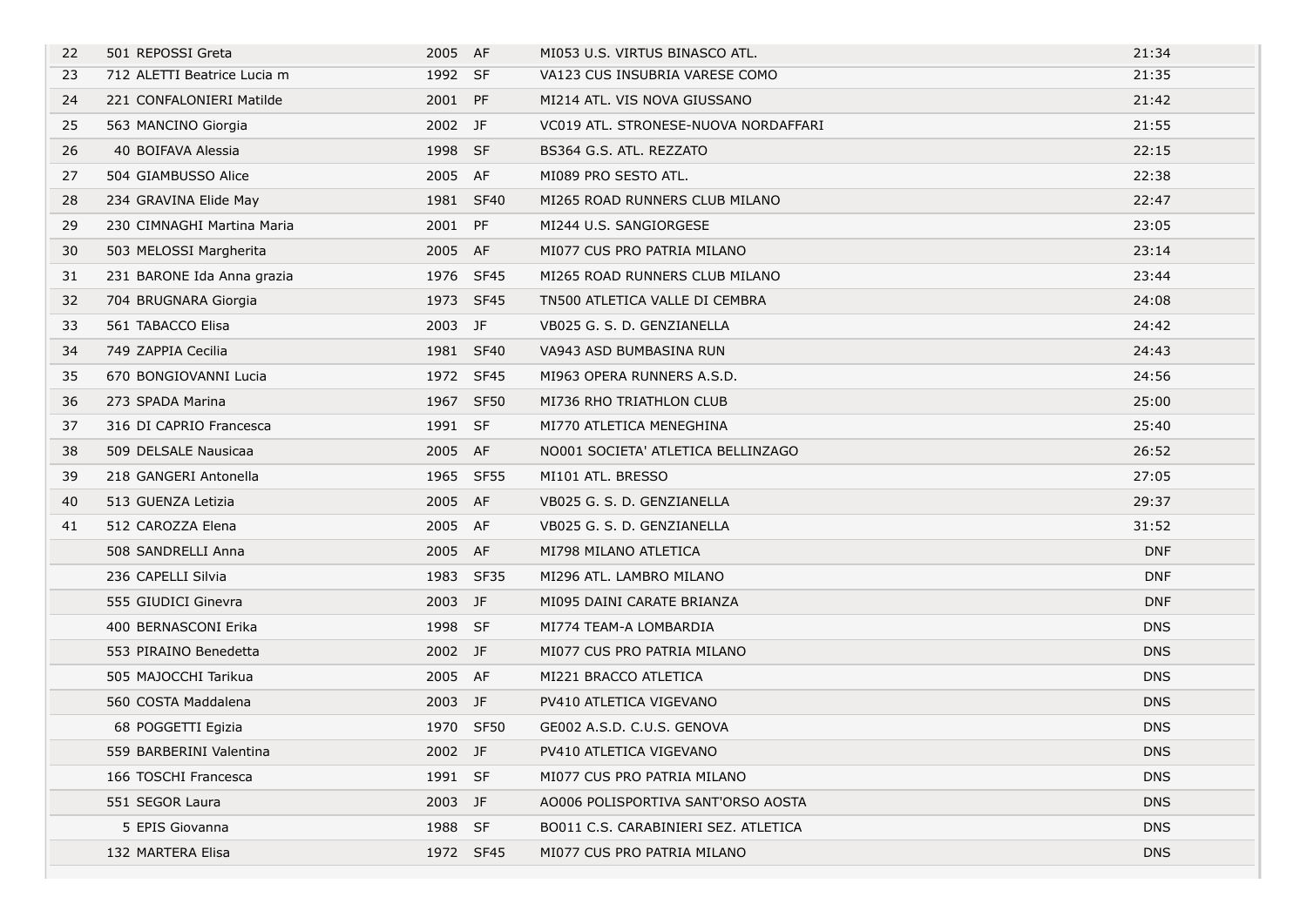| 558 TERRANI Cecilia    | 2003 JF | MI774 TEAM-A LOMBARDIA      | <b>DNS</b> |
|------------------------|---------|-----------------------------|------------|
| 507 NARDO Sofia        | 2005 AF | MI798 MILANO ATLETICA       | <b>DNS</b> |
| 502 BONACINA Matilde   | 2005 AF | MI077 CUS PRO PATRIA MILANO | <b>DNS</b> |
| 133 MAZZETTO Chiara    | 1998 SF | MI077 CUS PRO PATRIA MILANO | <b>DNS</b> |
| 55 CAPRANI Micol       | 2000 PF | CO249 ATL. CENTRO LARIO     | <b>DNS</b> |
| 557 GALIMBERTI Camilla | 2003 JF | MI221 BRACCO ATLETICA       | <b>DNS</b> |
| 66 BALDINI Federica    | 1998 SF | GE002 A.S.D. C.U.S. GENOVA  | <b>DNS</b> |
|                        |         |                             |            |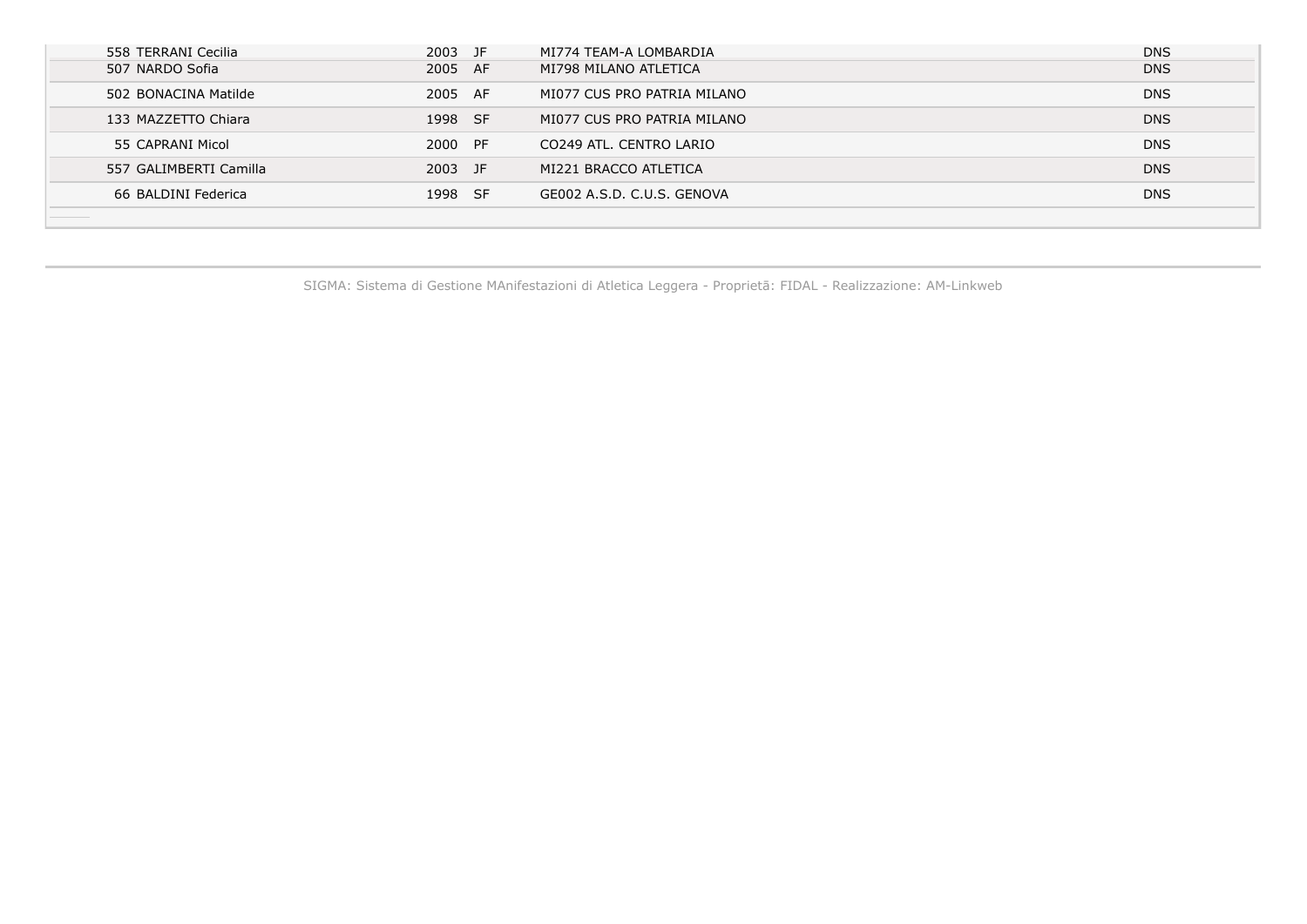

## **MILANO CROSS CHALLENGE by Eset Gara Nazionale di Corsa Campestre - Milano, domenica 19**

**dicembre 2021**

Organizzazione: ASD Top Training - Milano

### **MXC by Eset - MASTER U OVER 50 km.4** 19/12 - **- RISULTATI** 16:42

|                | <b>HOME</b>                |                     | Ris. x Gara                                                        | <b>Ris. x Team</b> |              |
|----------------|----------------------------|---------------------|--------------------------------------------------------------------|--------------------|--------------|
|                | <b>Serie Unica</b>         |                     | IPPODROMO DEL TROTTO LA MAURA - 19 Dicembre 2021 Ora Inizio: 15:30 |                    |              |
|                | <b>Clas. Pett. Atleta</b>  | Anno Cat.           | <b>Società</b>                                                     | <b>Prestazione</b> | <b>Punti</b> |
| 1              | 700 CALDIROLI Fabio        | 1969 SM50           | RE106 CALCESTRUZZI CORRADINI EXCELS.                               | 16:29              |              |
| 2              | 85 BIVONA Giovanni         | 1965 SM55           | MI077 CUS PRO PATRIA MILANO                                        | 16:49              |              |
| 3              | 248 FACCIOLO Valerio       | 1968 SM50           | MI352 EUROATLETICA 2002                                            | 17:02              |              |
| $\overline{4}$ | 247 BARLETTA Francesco     | <b>SM60</b><br>1961 | MI352 EUROATLETICA 2002                                            | 17:07              |              |
| 5              | 87 BRAMBILLA Nicola Vittor | <b>SM55</b><br>1965 | MI077 CUS PRO PATRIA MILANO                                        | 17:45              |              |
| 6              | 21 GRADIZZI Moreno         | <b>SM55</b><br>1962 | AO006 POLISPORTIVA SANT'ORSO AOSTA                                 | 18:05              |              |
| 7              | 249 PALMIERI Martino       | 1955<br><b>SM65</b> | MI352 EUROATLETICA 2002                                            | 18:16              |              |
| 8              | 717 PANARIELLO Mario       | <b>SM50</b><br>1968 | VA750 CARDATLETICA                                                 | 18:18              |              |
| 9              | 699 RUSCELLI Sergio        | 1956 SM65           | RA094 ATLETICA 85 FAENZA                                           | 18:23              |              |
| 10             | 701 TOFFANO Roberto        | 1964 SM55           | SO115 ATL. ALTA VALTELLINA                                         | 19:10              |              |
| 11             | 44 CAROLI Gianluca         | 1966 SM55           | <b>BS562 ATL. PARATICO</b>                                         | 19:29              |              |
| 12             | 219 RESTELLI Alessandro    | 1964 SM55           | MI101 ATL, BRESSO                                                  | 19:55              |              |
| 13             | 302 CONSOLI Paolo          | 1969 SM50           | MI770 ATLETICA MENEGHINA                                           | 24:34              |              |
| 14             | 748 PURICELLI Paolo        | 1966 SM55           | MI798 MILANO ATLETICA                                              | 27:14              |              |
|                | 232 CALLERI Dario          | 1971 SM50           | MI265 ROAD RUNNERS CLUB MILANO                                     | <b>DNS</b>         |              |
|                | 370 SALDINI Fabio Massimo  | 1964 SM55           | MI770 ATLETICA MENEGHINA                                           | <b>DNS</b>         |              |
|                | 753 CANZI Enrico           | <b>SM70</b><br>1951 | MI481 G.P. VILLASANTESE                                            | <b>DNS</b>         |              |
|                | 305 CORTESE Michele        | <b>SM50</b><br>1967 | MI770 ATLETICA MENEGHINA                                           | <b>DNS</b>         |              |
|                | 147 POLI Rosario           | <b>SM60</b><br>1958 | MI077 CUS PRO PATRIA MILANO                                        | <b>DNS</b>         |              |
|                | 651 CONTEDINI Marco        | 1969<br><b>SM50</b> | MI881 ASD ORTICA TEAM MILANO                                       | <b>DNS</b>         |              |
|                |                            |                     |                                                                    |                    |              |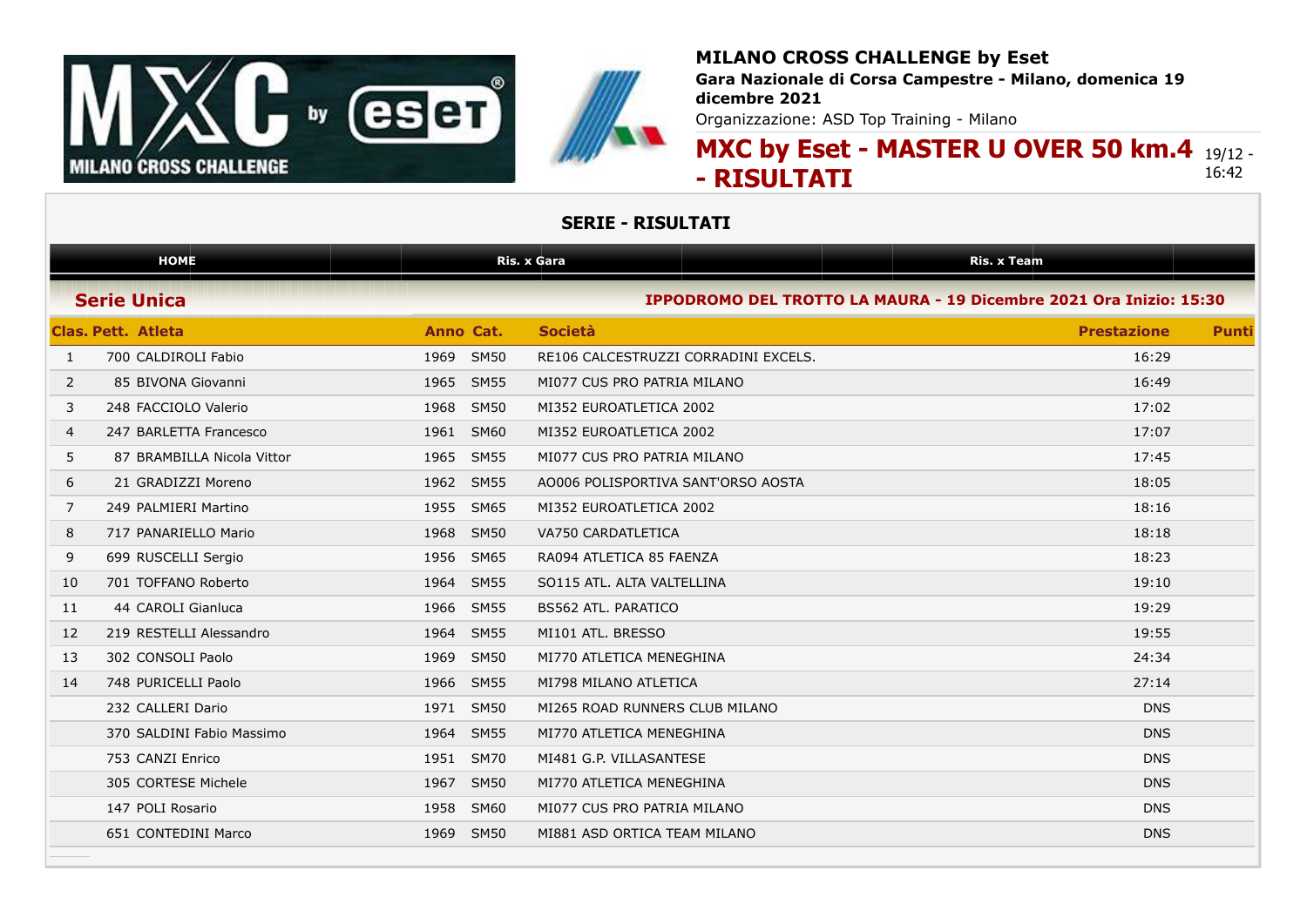



**Gara Nazionale di Corsa Campestre - Milano, domenica 19 dicembre 2021**

Organizzazione: ASD Top Training - Milano

**MXC by Eset - CADETTI km.2,8 - RISULTATI**

19/12 - 16:42

|                | <b>HOME</b>                 | Ris. x Gara       |                                                                    | Ris. x Team        |              |
|----------------|-----------------------------|-------------------|--------------------------------------------------------------------|--------------------|--------------|
|                | <b>Serie Unica</b>          |                   | IPPODROMO DEL TROTTO LA MAURA - 19 Dicembre 2021 Ora Inizio: 13:55 |                    |              |
|                | Clas. Pett. Atleta          | Anno Cat.         | <b>Società</b>                                                     | <b>Prestazione</b> | <b>Punti</b> |
| $\mathbf{1}$   | 706 ANDREATTA Riccardo      | 2007<br><b>CM</b> | TN527 ATLETICA ROTALIANA                                           | 09:05              |              |
| $\overline{2}$ | 79 ALAMIA Michele           | 2007<br><b>CM</b> | MI077 CUS PRO PATRIA MILANO                                        | 09:09              |              |
| 3              | 252 TURRIN Luigi Alessio    | 2006<br><b>CM</b> | MI419 ATL. VIGNATE                                                 | 09:10              |              |
| 4              | 138 MORUZZI Daniele         | 2006<br><b>CM</b> | MI077 CUS PRO PATRIA MILANO                                        | 09:14              |              |
| 5              | 111 FOSSALI Michele         | 2007<br><b>CM</b> | MI077 CUS PRO PATRIA MILANO                                        | 09:18              |              |
| 6              | 59 BERARDOZZI Luca          | 2006<br><b>CM</b> | FC542 LIBERTAS ATLETICA FORLI'                                     | 09:20              |              |
| $\overline{7}$ | 871 CESARETTO Alessio       | 2006<br><b>CM</b> | VC012 A.ATL. CANDELO                                               | 09:26              |              |
| 8              | 149 PREZIUSO NOYER Niccolo' | 2007<br><b>CM</b> | MI077 CUS PRO PATRIA MILANO                                        | 09:29              |              |
| 9              | 672 BAGNATI Andrea          | 2007<br><b>CM</b> | NO001 SOCIETA' ATLETICA BELLINZAGO                                 | 09:35              |              |
| 10             | 687 PERIN Lorenzo           | 2007<br><b>CM</b> | <b>PN522 PODISTI CORDENONS</b>                                     | 09:38              |              |
| 11             | 245 COLOMBO Federico        | 2006<br><b>CM</b> | MI335 ATL. MUGGIO                                                  | 09:39              |              |
| 12             | 723 PAZZINETTI Stefano      | 2007<br><b>CM</b> | VB025 G. S. D. GENZIANELLA                                         | 09:42              |              |
| 13             | 356 PAPALEO Luca            | 2007<br><b>CM</b> | MI770 ATLETICA MENEGHINA                                           | 09:52              |              |
| 14             | 28 DEMARCHI Federico        | 2007<br><b>CM</b> | <b>BG248 ATL. ESTRADA</b>                                          | 09:57              |              |
| 15             | 225 ZANETTO Andrea Benvenut | 2006<br><b>CM</b> | MI214 ATL. VIS NOVA GIUSSANO                                       | 10:15              |              |
| 16             | 693 GUIDI Mattia            | 2007<br><b>CM</b> | PV155 100 TORRI & VIGEVANO ATL. YOUNG                              | 10:21              |              |
| 17             | 116 GRASSI Matteo           | 2006<br><b>CM</b> | MI077 CUS PRO PATRIA MILANO                                        | 10:24              |              |
| 18             | 243 MUNGIARDI Marco         | 2007<br><b>CM</b> | MI311 AZZURRA GARBAGNATE M.SE                                      | 10:30              |              |
| 19             | 678 GROSSO Luca             | 2006<br><b>CM</b> | NO001 SOCIETA' ATLETICA BELLINZAGO                                 | 10:36              |              |
| 20             | 100 COLOMBI Giacomo Filippo | 2007<br><b>CM</b> | MI077 CUS PRO PATRIA MILANO                                        | 10:39              |              |
| 21             | 77 GIAMBUSSO Andrea Giusep  | 2007<br><b>CM</b> | MI066 SCUOLA SPORTIVA ATL. PUNTO IT                                | 10:41              |              |
|                |                             |                   |                                                                    |                    |              |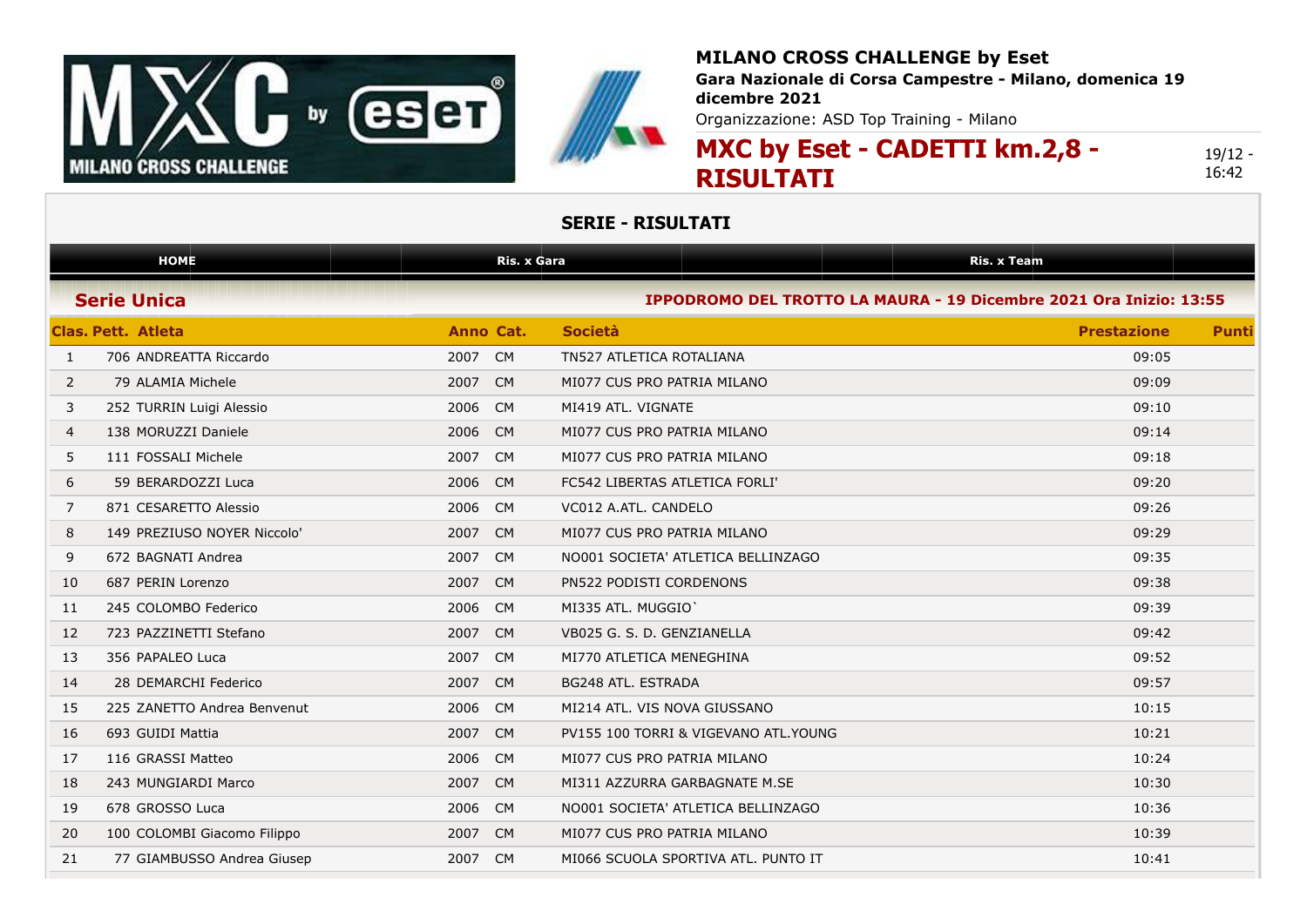| 22 | 145 PIRODDI Fabrizio       | 2007 CM | MI077 CUS PRO PATRIA MILANO      | 10:59      |
|----|----------------------------|---------|----------------------------------|------------|
| 23 | 659 CASTELLAZZI Luca       | 2007 CM | MI922 ATLETICA DESIO ASD         | 11:06      |
| 24 | 709 MOSNA Andrea           | 2007 CM | TN527 ATLETICA ROTALIANA         | 11:07      |
| 25 | 661 FAINI Diego            | 2007 CM | MI922 ATLETICA DESIO ASD         | 11:09      |
| 26 | 711 ARTUSO Federico Maria  | 2007 CM | VA121 PRO PATRIA A.R.C. BUSTO A. | 11:11      |
| 27 | 328 GENNARI Matteo         | 2007 CM | MI770 ATLETICA MENEGHINA         | 11:58      |
| 28 | 737 RAMELLA LEVIS Tommaso  | 2007 CM | <b>VC049 BUGELLA SPORT</b>       | 12:03      |
| 29 | 656 AMEHOU Nicolas         | 2007 CM | MI922 ATLETICA DESIO ASD         | 12:08      |
| 30 | 663 NAVARRA Christian      | 2007 CM | MI922 ATLETICA DESIO ASD         | 12:11      |
| 31 | 474 LOGRONIO Genzl         | 2006 CM | MI798 MILANO ATLETICA            | 12:26      |
| 32 | 739 ZORODDU Andrea         | 2007 CM | <b>VC049 BUGELLA SPORT</b>       | 13:20      |
|    | 73 CHECCHETTO Mattia       | 2007 CM | MI063 ATL. CESANO MADERNO        | <b>DNS</b> |
|    | 122 IMPIOMBATO Alessandro  | 2007 CM | MI077 CUS PRO PATRIA MILANO      | <b>DNS</b> |
|    | 76 ROMANO' Alberto         | 2007 CM | MI063 ATL. CESANO MADERNO        | <b>DNS</b> |
|    | 27 BIGATTI Marco           | 2007 CM | BG248 ATL. ESTRADA               | <b>DNS</b> |
|    | 70 AMBROSIANO Riccardo     | 2006 CM | MI063 ATL. CESANO MADERNO        | <b>DNS</b> |
|    | 436 CIPRIANI Federico Aldo | 2006 CM | MI798 MILANO ATLETICA            | <b>DNS</b> |
|    | 158 SANA Tommaso           | 2006 CM | MI077 CUS PRO PATRIA MILANO      | <b>DNS</b> |
|    | 72 BRAMBILLA Mirko         | 2006 CM | MI063 ATL, CESANO MADERNO        | <b>DNS</b> |
|    | 707 CAPOVILLA Matteo       | 2006 CM | TN527 ATLETICA ROTALIANA         | <b>DNS</b> |
|    | 264 TAGLIA Guglielmo       | 2007 CM | MI618 ABC PROGETTO AZZURRI       | <b>DNS</b> |
|    |                            |         |                                  |            |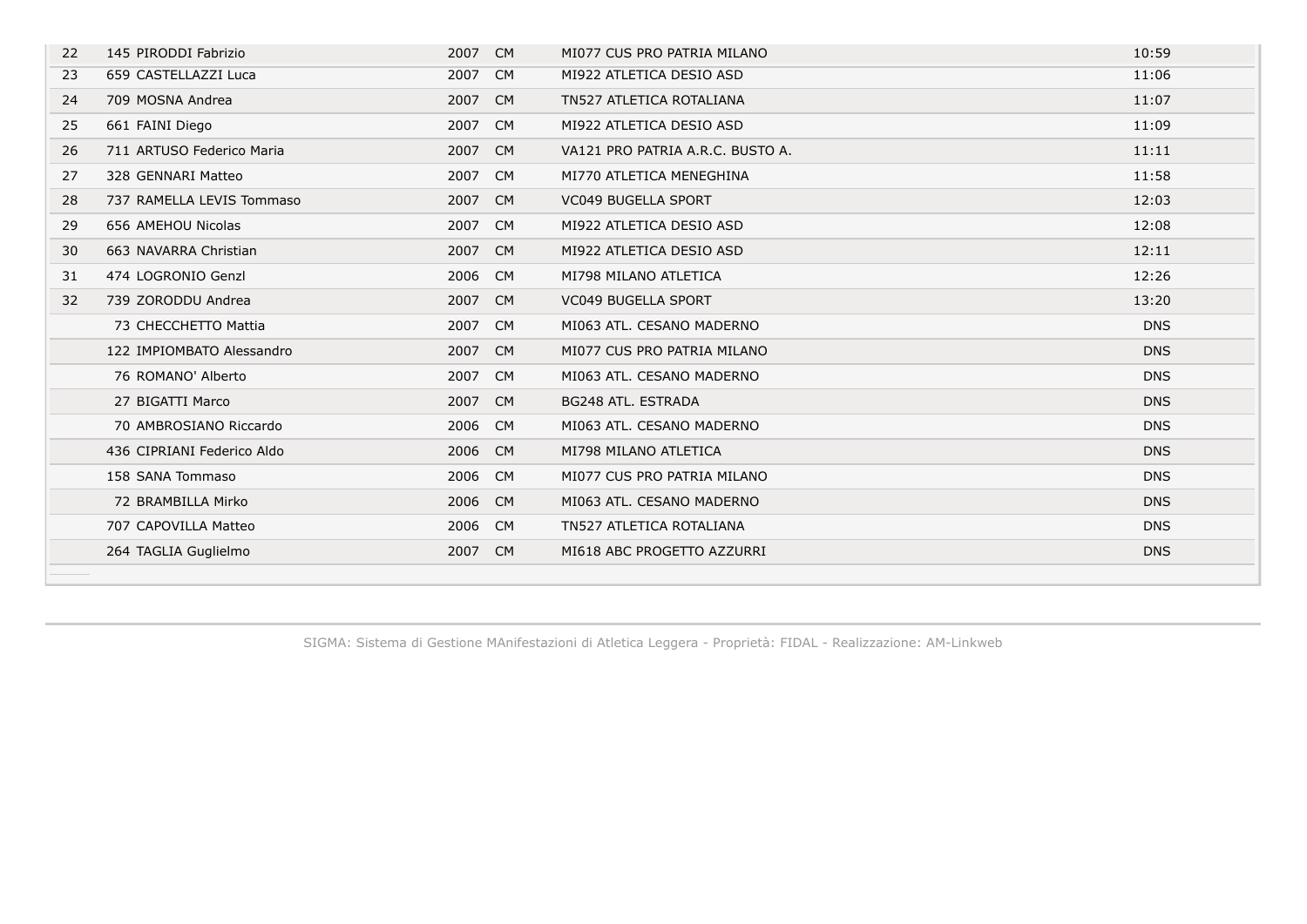



**Gara Nazionale di Corsa Campestre - Milano, domenica 19 dicembre 2021**

Organizzazione: ASD Top Training - Milano

**MXC by Eset - CADETTE km.2,8 - RISULTATI**

19/12 - 16:42

|              | <b>HOME</b>                 |            | <b>Ris. x Gara</b>                                                 | <b>Ris. x Team</b> |              |
|--------------|-----------------------------|------------|--------------------------------------------------------------------|--------------------|--------------|
|              | <b>Serie Unica</b>          |            | IPPODROMO DEL TROTTO LA MAURA - 19 Dicembre 2021 Ora Inizio: 13:34 |                    |              |
|              | <b>Clas. Pett. Atleta</b>   | Anno Cat.  | Societã                                                            | <b>Prestazione</b> | <b>Punti</b> |
| $\mathbf{1}$ | 260 SIDENIUS Sofia          | 2006 CF    | MI609 ATLETICRALS2-TEATRO ALLA SCALA                               | 10:06              |              |
| 2            | 738 SIGNINI Silvia          | 2007<br>CF | <b>VC049 BUGELLA SPORT</b>                                         | 10:12              |              |
| 3            | 46 ALESSANDRINI Olivia      | 2006<br>CF | <b>BS657 CORRINTIME</b>                                            | 10:27              |              |
| 4            | 731 ANTONIOTTI Costanza     | 2006<br>CF | <b>VC049 BUGELLA SPORT</b>                                         | 10:33              |              |
| 5            | 57 BUZZELLA Teresa          | 2007<br>CF | CO824 UNIONE SPORTIVA DERVIESE A.S.D                               | 10:34              |              |
| 6            | 60 DONATI Giada             | 2006<br>CF | FC542 LIBERTAS ATLETICA FORLI'                                     | 10:38              |              |
| 7            | 724 POZZI Alessia           | 2006 CF    | VB025 G. S. D. GENZIANELLA                                         | 10:49              |              |
| 8            | 246 MAGRINI Elena           | 2006 CF    | MI335 ATL. MUGGIO                                                  | 10:53              |              |
| 9            | 37 GIANNINONI Marta         | 2007 CF    | BO002 ACQUADELA BOLOGNA                                            | 10:57              |              |
| 10           | 341 LOMURNO Emma Sofia      | 2006<br>CF | MI770 ATLETICA MENEGHINA                                           | 11:03              |              |
| 11           | 141 OLIVIERI Virginia       | 2007 CF    | MI077 CUS PRO PATRIA MILANO                                        | 11:16              |              |
| 12           | 657 ARCERI Martina          | 2006 CF    | MI922 ATLETICA DESIO ASD                                           | 11:20              |              |
| 13           | 94 CAPRARA Caterina         | 2007 CF    | MI077 CUS PRO PATRIA MILANO                                        | 11:20              |              |
| 14           | 223 ROSSI Irene Maria       | 2006 CF    | MI214 ATL. VIS NOVA GIUSSANO                                       | 11:37              |              |
| 15           | 47 ALESSANDRINI Viola       | 2006 CF    | <b>BS657 CORRINTIME</b>                                            | 11:45              |              |
| 16           | 269 PREDA Beatrice          | 2006<br>CF | MI670 DK RUNNERS MILANO                                            | 12:04              |              |
| 17           | 93 CANTINI Julie            | 2007 CF    | MI077 CUS PRO PATRIA MILANO                                        | 12:15              |              |
| 18           | 718 CALCINI Gaia            | 2006 CF    | VB005 A. S. D. BOGNANCO                                            | 12:18              |              |
| 19           | 676 CIANI Letizia           | 2006 CF    | NO001 SOCIETA' ATLETICA BELLINZAGO                                 | 12:47              |              |
| 20           | 448 DI PALMA Ludovica       | 2007<br>CF | MI798 MILANO ATLETICA                                              | 13:52              |              |
| 21           | 605 PELLEGRINI Elena Annacl | 2007 CF    | MI798 MILANO ATLETICA                                              | 13:59              |              |
|              |                             |            |                                                                    |                    |              |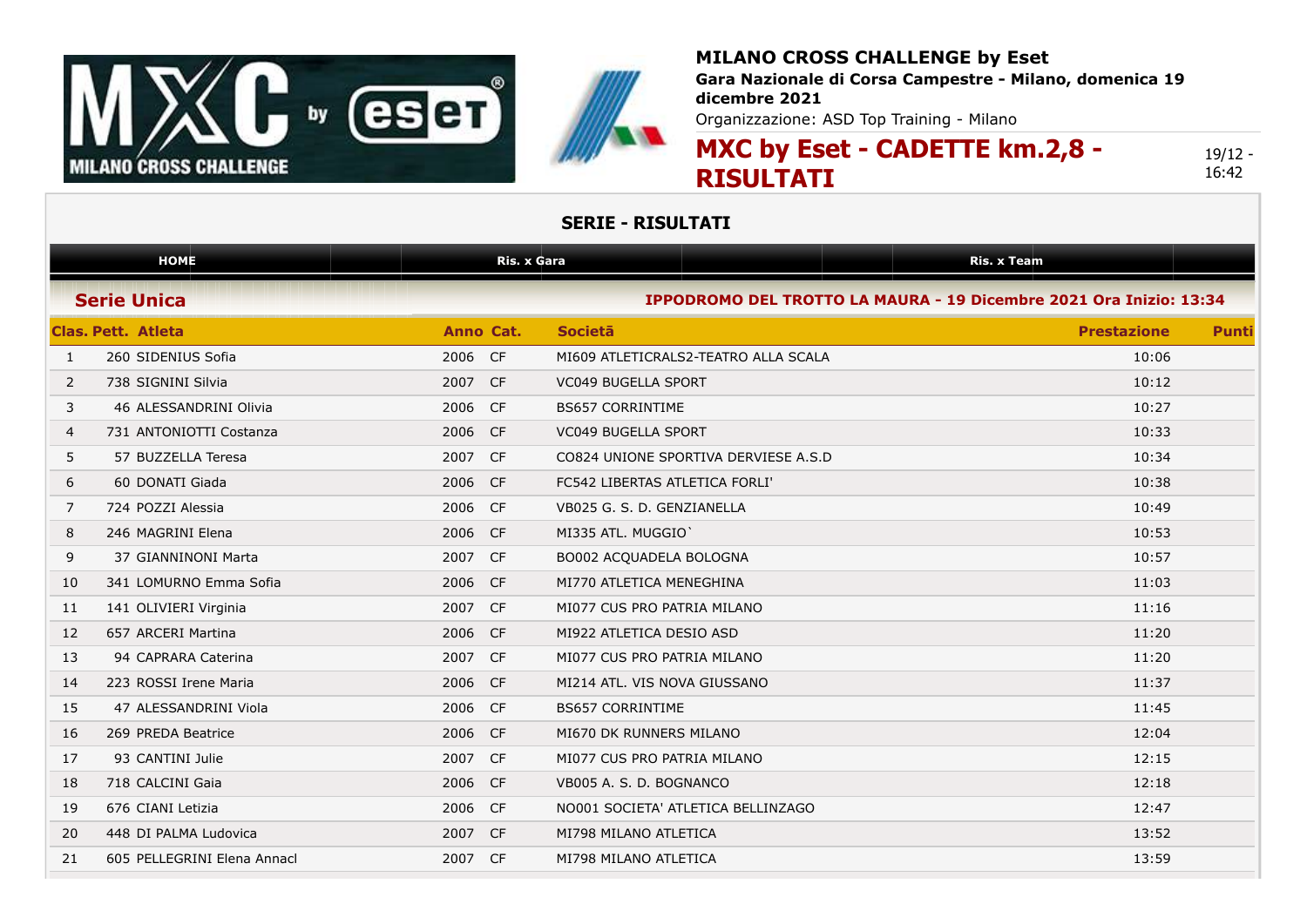| 22 | 642 VERGANI Benedetta       | 2007 CF | MI798 MILANO ATLETICA                 | 14:34      |
|----|-----------------------------|---------|---------------------------------------|------------|
|    | 253 CONTEDINI Rossella      | 2007 CF | MI609 ATLETICRALS2-TEATRO ALLA SCALA  | <b>DNS</b> |
|    | 300 CESANO Emma             | 2007 CF | MI770 ATLETICA MENEGHINA              | <b>DNS</b> |
|    | 660 ELLI Alice Maria        | 2007 CF | MI922 ATLETICA DESIO ASD              | <b>DNS</b> |
|    | 648 ZIANO Nicoletta         | 2007 CF | MI798 MILANO ATLETICA                 | <b>DNS</b> |
|    | 685 DAL BEN Alessia         | 2006 CF | PN522 PODISTI CORDENONS               | <b>DNS</b> |
|    | 695 VITTADINI Benedetta     | 2006 CF | PV155 100 TORRI & VIGEVANO ATL.YOUNG  | <b>DNS</b> |
|    | 309 DE DONATO Eugenia Maria | 2007 CF | MI770 ATLETICA MENEGHINA              | <b>DNS</b> |
|    | 75 MIGGIANO Martina         | 2006 CF | MI063 ATL. CESANO MADERNO             | <b>DNS</b> |
|    | 71 BOSIO Vittoria           | 2006 CF | MI063 ATL. CESANO MADERNO             | <b>DNS</b> |
|    | 185 BIANCHI Francesca       | 2006 CF | MI095 DAINI CARATE BRIANZA            | <b>DNS</b> |
|    | 638 VALENTI Ludovica        | 2006 CF | MI798 MILANO ATLETICA                 | <b>DNS</b> |
|    | 229 INCALZA Giorgia         | 2006 CF | MI221 BRACCO ATLETICA                 | <b>DNS</b> |
|    | 694 POZZI Ginevra           | 2006 CF | PV155 100 TORRI & VIGEVANO ATL. YOUNG | <b>DNS</b> |
|    | 198 DELL'ORTO Rebecca       | 2006 CF | MI095 DAINI CARATE BRIANZA            | <b>DNS</b> |
|    | 177 GENOVESE Greta          | 2006 CF | MI087 5 CERCHI SEREGNO                | <b>DNS</b> |
|    |                             |         |                                       |            |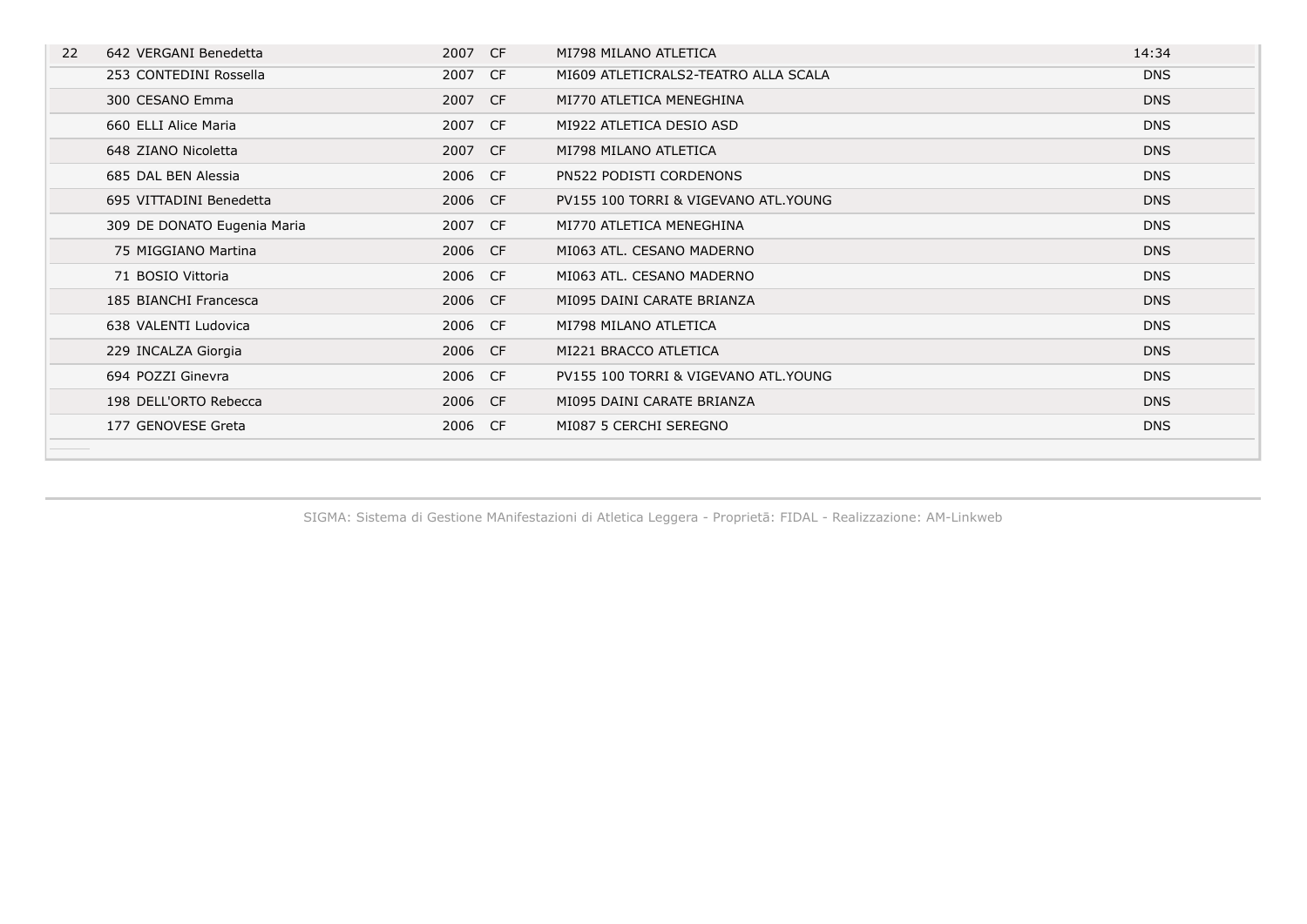



**Gara Nazionale di Corsa Campestre - Milano, domenica 19 dicembre 2021**

Organizzazione: ASD Top Training - Milano

**MXC by Eset - RAGAZZI km.1,7 - RISULTATI**

19/12 - 16:42

|    | <b>HOME</b>                 | <b>Ris. x Gara</b> |                                                                    | <b>Ris. x Team</b> |              |
|----|-----------------------------|--------------------|--------------------------------------------------------------------|--------------------|--------------|
|    | <b>Serie Unica</b>          |                    | IPPODROMO DEL TROTTO LA MAURA - 19 Dicembre 2021 Ora Inizio: 13:16 |                    |              |
|    | Clas, Pett. Atleta          | Anno Cat.          | <b>Societa</b>                                                     | <b>Prestazione</b> | <b>Punti</b> |
| 1  | 720 ZANOLI Leonardo         | 2008<br><b>RM</b>  | VB012 A.S.D. CADDESE MONIQUE GIROD                                 | 05:45              |              |
| 2  | 107 FERRANTE David          | 2008<br><b>RM</b>  | MI077 CUS PRO PATRIA MILANO                                        | 05:49              |              |
| 3  | 301 CIMINO Federico         | 2008<br><b>RM</b>  | MI770 ATLETICA MENEGHINA                                           | 05:58              |              |
| 4  | 62 PERUGINI Gabriele        | 2008<br><b>RM</b>  | FC542 LIBERTAS ATLETICA FORLI'                                     | 05:58              |              |
| 5  | 126 LAROCCA Francesco Pablo | 2008<br><b>RM</b>  | MI077 CUS PRO PATRIA MILANO                                        | 06:01              |              |
| 6  | 746 ROLLONE Matteo          | 2008<br><b>RM</b>  | VB025 G. S. D. GENZIANELLA                                         | 06:01              |              |
| 7  | 304 CORTE Giovanni          | 2008<br><b>RM</b>  | MI770 ATLETICA MENEGHINA                                           | 06:15              |              |
| 8  | 710 ZULINI Andrea           | 2008<br><b>RM</b>  | TN527 ATLETICA ROTALIANA                                           | 6:20               |              |
| 9  | 637 UCCELLI Marco           | 2008<br><b>RM</b>  | MI798 MILANO ATLETICA                                              | 06:23              |              |
| 10 | 375 SEGRETI Alfonso         | 2009<br><b>RM</b>  | MI770 ATLETICA MENEGHINA                                           | 06:29              |              |
| 11 | 492 MERCURI Javier          | 2009<br><b>RM</b>  | MI798 MILANO ATLETICA                                              | 06:35              |              |
| 12 | 442 DELLA CORTE Lorenzo     | 2008<br><b>RM</b>  | MI798 MILANO ATLETICA                                              | 06:35              |              |
| 13 | 186 BORGONOVO Lorenzo Ekin  | 2008<br><b>RM</b>  | MI095 DAINI CARATE BRIANZA                                         | 6:40               |              |
| 14 | 475 LORUSSO Davide          | 2008<br><b>RM</b>  | MI798 MILANO ATLETICA                                              | 06:46              |              |
| 15 | 675 BOLAMPERTI Lorenzo      | 2008<br><b>RM</b>  | NO001 SOCIETA' ATLETICA BELLINZAGO                                 | 06:52              |              |
| 16 | 115 GILLI Luca              | 2008<br><b>RM</b>  | MI077 CUS PRO PATRIA MILANO                                        | 06:53              |              |
| 17 | 708 MIORELLI Samuele        | 2008<br><b>RM</b>  | TN527 ATLETICA ROTALIANA                                           | 06:54              |              |
| 18 | 283 BOSSER Francesco        | 2008<br><b>RM</b>  | MI770 ATLETICA MENEGHINA                                           | 06:54              |              |
| 19 | 125 LAI Tzazu               | 2008<br><b>RM</b>  | MI077 CUS PRO PATRIA MILANO                                        | 06:56              |              |
| 20 | 662 MERLINI Stefano         | 2008<br><b>RM</b>  | MI922 ATLETICA DESIO ASD                                           | 07:06              |              |
| 21 | 201 GARLATI Giacomo         | 2008<br><b>RM</b>  | MI095 DAINI CARATE BRIANZA                                         | 07:06              |              |
|    |                             |                    |                                                                    |                    |              |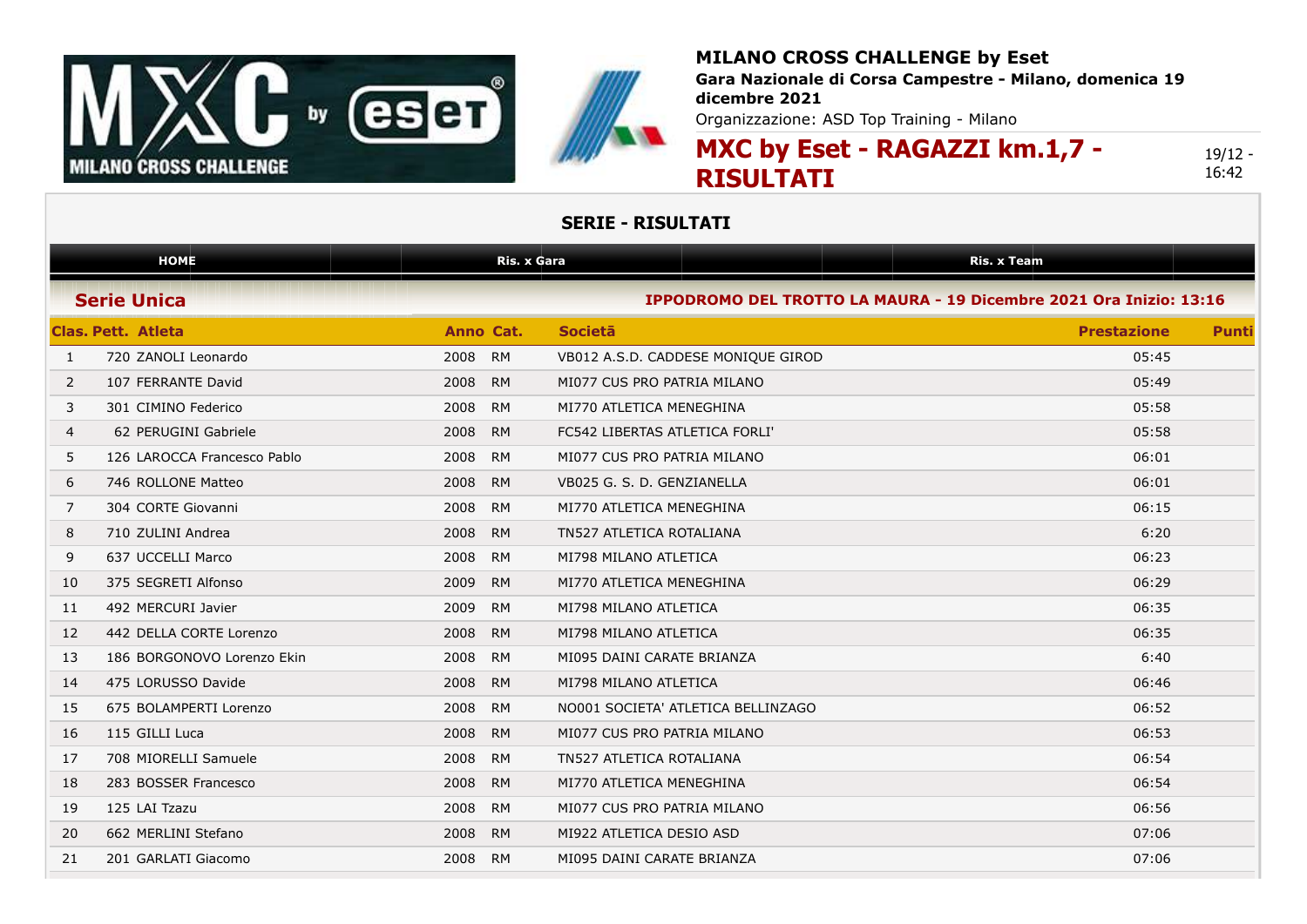| 22 | 130 MANZOTTI Pietro         | 2008 RM |           | MI077 CUS PRO PATRIA MILANO          | 07:07      |
|----|-----------------------------|---------|-----------|--------------------------------------|------------|
| 23 | 244 PELLIZZARI Emilio       | 2008    | RM        | MI330 ASPES SSD RL                   | 07:10      |
| 24 | 401 ALANZO Paolo            | 2009 RM |           | MI798 MILANO ATLETICA                | 07:15      |
| 25 | 290 CALCATERRA Giorgio      | 2009 RM |           | MI770 ATLETICA MENEGHINA             | 07:18      |
| 26 | 689 ZANON Leonardo          | 2008 RM |           | PN522 PODISTI CORDENONS              | 07:21      |
| 27 | 161 SAPIENZA Enrico         | 2009 RM |           | MI077 CUS PRO PATRIA MILANO          | 07:25      |
| 28 | 488 MATTAINI Valerio        | 2009 RM |           | MI798 MILANO ATLETICA                | 07:30      |
| 29 | 108 FERRARI PAGINI Vittorio | 2009 RM |           | MI077 CUS PRO PATRIA MILANO          | 07:34      |
| 30 | 725 ROLLONE Luca            | 2008 RM |           | VB025 G. S. D. GENZIANELLA           | 07:35      |
| 31 | 455 EZECHIELI Alberto       | 2009 RM |           | MI798 MILANO ATLETICA                | 07:36      |
| 32 | 427 CARIMALI Lorenzo        | 2008 RM |           | MI798 MILANO ATLETICA                | 07:40      |
| 33 | 451 D'ITRI Orlando          | 2008 RM |           | MI798 MILANO ATLETICA                | 07:47      |
| 34 | 658 BIASSONI Simone         | 2009 RM |           | MI922 ATLETICA DESIO ASD             | 07:48      |
| 35 | 196 DALLARI Lorenzo         | 2008    | RM        | MI095 DAINI CARATE BRIANZA           | 08:56      |
| 36 | 438 COCCHIA Giovanni        | 2009    | <b>RM</b> | MI798 MILANO ATLETICA                | 09:17      |
|    | 199 FEDE Christian          | 2009    | RM        | MI095 DAINI CARATE BRIANZA           | <b>DNS</b> |
|    | 228 CANONACO Thomas         | 2008 RM |           | MI221 BRACCO ATLETICA                | <b>DNS</b> |
|    | 406 AUPETITGENDRE Loic Alex | 2008 RM |           | MI798 MILANO ATLETICA                | <b>DNS</b> |
|    | 486 MASTANTUONI Alessandro  | 2008 RM |           | MI798 MILANO ATLETICA                | <b>DNS</b> |
|    | 256 LA CAPRIA Antonio       | 2009 RM |           | MI609 ATLETICRALS2-TEATRO ALLA SCALA | <b>DNS</b> |
|    | 74 FERRIGNO Christian       | 2008 RM |           | MI063 ATL, CESANO MADERNO            | <b>DNS</b> |
|    | 345 MARIANI Siro            | 2009 RM |           | MI770 ATLETICA MENEGHINA             | <b>DNS</b> |
|    | 259 PRICCA Alberto Angelo   | 2009 RM |           | MI609 ATLETICRALS2-TEATRO ALLA SCALA | <b>DNS</b> |
|    | 629 SPARTA Alessandro       | 2008 RM |           | MI798 MILANO ATLETICA                | <b>DNS</b> |
|    |                             |         |           |                                      |            |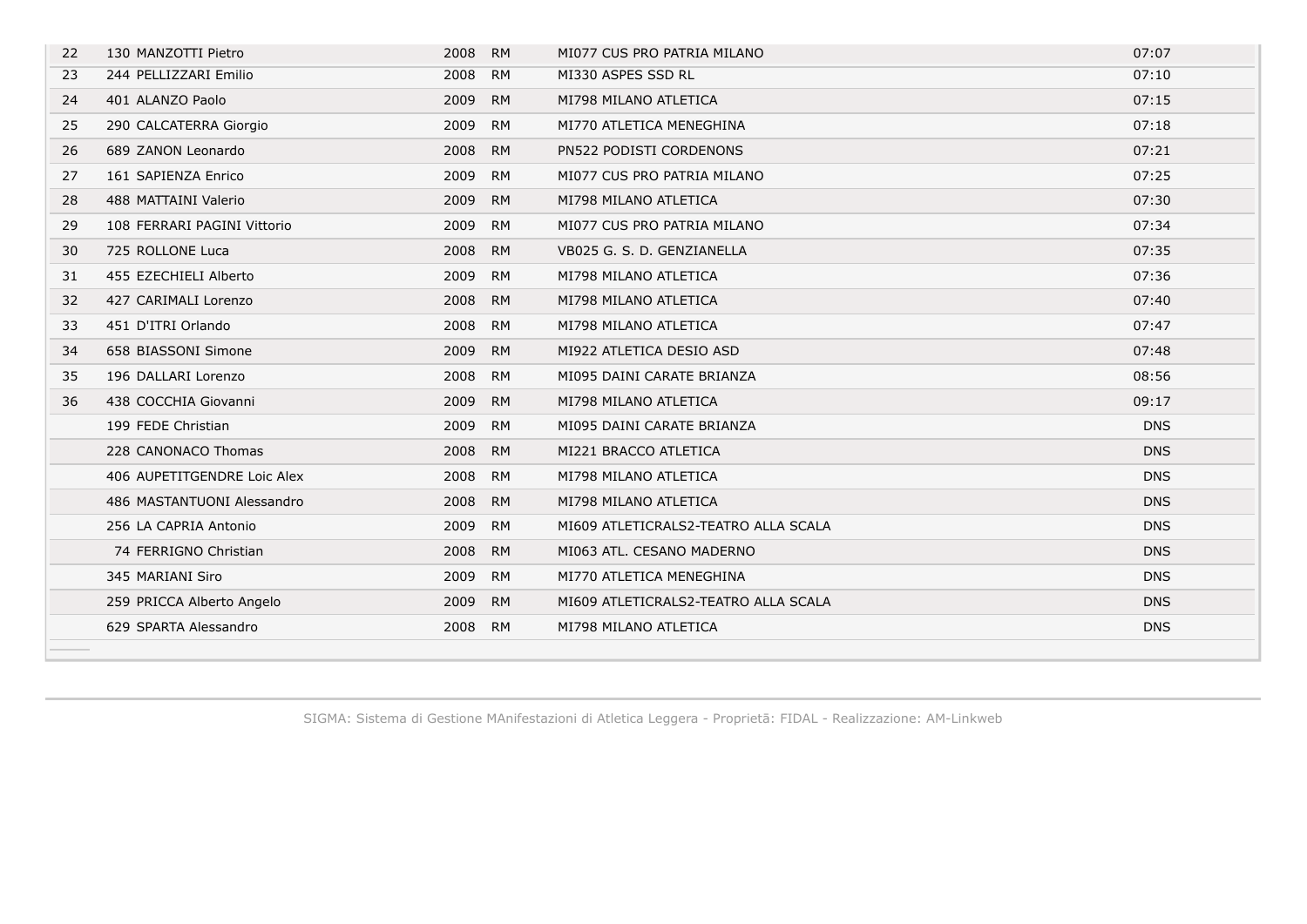



**Gara Nazionale di Corsa Campestre - Milano, domenica 19 dicembre 2021**

Organizzazione: ASD Top Training - Milano

**MXC by Eset - RAGAZZE km.1,7 - RISULTATI**

19/12 - 16:42

|                | <b>HOME</b>                 | <b>Ris. x Gara</b> |                                                                    | <b>Ris. x Team</b> |              |
|----------------|-----------------------------|--------------------|--------------------------------------------------------------------|--------------------|--------------|
|                | <b>Serie Unica</b>          |                    | IPPODROMO DEL TROTTO LA MAURA - 19 Dicembre 2021 Ora Inizio: 13:03 |                    |              |
|                | <b>Clas, Pett. Atleta</b>   | Anno Cat.          | <b>Societa</b>                                                     | <b>Prestazione</b> | <b>Punti</b> |
| 1              | 673 BAGNATI Carolina        | 2008<br>RF         | NO001 SOCIETA' ATLETICA BELLINZAGO                                 | 06:38              |              |
| 2              | 153 RONDELLI Anna           | 2009<br>RF         | MI077 CUS PRO PATRIA MILANO                                        | 06:40              |              |
| 3              | 683 BLAJ Miriam             | 2008<br><b>RF</b>  | PN522 PODISTI CORDENONS                                            | 06:52              |              |
| $\overline{4}$ | 719 SAVOLDELLI CHANTUEK Nan | 2008<br><b>RF</b>  | VB005 A. S. D. BOGNANCO                                            | 06:55              |              |
| 5              | 684 CHIAROTTO Maya          | <b>RF</b><br>2008  | PN522 PODISTI CORDENONS                                            | 06:57              |              |
| 6              | 679 ROSSINI Arianna         | 2009<br><b>RF</b>  | NO001 SOCIETA' ATLETICA BELLINZAGO                                 | 06:58              |              |
| 7              | 664 POLZONETTI Noemi        | 2008<br>RF         | MI922 ATLETICA DESIO ASD                                           | 07:03              |              |
| 8              | 31 LUPI Alessia             | 2008<br><b>RF</b>  | BG248 ATL. ESTRADA                                                 | 07:06              |              |
| 9              | 154 RUSNIGHI Emma           | 2009<br><b>RF</b>  | MI077 CUS PRO PATRIA MILANO                                        | 07:10              |              |
| 10             | 606 PERGOLESI Nora          | 2008<br><b>RF</b>  | MI798 MILANO ATLETICA                                              | 07:31              |              |
| 11             | 623 ROSICA Stella           | <b>RF</b><br>2009  | MI798 MILANO ATLETICA                                              | 07:34              |              |
| 12             | 404 ARTONI Marta            | 2008<br><b>RF</b>  | MI798 MILANO ATLETICA                                              | 07:34              |              |
| 13             | 722 BIANCHETTI Teresa       | 2008<br><b>RF</b>  | VB025 G. S. D. GENZIANELLA                                         | 07:36              |              |
| 14             | 56 RIGAMONTI Gaia           | 2008<br>RF         | CO445 ATL. CASSAGO                                                 | 07:43              |              |
| 15             | 35 VAILATI CAMILLO Martina  | 2008<br>RF         | BG248 ATL. ESTRADA                                                 | 07:57              |              |
| 16             | 611 PIERAGOSTINI Cecilia    | 2009<br>RF         | MI798 MILANO ATLETICA                                              | 07:59              |              |
| 17             | 334 IAZZARELLI Alessia      | 2009<br>RF         | MI770 ATLETICA MENEGHINA                                           | 08:00              |              |
| 18             | 716 CACCIA Beatrice         | 2009<br><b>RF</b>  | VA130 N. ATL. VARESE                                               | 08:02              |              |
| 19             | 674 BELLO Mirta             | 2009<br><b>RF</b>  | NO001 SOCIETA' ATLETICA BELLINZAGO                                 | 08:04              |              |
| 20             | 677 GATTI Noemi             | 2008<br>RF         | NO001 SOCIETA' ATLETICA BELLINZAGO                                 | 08:10              |              |
| 21             | 355 PANZANI Valeria         | 2009<br>RF         | MI770 ATLETICA MENEGHINA                                           | 08:10              |              |
|                |                             |                    |                                                                    |                    |              |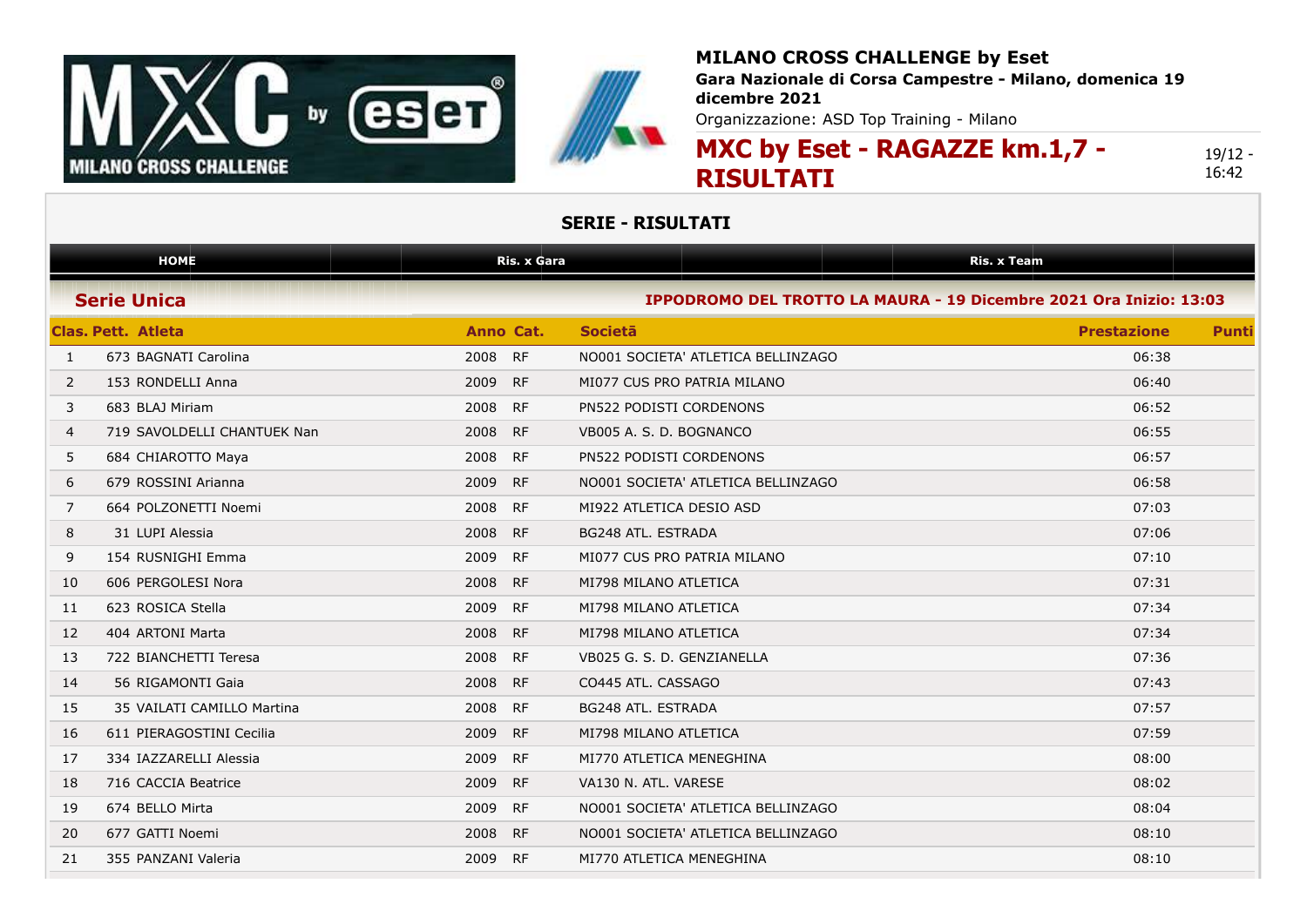| 22 | 340 LOCATELLI Emma          | 2008 | RF        | MI770 ATLETICA MENEGHINA           | 08:13      |
|----|-----------------------------|------|-----------|------------------------------------|------------|
| 23 | 216 TREZZI Greta Benedetta  | 2009 | RF        | MI095 DAINI CARATE BRIANZA         | 08:17      |
| 24 | 209 NALIN Aurora            | 2009 | RF        | MI095 DAINI CARATE BRIANZA         | 08:23      |
| 25 | 619 REALMONTE Lucia         | 2009 | <b>RF</b> | MI798 MILANO ATLETICA              | 08:39      |
| 26 | 372 SCARANI Cecilia         | 2009 | RF        | MI770 ATLETICA MENEGHINA           | 08:43      |
| 27 | 686 LOBANOVA Marina         | 2008 | RF        | PN522 PODISTI CORDENONS            | 08:49      |
| 28 | 459 FARICIOTTI Anita        | 2008 | RF        | MI798 MILANO ATLETICA              | 08:53      |
| 29 | 466 GUASTONE Margherita     | 2009 | RF        | MI798 MILANO ATLETICA              | 09:39      |
| 30 | 639 VARANESE Matilde        | 2008 | RF        | MI798 MILANO ATLETICA              | 09:42      |
| 31 | 440 DE AMBROGGI Elena       | 2009 | RF        | MI798 MILANO ATLETICA              | 09:55      |
| 32 | 498 ONETTI Elisabetta       | 2009 | RF        | MI798 MILANO ATLETICA              | 10:42      |
|    | 281 BEZZICCHERI Vassilissa  | 2008 | RF        | MI770 ATLETICA MENEGHINA           | <b>DNF</b> |
|    | 472 KARIA Shreya            | 2008 | RF        | MI798 MILANO ATLETICA              | <b>DNS</b> |
|    | 181 COLUZZI Ilaria          | 2008 | RF        | MI093 SEZ, ATL, ORATORIO CORNAREDO | <b>DNS</b> |
|    | 630 TERRAGNI Amelie Aimee f | 2009 | RF        | MI798 MILANO ATLETICA              | <b>DNS</b> |
|    | 423 CANTINI Diana           | 2009 | <b>RF</b> | MI798 MILANO ATLETICA              | <b>DNS</b> |
|    | 374 SCAROLA Aurora          | 2009 | <b>RF</b> | MI770 ATLETICA MENEGHINA           | <b>DNS</b> |
|    | 275 ANELLI Margherita Candi | 2008 | RF        | MI770 ATLETICA MENEGHINA           | <b>DNS</b> |
|    | 413 BATTAGLINI Chiara       | 2008 | <b>RF</b> | MI798 MILANO ATLETICA              | <b>DNS</b> |
|    | 242 LUNGHI Maia             | 2008 | RF        | MI311 AZZURRA GARBAGNATE M.SE      | <b>DNS</b> |
|    | 129 MALAVOLTA Francesca     | 2009 | <b>RF</b> | MI077 CUS PRO PATRIA MILANO        | <b>DNS</b> |
|    |                             |      |           |                                    |            |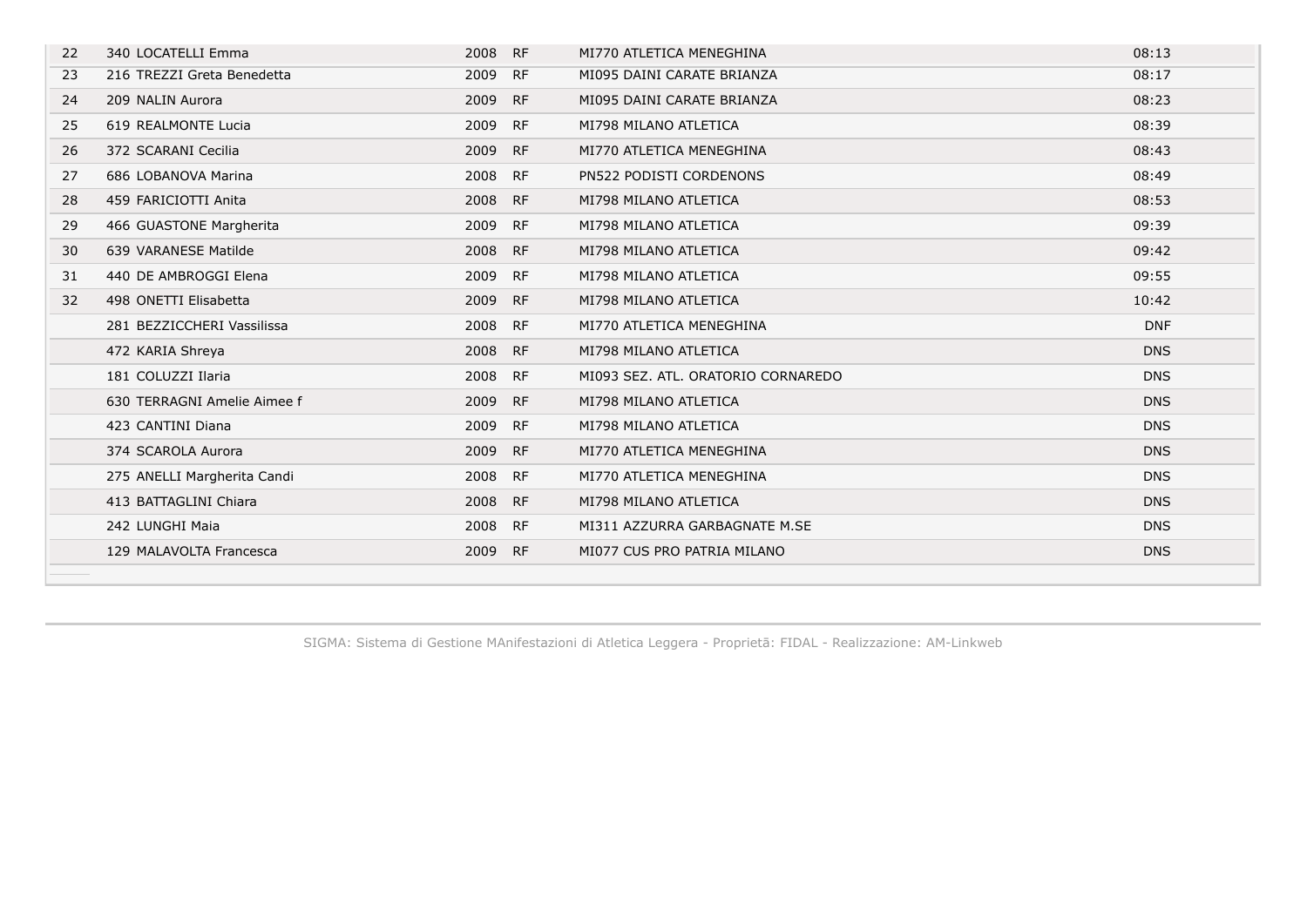

**Gara Nazionale di Corsa Campestre - Milano, domenica 19 dicembre 2021**

Organizzazione: ASD Top Training - Milano

# **MXC by Eset - ESORDIENTI EM10 km.0,9 - RISULTATI**

19/12 - 16:42

|    | <b>HOME</b>                 | <b>Ris. x Gara</b>  |                                                                    | <b>Ris. x Team</b> |              |
|----|-----------------------------|---------------------|--------------------------------------------------------------------|--------------------|--------------|
|    | <b>Serie Unica</b>          |                     | IPPODROMO DEL TROTTO LA MAURA - 19 Dicembre 2021 Ora Inizio: 12:56 |                    |              |
|    | <b>Clas. Pett. Atleta</b>   | Anno Cat.           | <b>Societa</b>                                                     | <b>Prestazione</b> | <b>Punti</b> |
| 1  | 721 ZANOLI Valentino        | 2010<br><b>EM10</b> | VB012 A.S.D. CADDESE MONIQUE GIROD                                 | 03:04              |              |
| 2  | 666 SAIA Gabriele           | 2010<br><b>EM10</b> | MI922 ATLETICA DESIO ASD                                           | 03:07              |              |
| 3  | 457 FARABELLA Riccardo      | <b>EM10</b><br>2010 | MI798 MILANO ATLETICA                                              | 03:20              |              |
| 4  | 646 ZAGO David              | <b>EM10</b><br>2010 | MI798 MILANO ATLETICA                                              | 03:22              |              |
| 5  | 143 PILUSO Edoardo Mario    | <b>EM10</b><br>2010 | MI077 CUS PRO PATRIA MILANO                                        | 03:26              |              |
| 6  | 655 CASTALDO Nicholas       | 2011<br><b>EM10</b> | MI903 FORTI E LIBERI MONZA 1878 ASD                                | 03:28              |              |
| 7  | 102 DIDONI Lorenzo          | 2010<br><b>EM10</b> | MI077 CUS PRO PATRIA MILANO                                        | 03:29              |              |
| 8  | 139 MUSMECI Filippo         | <b>EM10</b><br>2011 | MI077 CUS PRO PATRIA MILANO                                        | 03:30              |              |
| 9  | 613 PITTELLI Salvatore      | 2010<br><b>EM10</b> | MI798 MILANO ATLETICA                                              | 03:32              |              |
| 10 | 331 GRECO Marcello          | 2010<br><b>EM10</b> | MI770 ATLETICA MENEGHINA                                           | 03:35              |              |
| 11 | 385 TORCELLI Luca           | <b>EM10</b><br>2010 | MI770 ATLETICA MENEGHINA                                           | 03:37              |              |
| 12 | 89 BRUSCHINI Marco Luigi    | <b>EM10</b><br>2010 | MI077 CUS PRO PATRIA MILANO                                        | 03:39              |              |
| 13 | 174 MAGNANI Samuele         | <b>EM10</b><br>2011 | MI080 ATL. RICCARDI MILANO 1946                                    | 03:40              |              |
| 14 | 407 BACCILIERI Claudio      | 2011<br><b>EM10</b> | MI798 MILANO ATLETICA                                              | 03:41              |              |
| 15 | 386 TRICARICO Edoardo Maria | <b>EM10</b><br>2011 | MI770 ATLETICA MENEGHINA                                           | 03:44              |              |
| 16 | 113 FRUTUOSO XAVIER Pietro  | <b>EM10</b><br>2011 | MI077 CUS PRO PATRIA MILANO                                        | 03:45              |              |
| 17 | 29 FRIZZA Federico          | <b>EM10</b><br>2010 | BG248 ATL. ESTRADA                                                 | 03:46              |              |
| 18 | 428 CARRARA Giulio          | <b>EM10</b><br>2011 | MI798 MILANO ATLETICA                                              | 03:52              |              |
| 19 | 550 NAPOLITANO Tommaso      | 2010<br><b>EM10</b> | MI798 MILANO ATLETICA                                              |                    |              |
| 20 | 616 POSTIGLIONE Matteo      | 2010<br><b>EM10</b> | MI798 MILANO ATLETICA                                              | 03:54              |              |
| 21 | 90 BUSNATI Mattia           | <b>EM10</b><br>2011 | MI077 CUS PRO PATRIA MILANO                                        | 03:55              |              |
|    |                             |                     |                                                                    |                    |              |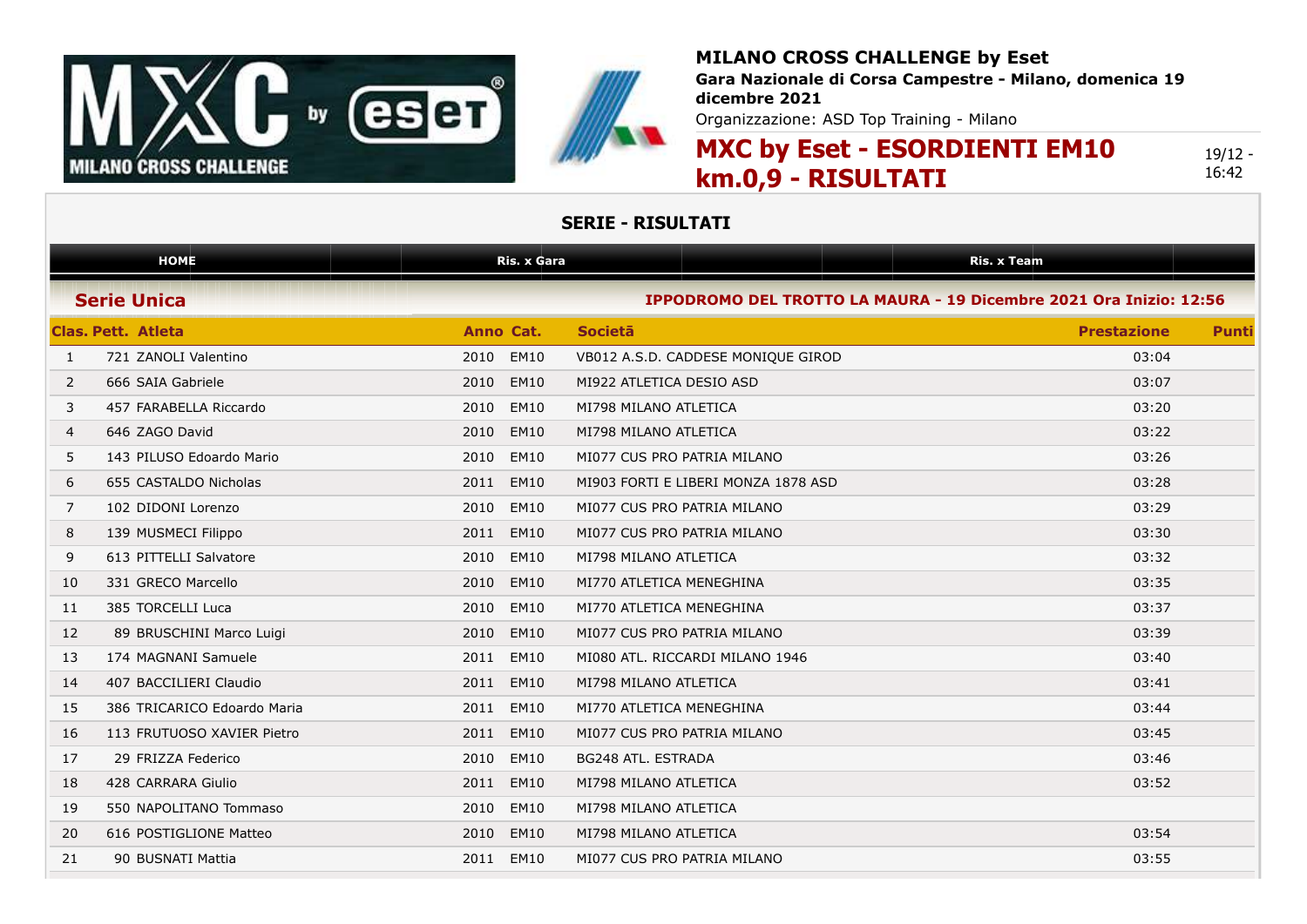| 22 | 30 IMERI Andrea             |      | 2011 EM10   | BG248 ATL. ESTRADA                   | 03:56      |
|----|-----------------------------|------|-------------|--------------------------------------|------------|
| 23 | 148 PRENCIPE Andrea         |      | 2011 EM10   | MI077 CUS PRO PATRIA MILANO          | 03:59      |
| 24 | 622 RIVIERA Davide          | 2011 | <b>EM10</b> | MI798 MILANO ATLETICA                | 04:01      |
| 25 | 627 SIDA Marco              | 2011 | <b>EM10</b> | MI798 MILANO ATLETICA                | 04:01      |
| 26 | 150 RABAGLIATI Alessandro   |      | 2011 EM10   | MI077 CUS PRO PATRIA MILANO          | 04:05      |
| 27 | 499 OSMAN Mattia            | 2010 | <b>EM10</b> | MI798 MILANO ATLETICA                | 04:06      |
| 28 | 127 LIBRANDI Cristian       | 2010 | <b>EM10</b> | MI077 CUS PRO PATRIA MILANO          | 04:10      |
| 29 | 617 RANCAN Mattia           | 2010 | <b>EM10</b> | MI798 MILANO ATLETICA                | 04:10      |
| 30 | 415 BETTINELLI Jacopo       | 2010 | <b>EM10</b> | MI798 MILANO ATLETICA                | 04:11      |
| 31 | 136 MONETA Daniele          | 2011 | <b>EM10</b> | MI077 CUS PRO PATRIA MILANO          | 04:11      |
| 32 | 292 CAPOFERRO RONCHETTA And | 2011 | <b>EM10</b> | MI770 ATLETICA MENEGHINA             | 04:12      |
| 33 | 462 GALIMBERTI Andrea       |      | 2011 EM10   | MI798 MILANO ATLETICA                | 04:14      |
| 34 | 140 NEGRUZZI Paolo          | 2011 | EM10        | MI077 CUS PRO PATRIA MILANO          | 04:16      |
| 35 | 274 ALBASINI Matteo         | 2010 | <b>EM10</b> | MI770 ATLETICA MENEGHINA             | 04:18      |
| 36 | 95 CASTELMENZANO Antonio    |      | 2011 EM10   | MI077 CUS PRO PATRIA MILANO          | 04:19      |
| 37 | 497 OLLA Francesco          | 2011 | <b>EM10</b> | MI798 MILANO ATLETICA                | 04:19      |
| 38 | 188 CANZI Tommaso           | 2011 | <b>EM10</b> | MI095 DAINI CARATE BRIANZA           | 04:22      |
| 39 | 417 BONELLI Christian       |      | 2011 EM10   | MI798 MILANO ATLETICA                | 04:22      |
| 40 | 276 ARRIGONI Davide         | 2011 | <b>EM10</b> | MI770 ATLETICA MENEGHINA             | 04:23      |
| 41 | 96 CATTANEO Edoardo         | 2010 | EM10        | MI077 CUS PRO PATRIA MILANO          | 04:25      |
| 42 | 86 BOTTONI Edoardo          | 2011 | <b>EM10</b> | MI077 CUS PRO PATRIA MILANO          | 04:26      |
| 43 | 633 TORCHIA Tiziano         |      | 2011 EM10   | MI798 MILANO ATLETICA                | 04:27      |
| 44 | 644 VIVARELLI Simone        |      | 2011 EM10   | MI798 MILANO ATLETICA                | 04:28      |
| 45 | 280 BENACCHIO Lionheart     | 2010 | <b>EM10</b> | MI770 ATLETICA MENEGHINA             | 04:30      |
| 46 | 322 GAMBARO Alessandro      |      | 2010 EM10   | MI770 ATLETICA MENEGHINA             | 04:34      |
|    | 257 MINELLI Simone          | 2010 | <b>EM10</b> | MI609 ATLETICRALS2-TEATRO ALLA SCALA | <b>DNS</b> |
|    | 421 CALVIO Leonardo         | 2010 | <b>EM10</b> | MI798 MILANO ATLETICA                | <b>DNS</b> |
|    | 603 PASTA Edoardo Luigi     |      | 2011 EM10   | MI798 MILANO ATLETICA                | <b>DNS</b> |
|    | 109 FIORENTINO Alessandro   | 2011 | <b>EM10</b> | MI077 CUS PRO PATRIA MILANO          | <b>DNS</b> |
|    | 665 ROSSETTI Valentino      | 2010 | <b>EM10</b> | MI922 ATLETICA DESIO ASD             | <b>DNS</b> |
|    | 319 FORTI Davide            | 2010 | <b>EM10</b> | MI770 ATLETICA MENEGHINA             | DNS        |
|    | 409 BARBA Alessandro        | 2010 | EM10        | MI798 MILANO ATLETICA                | <b>DNS</b> |
|    | 33 PAOLETTI Gabriele        | 2011 | <b>EM10</b> | BG248 ATL. ESTRADA                   | <b>DNS</b> |
|    |                             |      |             |                                      |            |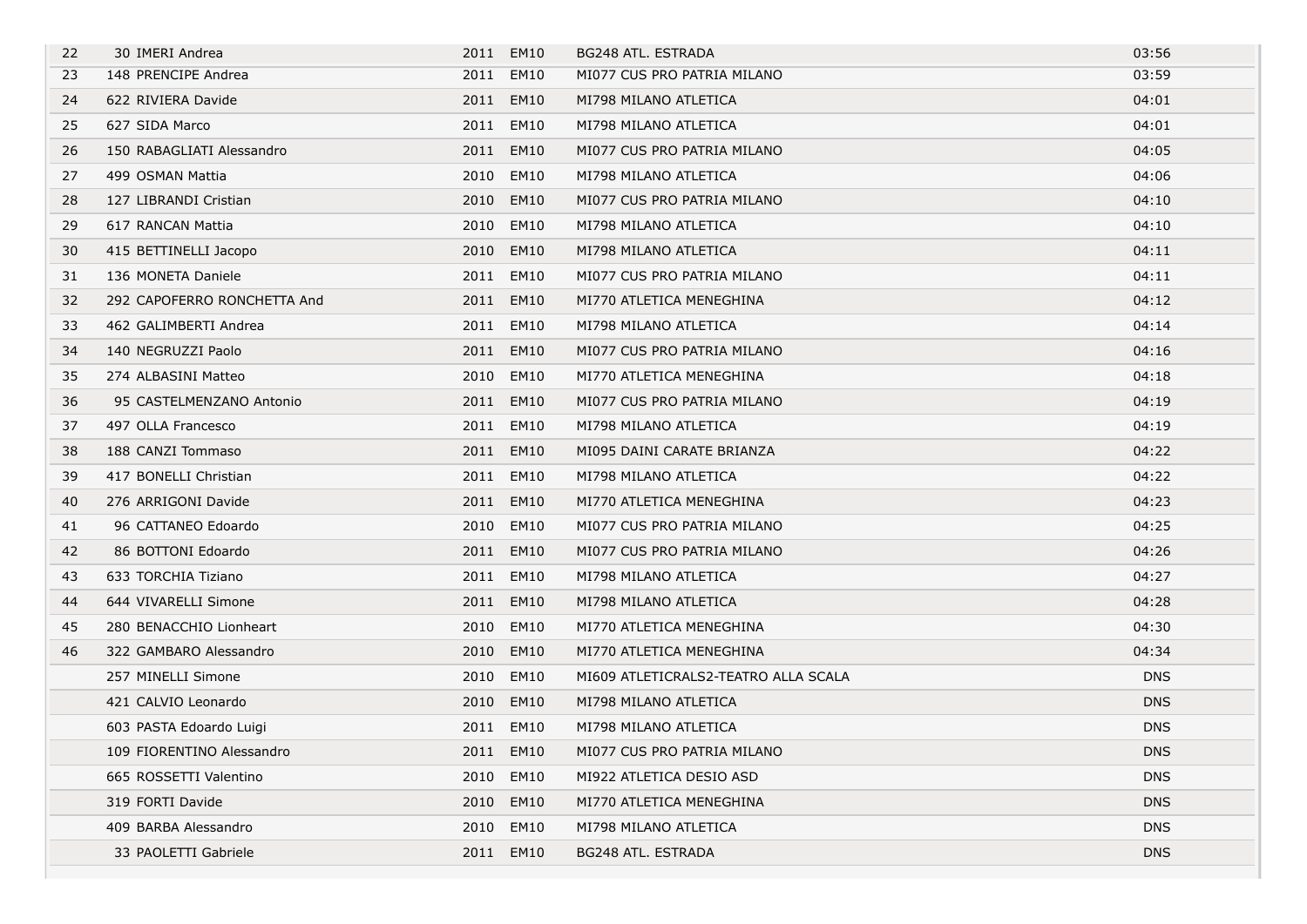| 284 BOSSER Riccardo | 2010<br><b>EM10</b><br>MI770 ATLETICA MENEGHINA               | <b>DNS</b> |
|---------------------|---------------------------------------------------------------|------------|
| 348 MIRANDA Aldo    | 2010<br><b>EM10</b><br>$\mid$ MI770 ATLETICA MENEGHINA $\mid$ | <b>DNS</b> |
| 444 DELL'ORTO Paolo | 2010<br><b>EM10</b><br>MI798 MILANO ATLETICA                  | <b>DNS</b> |
|                     |                                                               |            |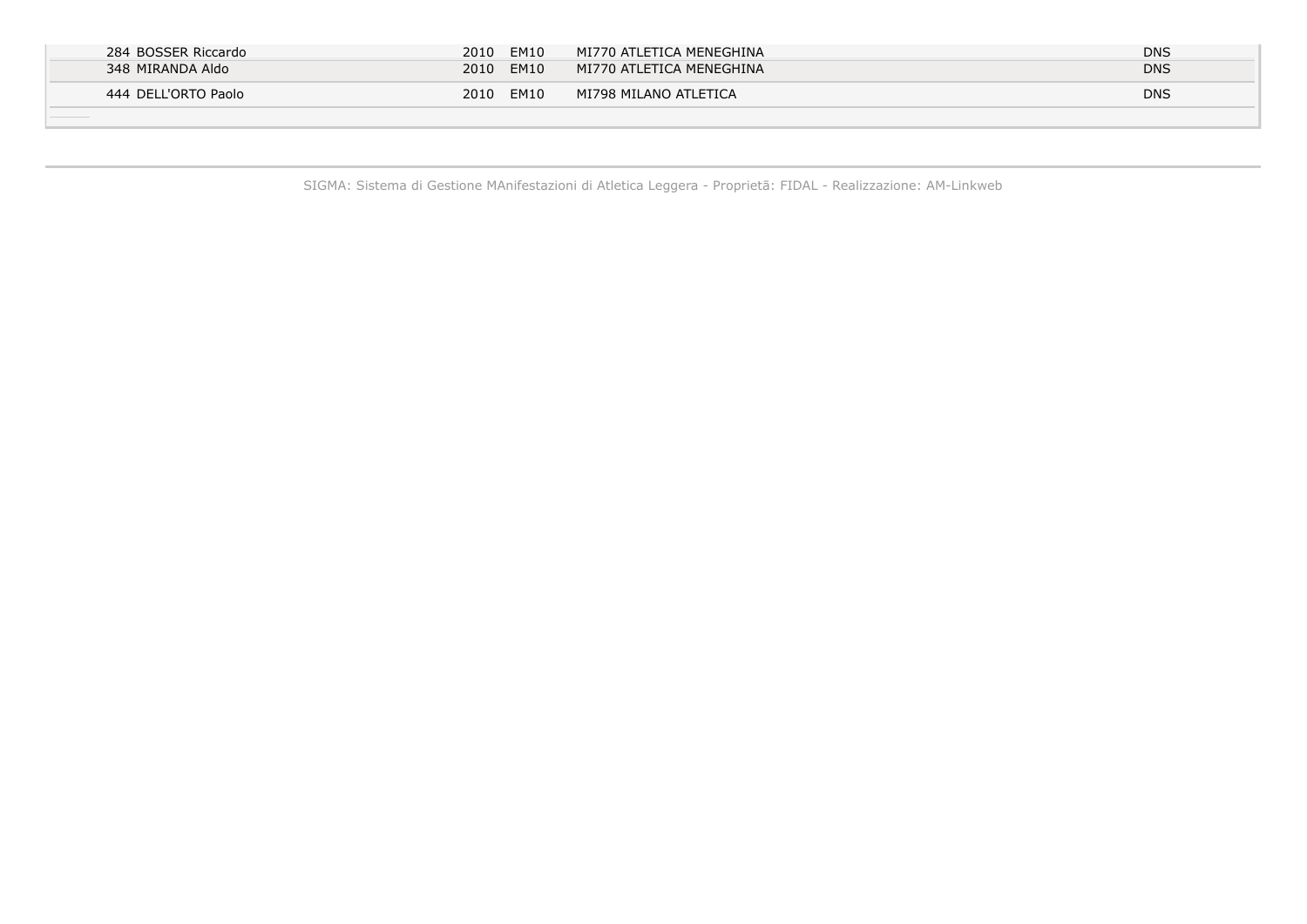

### **MILANO CROSS CHALLENGE by Eset Gara Nazionale di Corsa Campestre - Milano, domenica 19 dicembre 2021**

Organizzazione: ASD Top Training - Milano

### **MXC by Eset - ESORDIENTI EF10 km.0,9** 19/12 - **- RISULTATI** 16:42

| <b>HOME</b><br><b>Ris. x Gara</b> |                           | <b>Ris. x Team</b>  |                                                                    |                    |              |
|-----------------------------------|---------------------------|---------------------|--------------------------------------------------------------------|--------------------|--------------|
|                                   | <b>Serie Unica</b>        |                     | IPPODROMO DEL TROTTO LA MAURA - 19 Dicembre 2021 Ora Inizio: 12:44 |                    |              |
|                                   | <b>Clas. Pett. Atleta</b> | Anno Cat.           | <b>Società</b>                                                     | <b>Prestazione</b> | <b>Punti</b> |
| $\mathbf{1}$                      | 271 SCIMONE Asia          | 2010 EF10           | MI670 DK RUNNERS MILANO                                            | 03:12              |              |
| 2                                 | 151 RAVA' Maddalena       | <b>EF10</b><br>2010 | MI077 CUS PRO PATRIA MILANO                                        | 03:16              |              |
| 3                                 | 262 DELL'AGNOLA Arianna   | 2010<br>EF10        | MI618 ABC PROGETTO AZZURRI                                         | 03:24              |              |
| 4                                 | 377 STIRRUP Melissa       | <b>EF10</b><br>2010 | MI770 ATLETICA MENEGHINA                                           | 03:26              |              |
| 5                                 | 732 BOTTO Sofia Oriana    | 2010<br><b>EF10</b> | <b>VC049 BUGELLA SPORT</b>                                         | 03:32              |              |
| 6                                 | 734 COMINETTO Adele       | <b>EF10</b><br>2010 | <b>VC049 BUGELLA SPORT</b>                                         | 03:33              |              |
| 7                                 | 134 MINOJA Beatrice       | EF10<br>2010        | MI077 CUS PRO PATRIA MILANO                                        | 03:41              |              |
| 8                                 | 170 VILLA Annachiara      | 2010<br><b>EF10</b> | MI077 CUS PRO PATRIA MILANO                                        | 03:41              |              |
| 9                                 | 479 MANGINI Arianna       | <b>EF10</b><br>2010 | MI798 MILANO ATLETICA                                              | 03:43              |              |
| 10                                | 336 LANZANI Alba          | 2010<br><b>EF10</b> | MI770 ATLETICA MENEGHINA                                           | 03:43              |              |
| 11                                | 489 MAURO Edith Assita    | 2010<br>EF10        | MI798 MILANO ATLETICA                                              | 03:43              |              |
| 12                                | 416 BONELLI Anita         | 2010<br><b>EF10</b> | MI798 MILANO ATLETICA                                              | 03:46              |              |
| 13                                | 414 BERTOLINI Silvia      | 2010<br>EF10        | MI798 MILANO ATLETICA                                              | 03:48              |              |
| 14                                | 680 ROSSINI Camilla       | <b>EF10</b><br>2011 | NO001 SOCIETA' ATLETICA BELLINZAGO                                 | 03:49              |              |
| 15                                | 434 CIABATTINI Camilla    | 2011<br>EF10        | MI798 MILANO ATLETICA                                              | 03:49              |              |
| 16                                | 159 SANTAMARIA Giulia     | <b>EF10</b><br>2010 | MI077 CUS PRO PATRIA MILANO                                        | 03:50              |              |
| 17                                | 183 ALBA Beatrice         | 2010<br>EF10        | MI095 DAINI CARATE BRIANZA                                         | 03:53              |              |
| 18                                | 618 RASCAROLI Claudia     | <b>EF10</b><br>2010 | MI798 MILANO ATLETICA                                              | 03:54              |              |
| 19                                | 78 ALAMIA Caterina        | 2011<br>EF10        | MI077 CUS PRO PATRIA MILANO                                        | 03:54              |              |
| 20                                | 200 GARLATI Adele         | EF10<br>2011        | MI095 DAINI CARATE BRIANZA                                         | 03:56              |              |
| 21                                | 265 THOMAS DIAZ Natalia   | 2010 EF10           | MI618 ABC PROGETTO AZZURRI                                         | 03:59              |              |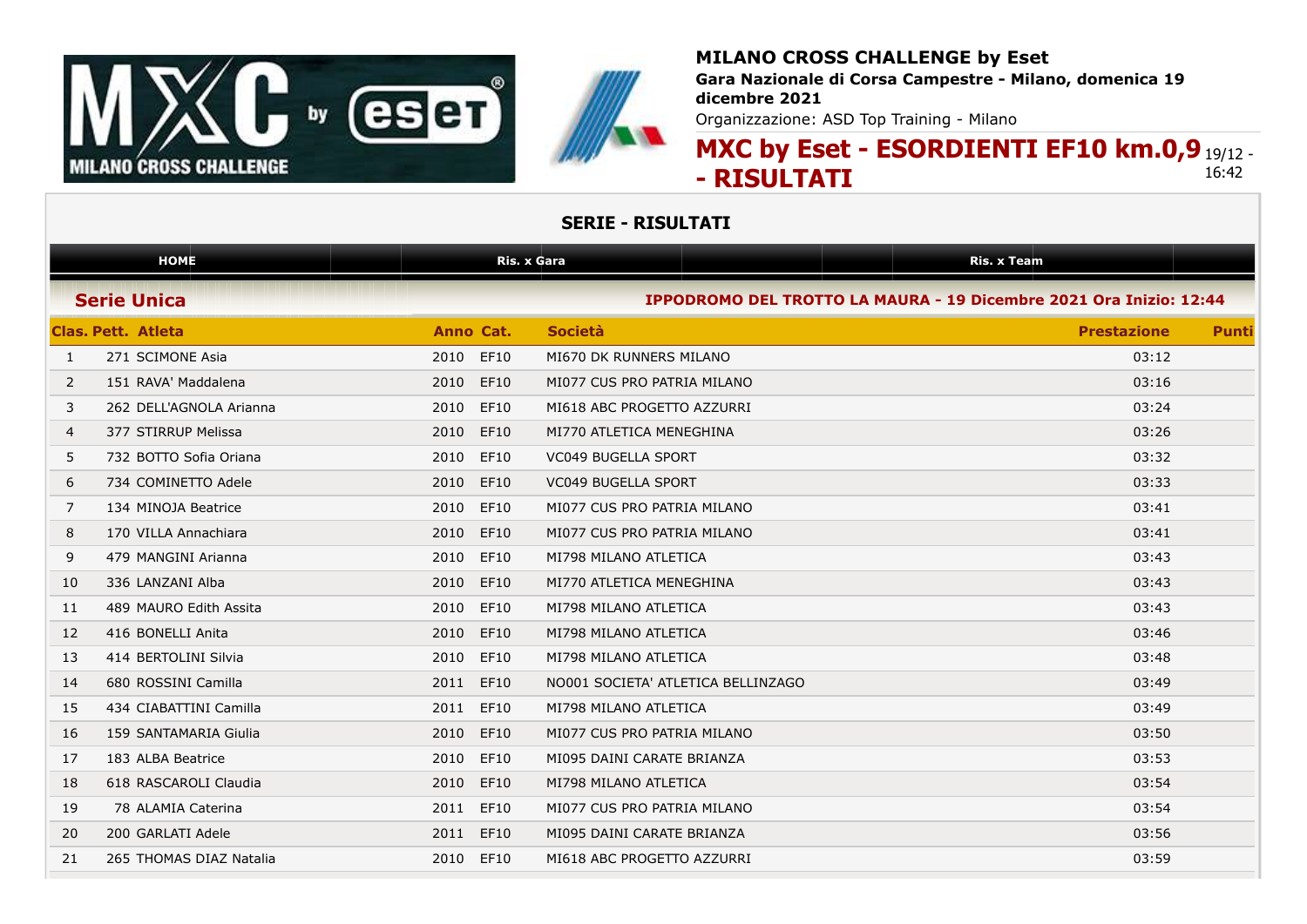| 22 | 419 BRISCINI Sara        | 2011 EF10 |             | MI798 MILANO ATLETICA       | 04:02      |
|----|--------------------------|-----------|-------------|-----------------------------|------------|
| 23 | 381 TEDESCHI Bianca      | 2011      | EF10        | MI770 ATLETICA MENEGHINA    | 04:02      |
| 24 | 206 MAGGIONI Irene       | 2010 EF10 |             | MI095 DAINI CARATE BRIANZA  | 04:07      |
| 25 | 326 GAZERRO Carlotta     | 2011 EF10 |             | MI770 ATLETICA MENEGHINA    | 04:09      |
| 26 | 491 MEI Elettra          | 2011 EF10 |             | MI798 MILANO ATLETICA       | 04:11      |
| 27 | 155 RUSSO Arianna        | 2011 EF10 |             | MI077 CUS PRO PATRIA MILANO | 04:12      |
| 28 | 277 ASTRO Martina        | 2011 EF10 |             | MI770 ATLETICA MENEGHINA    | 04:14      |
| 29 | 131 MARCHETTI Linda      | 2011 EF10 |             | MI077 CUS PRO PATRIA MILANO | 04:19      |
| 30 | 432 CHIAROTTO Anais      | 2011 EF10 |             | MI798 MILANO ATLETICA       | 04:19      |
| 31 | 397 ZANETTI Beatrice     | 2010 EF10 |             | MI770 ATLETICA MENEGHINA    | 04:21      |
| 32 | 142 OSTI Anita           | 2010 EF10 |             | MI077 CUS PRO PATRIA MILANO | 04:21      |
| 33 | 193 COLOMBO Claudia      | 2010 EF10 |             | MI095 DAINI CARATE BRIANZA  | 04:22      |
| 34 | 373 SCARANI Lucia        | 2011 EF10 |             | MI770 ATLETICA MENEGHINA    | 04:26      |
| 35 | 402 ANDRONACHE Matilda   | 2010 EF10 |             | MI798 MILANO ATLETICA       | 04:30      |
| 36 | 453 ERBA Virginia        | 2010      | <b>EF10</b> | MI798 MILANO ATLETICA       | 04:33      |
| 37 | 602 PALMA Cristina       | 2010 EF10 |             | MI798 MILANO ATLETICA       | 04:34      |
| 38 | 445 DI BONAVENTURA Luna  | 2011 EF10 |             | MI798 MILANO ATLETICA       | 04:37      |
| 39 | 308 DE DONATO Anna Maria | 2010      | EF10        | MI770 ATLETICA MENEGHINA    | 04:39      |
| 40 | 452 DONATI Valeria       | 2011 EF10 |             | MI798 MILANO ATLETICA       | 04:44      |
| 41 | 632 TESTA Greta          | 2011 EF10 |             | MI798 MILANO ATLETICA       | 04:44      |
| 42 | 612 PIGORINI Camilla     | 2011 EF10 |             | MI798 MILANO ATLETICA       | 04:45      |
| 43 | 425 CARBONE Caterina     | 2011 EF10 |             | MI798 MILANO ATLETICA       | 04:45      |
| 44 | 485 MARSICO Sole         | 2011 EF10 |             | MI798 MILANO ATLETICA       | 04:47      |
| 45 | 396 ZACCHETTI Giulia     | 2011 EF10 |             | MI770 ATLETICA MENEGHINA    | 05:03      |
| 46 | 411 BARTOLETTI Ginevra   | 2011 EF10 |             | MI798 MILANO ATLETICA       | 05:29      |
| 47 | 477 MACCHIONE Elena      | 2011 EF10 |             | MI798 MILANO ATLETICA       | 06:27      |
| 48 | 405 AUDINO Ariel Diana   | 2011 EF10 |             | MI798 MILANO ATLETICA       | 06:37      |
| 49 | 647 ZANARDINI Sofia      | 2010 EF10 |             | MI798 MILANO ATLETICA       | 04:05      |
| 50 | 446 DI CARLO Anna        | 2010 EF10 |             | MI798 MILANO ATLETICA       | 05:00      |
|    | 481 MARAGNO Giorgia      | 2011      | EF10        | MI798 MILANO ATLETICA       | <b>DNS</b> |
|    | 91 CAMERETTI Isabella    | 2011      | <b>EF10</b> | MI077 CUS PRO PATRIA MILANO | <b>DNS</b> |
|    | 106 FEDERICI Sara        | 2011 EF10 |             | MI077 CUS PRO PATRIA MILANO | <b>DNS</b> |
|    | 152 RAVASI Matilde       | 2011 EF10 |             | MI077 CUS PRO PATRIA MILANO | <b>DNS</b> |
|    |                          |           |             |                             |            |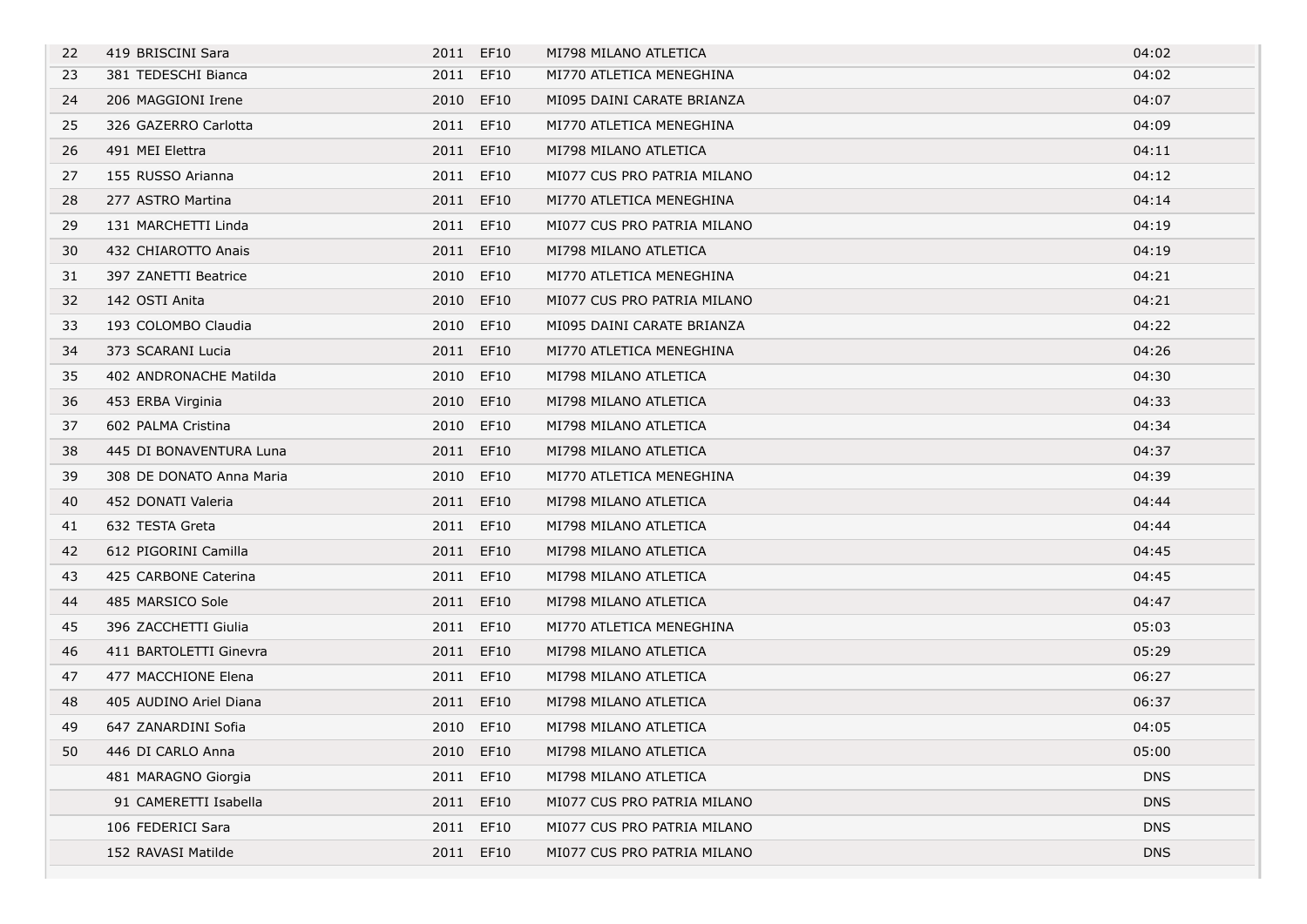| 635 TRUCILLO Carlotta   | EF10<br>2010 | MI798 MILANO ATLETICA           | <b>DNS</b> |
|-------------------------|--------------|---------------------------------|------------|
| 279 BACCIOCCHI Giulia   | 2010 EF10    | MI770 ATLETICA MENEGHINA        | <b>DNS</b> |
| 173 CATALETA Bianca     | EF10<br>2010 | MI080 ATL. RICCARDI MILANO 1946 | <b>DNS</b> |
| 487 MASTELLONE Anna     | 2010 EF10    | MI798 MILANO ATLETICA           | <b>DNS</b> |
| 204 GUARNASCHELLI Alice | 2011 EF10    | MI095 DAINI CARATE BRIANZA      | <b>DNS</b> |
| 461 GAIAS Vittoria      | 2011 EF10    | MI798 MILANO ATLETICA           | <b>DNS</b> |
| 382 TOMASELLI Linda     | 2010<br>EF10 | MI770 ATLETICA MENEGHINA        | <b>DNS</b> |
| 496 NGUM Awa            | 2011 EF10    | MI798 MILANO ATLETICA           | <b>DNS</b> |
| 667 TERRANI Chiara      | 2010 EF10    | MI922 ATLETICA DESIO ASD        | <b>DNS</b> |
| 263 REGOLA Martina      | 2011 EF10    | MI618 ABC PROGETTO AZZURRI      | <b>DNS</b> |
| 278 BACCIOCCHI Camilla  | 2011 EF10    | MI770 ATLETICA MENEGHINA        | <b>DNS</b> |
| 668 ZEFI Grace          | 2010 EF10    | MI922 ATLETICA DESIO ASD        | <b>DNS</b> |
| 310 DE MASI Kimberly    | 2010<br>EF10 | MI770 ATLETICA MENEGHINA        | <b>DNS</b> |
|                         |              |                                 |            |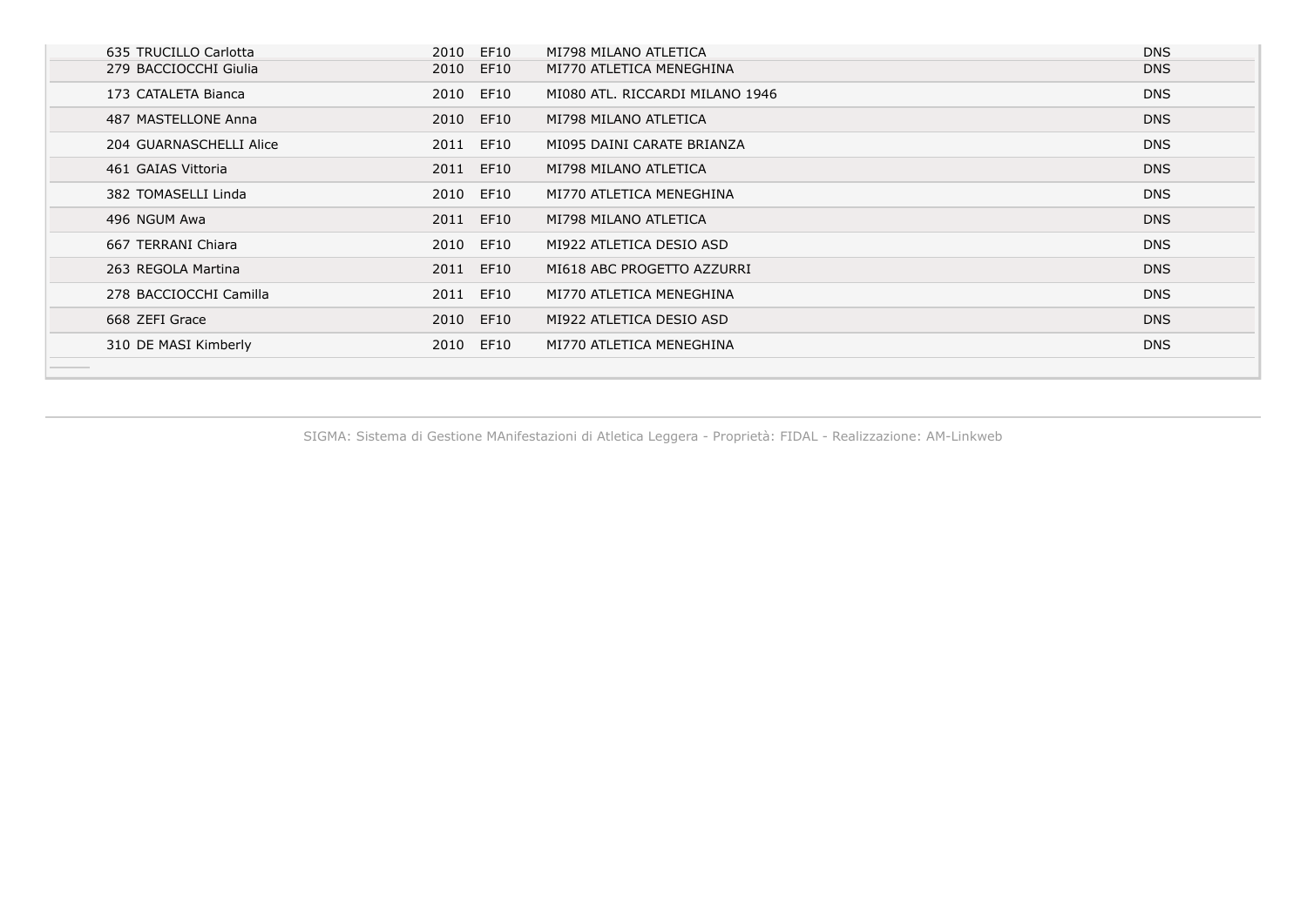



**Gara Nazionale di Corsa Campestre - Milano, domenica 19 dicembre 2021**

Organizzazione: ASD Top Training - Milano

### **MXC by Eset - ESORDIENTI EM8 km.0,9** 19/12 - **- RISULTATI** 16:42

|              | <b>HOME</b>                 | <b>Ris. x Gara</b> |                                                                    | <b>Ris. x Team</b> |              |
|--------------|-----------------------------|--------------------|--------------------------------------------------------------------|--------------------|--------------|
|              | <b>Serie Unica</b>          |                    | IPPODROMO DEL TROTTO LA MAURA - 19 Dicembre 2021 Ora Inizio: 12:34 |                    |              |
|              | <b>Clas, Pett. Atleta</b>   | Anno Cat.          | <b>Societa</b>                                                     | <b>Prestazione</b> | <b>Punti</b> |
| $\mathbf{1}$ | 600 LACICERCHIA Davide      | EM8<br>2012        | MI077 CUS PRO PATRIA MILANO                                        | 03:24              |              |
| 2            | 61 DONATI Patrick           | 2012<br>EM8        | FC542 LIBERTAS ATLETICA FORLI'                                     | 03:27              |              |
| 3            | 688 ROMANIN Nicolo'         | 2012<br>EM8        | PN522 PODISTI CORDENONS                                            | 03:26              |              |
| 4            | 490 MEI Andrea              | 2013<br>EM8        | MI798 MILANO ATLETICA                                              | 03:43              |              |
| 5            | 171 ZANARDELLI Tommaso      | 2012<br>EM8        | MI077 CUS PRO PATRIA MILANO                                        | 03:49              |              |
| 6            | 32 PANDOLFI Davide          | EM8<br>2013        | BG248 ATL. ESTRADA                                                 | 03:52              |              |
| 7            | 101 DAMIANI Leonardo        | EM8<br>2012        | MI077 CUS PRO PATRIA MILANO                                        | 03:56              |              |
| 8            | 289 BUTTARO Luigi           | EM8<br>2012        | MI770 ATLETICA MENEGHINA                                           | 03:57              |              |
| 9            | 128 LOVISON Giordano        | 2012<br>EM8        | MI077 CUS PRO PATRIA MILANO                                        | 03:59              |              |
| 10           | 473 LAMURA Filippo          | 2013<br>EM8        | MI798 MILANO ATLETICA                                              | 04:01              |              |
| 11           | 467 GUZZETTI Federico       | 2013<br>EM8        | MI798 MILANO ATLETICA                                              | 04:01              |              |
| 12           | 189 CAPPI Simone            | 2012<br>EM8        | MI095 DAINI CARATE BRIANZA                                         | 04:01              |              |
| 13           | 357 PEREZ AREMCIBIA Daniel  | 2012<br>EM8        | MI770 ATLETICA MENEGHINA                                           | 04:03              |              |
| 14           | 315 D'ERCOLE Giulio         | 2012<br>EM8        | MI770 ATLETICA MENEGHINA                                           | 04:11              |              |
| 15           | 80 ALBERGA Gabriele         | EM8<br>2012        | MI077 CUS PRO PATRIA MILANO                                        | 04:11              |              |
| 16           | 160 SANTAMARIA Lorenzo      | 2012<br>EM8        | MI077 CUS PRO PATRIA MILANO                                        | 04:11              |              |
| 17           | 439 CRUZ FERREIRA Enea Luan | EM8<br>2012        | MI798 MILANO ATLETICA                                              | 04:13              |              |
| 18           | 465 GRECO Edoardo           | 2013<br>EM8        | MI798 MILANO ATLETICA                                              | 04:14              |              |
| 19           | 624 ROSSI Gionata           | 2012<br>EM8        | MI798 MILANO ATLETICA                                              | 04:14              |              |
| 20           | 500 PACIFICO Paolo          | 2013<br>EM8        | MI798 MILANO ATLETICA                                              | 04:17              |              |
| 21           | 363 POGETTA Edoardo         | 2013<br>EM8        | MI770 ATLETICA MENEGHINA                                           | 04:22              |              |
|              |                             |                    |                                                                    |                    |              |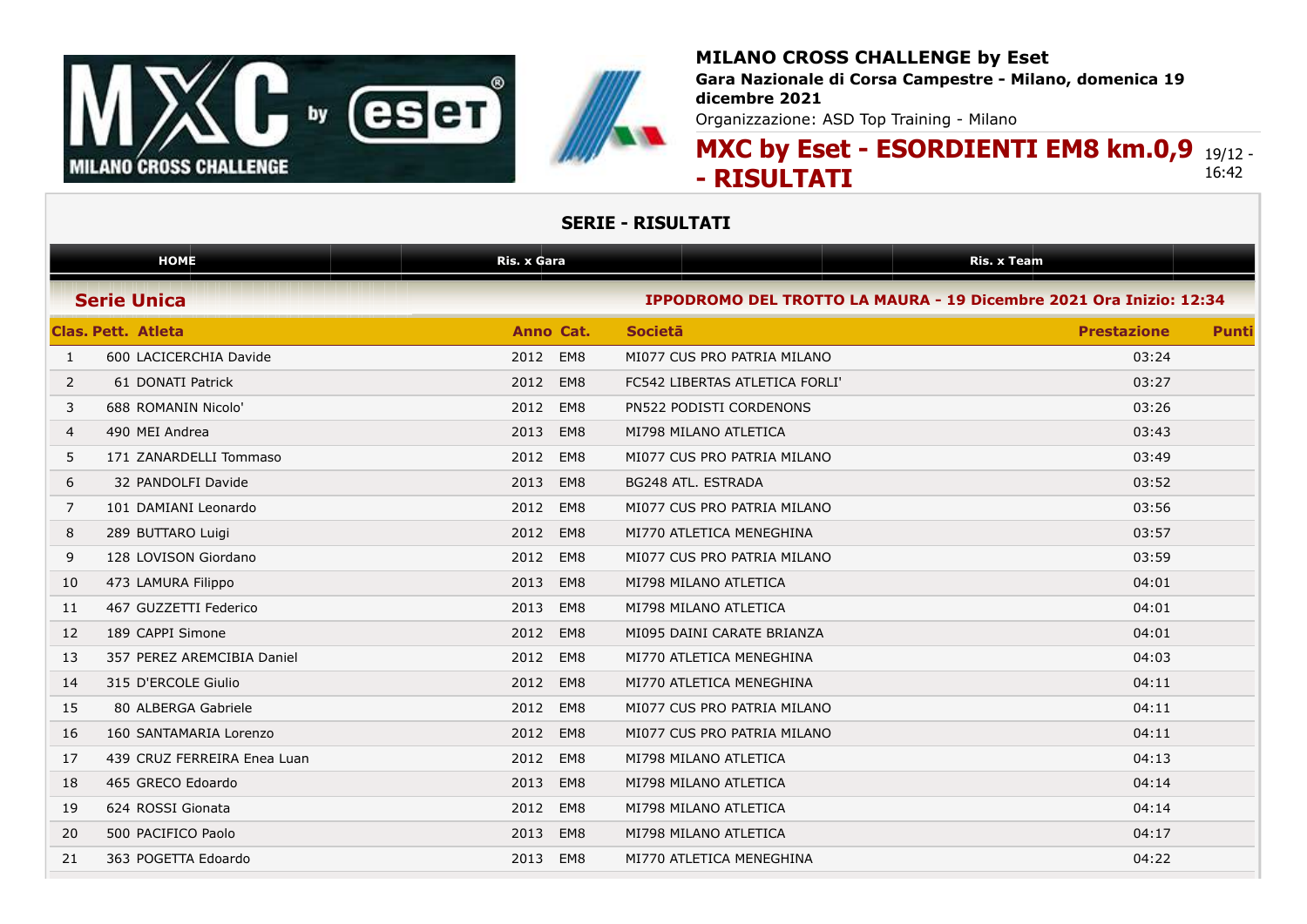| 22 | 420 CALIANNO Edoardo        | 2012 EM8 |          | MI798 MILANO ATLETICA       | 04:23      |
|----|-----------------------------|----------|----------|-----------------------------|------------|
| 23 | 195 D'AGOSTINI Leonardo Mar | 2013     | EM8      | MI095 DAINI CARATE BRIANZA  | 04:23      |
| 24 | 470 ILARDO Lorenzo          | 2013     | EM8      | MI798 MILANO ATLETICA       | 04:26      |
| 25 | 329 GIACOMONI Filippo       | 2012 EM8 |          | MI770 ATLETICA MENEGHINA    | 04:29      |
| 26 | 379 TCHOUNDJANG NYAWA Chris | 2012     | EM8      | MI770 ATLETICA MENEGHINA    | 04:35      |
| 27 | 324 GARALDI Giulio          | 2013     | EM8      | MI770 ATLETICA MENEGHINA    | 04:36      |
| 28 | 137 MONICI Alexeo           | 2012     | EM8      | MI077 CUS PRO PATRIA MILANO | 04:39      |
| 29 | 207 MINOTTI Fabrizio        | 2012     | EM8      | MI095 DAINI CARATE BRIANZA  | 04:40      |
| 30 | 393 VANTAGGI Pietro         | 2013 EM8 |          | MI770 ATLETICA MENEGHINA    | 04:45      |
| 31 | 493 MIMMI Lorenzo           | 2012 EM8 |          | MI798 MILANO ATLETICA       | 04:46      |
| 32 | 190 CATTANEO Francesco      | 2012     | EM8      | MI095 DAINI CARATE BRIANZA  | 04:53      |
| 33 | 422 CAMPAGNA Riccardo       | 2013     | EM8      | MI798 MILANO ATLETICA       | 04:53      |
| 34 | 380 TCHOUNDJANG NYAWA James | 2013     | EM8      | MI770 ATLETICA MENEGHINA    | 04:56      |
| 35 | 631 TESTA Damiano           | 2013     | EM8      | MI798 MILANO ATLETICA       | 05:02      |
| 36 | 350 MONDINI Lorenzo         | 2012     | EM8      | MI770 ATLETICA MENEGHINA    | 05:03      |
| 37 | 351 MONTOYA Helmert Santiag | 2013     | EM8      | MI770 ATLETICA MENEGHINA    | 05:03      |
| 38 | 163 STOLFO Alessio          | 2012     | EM8      | MI077 CUS PRO PATRIA MILANO | 05:11      |
| 39 | 172 ZUCCARELLO Gabriele     | 2013     | EM8      | MI077 CUS PRO PATRIA MILANO | 06:01      |
| 40 | 213 SILVA Jacopo            | 2012 EM8 |          | MI095 DAINI CARATE BRIANZA  | 06:03      |
| 41 | 124 LABONI Gianluca         | 2013     | EM8      | MI077 CUS PRO PATRIA MILANO | 06:50      |
| 42 | 162 SINCICH Roberto         | 2012     | EM8      | MI077 CUS PRO PATRIA MILANO | 07:55      |
|    | 449 DI STASSIO DELVAI Filip | 2013 EM8 |          | MI798 MILANO ATLETICA       | <b>DNS</b> |
|    | 360 PETRANCA Leonardo       | 2012 EM8 |          | MI770 ATLETICA MENEGHINA    | <b>DNS</b> |
|    | 645 VOLPE Valerio           |          | 2012 EM8 | MI798 MILANO ATLETICA       | <b>DNS</b> |
|    | 320 FUMAGALLI Simone        | 2013     | EM8      | MI770 ATLETICA MENEGHINA    | <b>DNS</b> |
|    | 286 BOZANIC Gregorio Paolo  | 2013     | EM8      | MI770 ATLETICA MENEGHINA    | <b>DNS</b> |
|    | 215 TERRUZZI Matteo         | 2012 EM8 |          | MI095 DAINI CARATE BRIANZA  | <b>DNS</b> |
|    | 391 VANNUCCI Valentino      | 2013 EM8 |          | MI770 ATLETICA MENEGHINA    | <b>DNS</b> |
|    | 354 PAGANI Leonardo         | 2012 EM8 |          | MI770 ATLETICA MENEGHINA    | <b>DNS</b> |
|    | 97 CATTANEO Lorenzo         | 2012     | EM8      | MI077 CUS PRO PATRIA MILANO | <b>DNS</b> |
|    | 494 MOSCHETTINI Edoardo Mar | 2012     | EM8      | MI798 MILANO ATLETICA       | <b>DNS</b> |
|    | 293 CARBONE Lorenzo         | 2012 EM8 |          | MI770 ATLETICA MENEGHINA    | <b>DNS</b> |
|    | 747 DELL'ORTO Jacopo Gianma | 2012 EM8 |          | MI770 ATLETICA MENEGHINA    | <b>DNS</b> |
|    |                             |          |          |                             |            |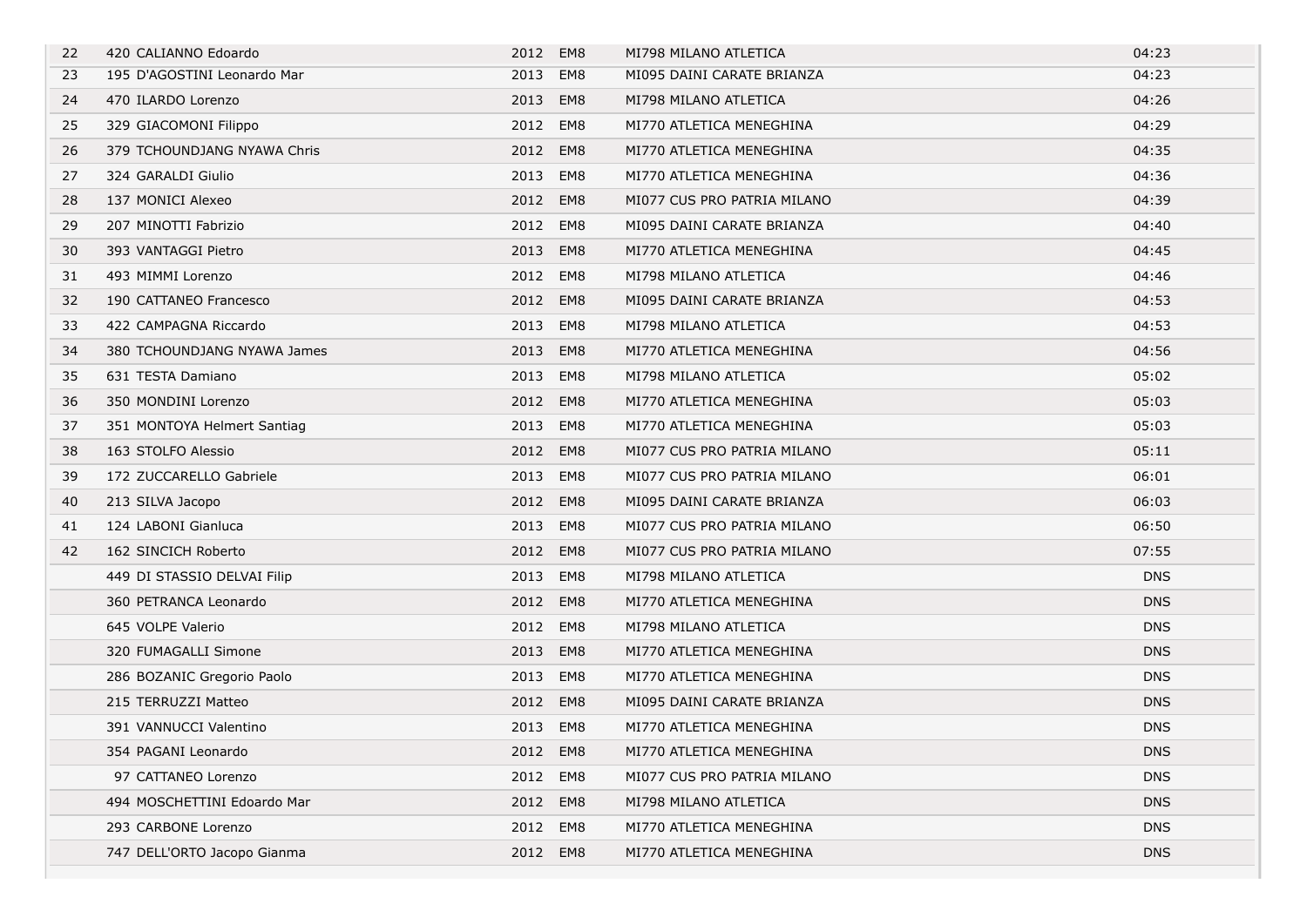| 26 BETTANI Leonardo         | 2012<br>EM8 | BG248 ATL. ESTRADA                     | <b>DNS</b> |
|-----------------------------|-------------|----------------------------------------|------------|
| 287 BRAMBILLA FANTINI Franc | EM8<br>2013 | $\mid$ MI770 ATLETICA MENEGHINA $\mid$ | <b>DNS</b> |
| 412 BASILE Aron             | 2012<br>EM8 | MI798 MILANO ATLETICA                  | <b>DNS</b> |
|                             |             |                                        |            |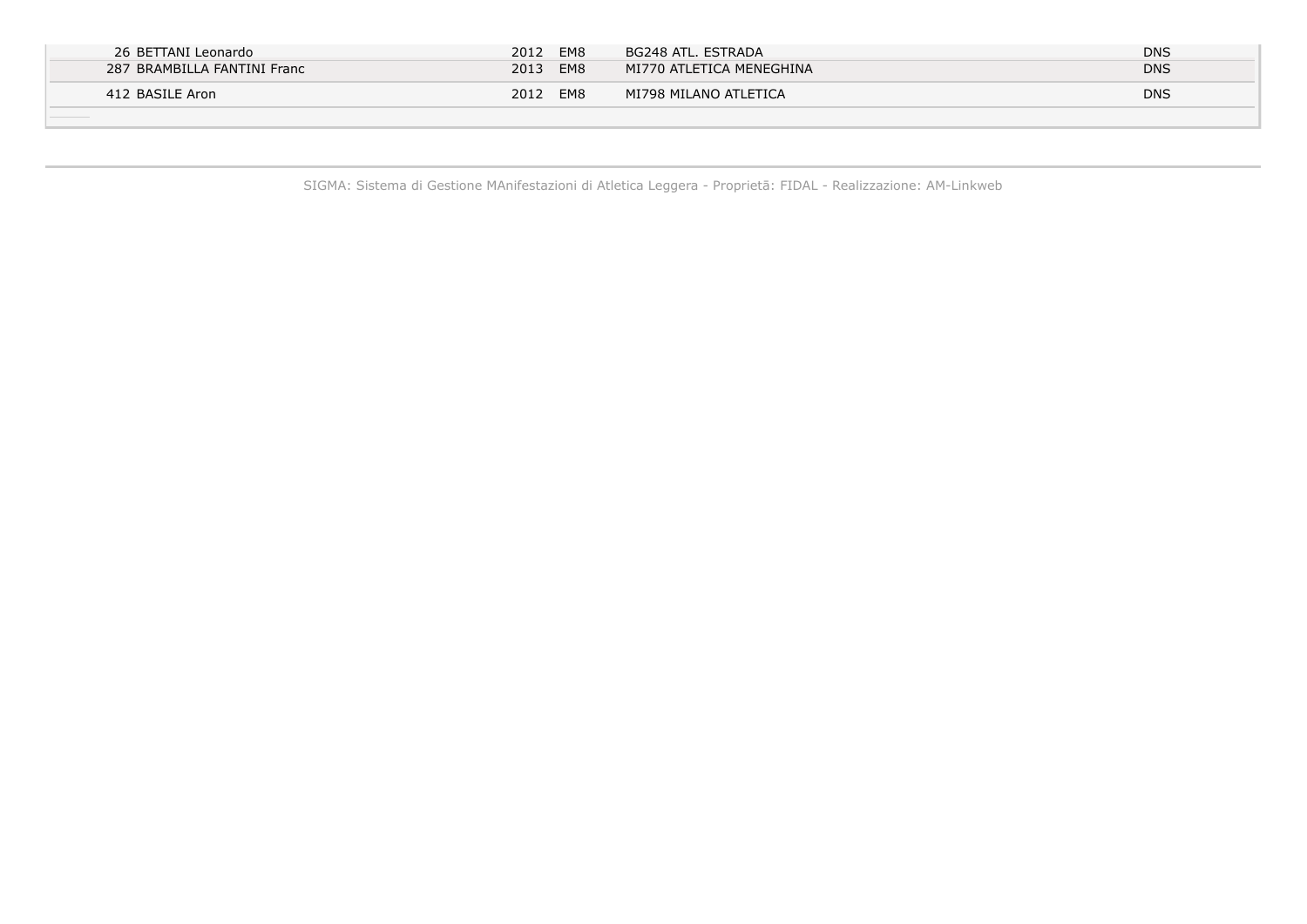



**Gara Nazionale di Corsa Campestre - Milano, domenica 19 dicembre 2021**

Organizzazione: ASD Top Training - Milano

### **MXC by Eset - ESORDIENTI EF8 km.0,9 -**19/12 -**RISULTATI** 16:42

|              | <b>HOME</b>                |             | <b>Ris. x Gara</b>               | <b>Ris. x Team</b>                                                 |              |
|--------------|----------------------------|-------------|----------------------------------|--------------------------------------------------------------------|--------------|
|              | <b>Serie Unica</b>         |             |                                  | IPPODROMO DEL TROTTO LA MAURA - 19 Dicembre 2021 Ora Inizio: 12:18 |              |
|              | <b>Clas. Pett. Atleta</b>  | Anno Cat.   | <b>Societa</b>                   | <b>Prestazione</b>                                                 | <b>Punti</b> |
| $\mathbf{1}$ | 745 ENDRIGO Giulia         | 2012<br>EF8 | PN088 ATLETICA DOLOMITI FRIULANE | 03:37                                                              |              |
| 2            | 63 PERUGINI Giulia         | 2012<br>EF8 | FC542 LIBERTAS ATLETICA FORLI'   | 03:55                                                              |              |
| 3            | 288 BUFFONI Anita          | EF8<br>2012 | MI770 ATLETICA MENEGHINA         | 04:01                                                              |              |
| 4            | 208 NALIN Anna             | 2013<br>EF8 | MI095 DAINI CARATE BRIANZA       | 04:03                                                              |              |
| 5            | 344 MARIANI Ada            | EF8<br>2012 | MI770 ATLETICA MENEGHINA         | 04:07                                                              |              |
| 6            | 608 PERONI Lisa            | 2012<br>EF8 | MI798 MILANO ATLETICA            | 04:09                                                              |              |
| 7            | 82 ANTONUCCI Azzurra       | EF8<br>2013 | MI077 CUS PRO PATRIA MILANO      | 04:16                                                              |              |
| 8            | 349 MONDINI Agnese         | 2012<br>EF8 | MI770 ATLETICA MENEGHINA         | 04:19                                                              |              |
| 9            | 471 IZZO Sofia             | EF8<br>2012 | MI798 MILANO ATLETICA            | 04:19                                                              |              |
| 10           | 84 BALDUZZI Ada            | 2012<br>EF8 | MI077 CUS PRO PATRIA MILANO      | 04:27                                                              |              |
| 11           | 358 PERI Alma              | EF8<br>2012 | MI770 ATLETICA MENEGHINA         | 04:27                                                              |              |
| 12           | 443 DELLA VALENTINA Lara   | EF8<br>2013 | MI798 MILANO ATLETICA            | 04:32                                                              |              |
| 13           | 607 PERGOLESI Viola Sophie | EF8<br>2013 | MI798 MILANO ATLETICA            | 04:36                                                              |              |
| 14           | 187 CALELLA Martina        | EF8<br>2012 | MI095 DAINI CARATE BRIANZA       | 04:37                                                              |              |
| 15           | 610 PIACENZA Sofia         | EF8<br>2013 | MI798 MILANO ATLETICA            | 04:38                                                              |              |
| 16           | 621 RIGAMONTI Arianna      | 2013<br>EF8 | MI798 MILANO ATLETICA            | 04:39                                                              |              |
| 17           | 194 CUTTONE Matilde        | EF8<br>2012 | MI095 DAINI CARATE BRIANZA       | 04:46                                                              |              |
| 18           | 205 LI VELI Alessandra     | 2012<br>EF8 | MI095 DAINI CARATE BRIANZA       | 04:46                                                              |              |
| 19           | 362 PEZZI Rebecca Beatrice | EF8<br>2013 | MI770 ATLETICA MENEGHINA         | 04:51                                                              |              |
| 20           | 365 PRESSMAYER Rossella    | EF8<br>2012 | MI770 ATLETICA MENEGHINA         | 04:56                                                              |              |
| 21           | 342 LORETI Barbara         | EF8<br>2013 | MI770 ATLETICA MENEGHINA         | 05:02                                                              |              |
|              |                            |             |                                  |                                                                    |              |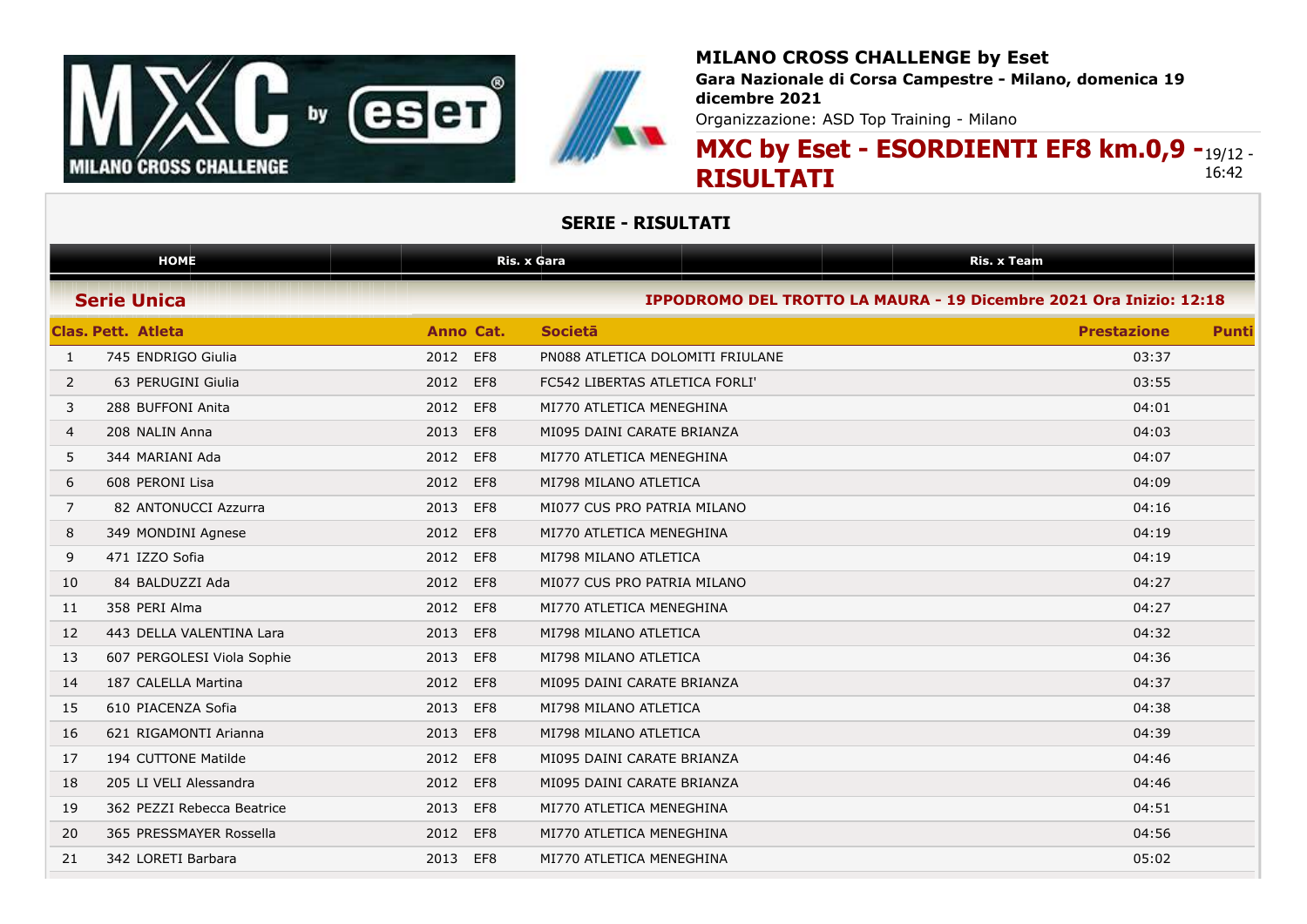| 22 | 625 ROVEDA Giuilia       | 2013 | EF8 | MI798 MILANO ATLETICA                | 05:08      |
|----|--------------------------|------|-----|--------------------------------------|------------|
| 23 | 435 CIARAMBINO Giorgia   | 2012 | EF8 | MI798 MILANO ATLETICA                | 05:17      |
| 24 | 192 COLCIAGO Chiara      | 2013 | EF8 | MI095 DAINI CARATE BRIANZA           | 06:02      |
|    | 254 KASENA Trecy Jumwa   | 2012 | EF8 | MI609 ATLETICRALS2-TEATRO ALLA SCALA | <b>DNS</b> |
|    | 318 DUILIO Giulia        | 2012 | EF8 | MI770 ATLETICA MENEGHINA             | <b>DNS</b> |
|    | 255 LA CAPRIA Anastasia  | 2012 | EF8 | MI609 ATLETICRALS2-TEATRO ALLA SCALA | <b>DNS</b> |
|    | 294 CARBONE Valentina    | 2013 | EF8 | MI770 ATLETICA MENEGHINA             | <b>DNS</b> |
|    | 258 MORGIONE Viola       | 2012 | EF8 | MI609 ATLETICRALS2-TEATRO ALLA SCALA | <b>DNS</b> |
|    | 426 CARBONE Margherita   | 2013 | EF8 | MI798 MILANO ATLETICA                | <b>DNS</b> |
|    | 297 CAU Sofia            | 2012 | EF8 | MI770 ATLETICA MENEGHINA             | <b>DNS</b> |
|    | 25 BENHAMIDOU Safae      | 2013 | EF8 | BG248 ATL, ESTRADA                   | <b>DNS</b> |
|    | 338 LARICCHIA Luce Maria | 2013 | EF8 | MI770 ATLETICA MENEGHINA             | <b>DNS</b> |
|    | 313 DEMANGO Gorgia       | 2012 | EF8 | MI770 ATLETICA MENEGHINA             | <b>DNS</b> |
|    | 118 GREGORINI Viola      | 2012 | EF8 | MI077 CUS PRO PATRIA MILANO          | <b>DNS</b> |
|    | 299 CELLA Serenity       | 2012 | EF8 | MI770 ATLETICA MENEGHINA             | <b>DNS</b> |
|    |                          |      |     |                                      |            |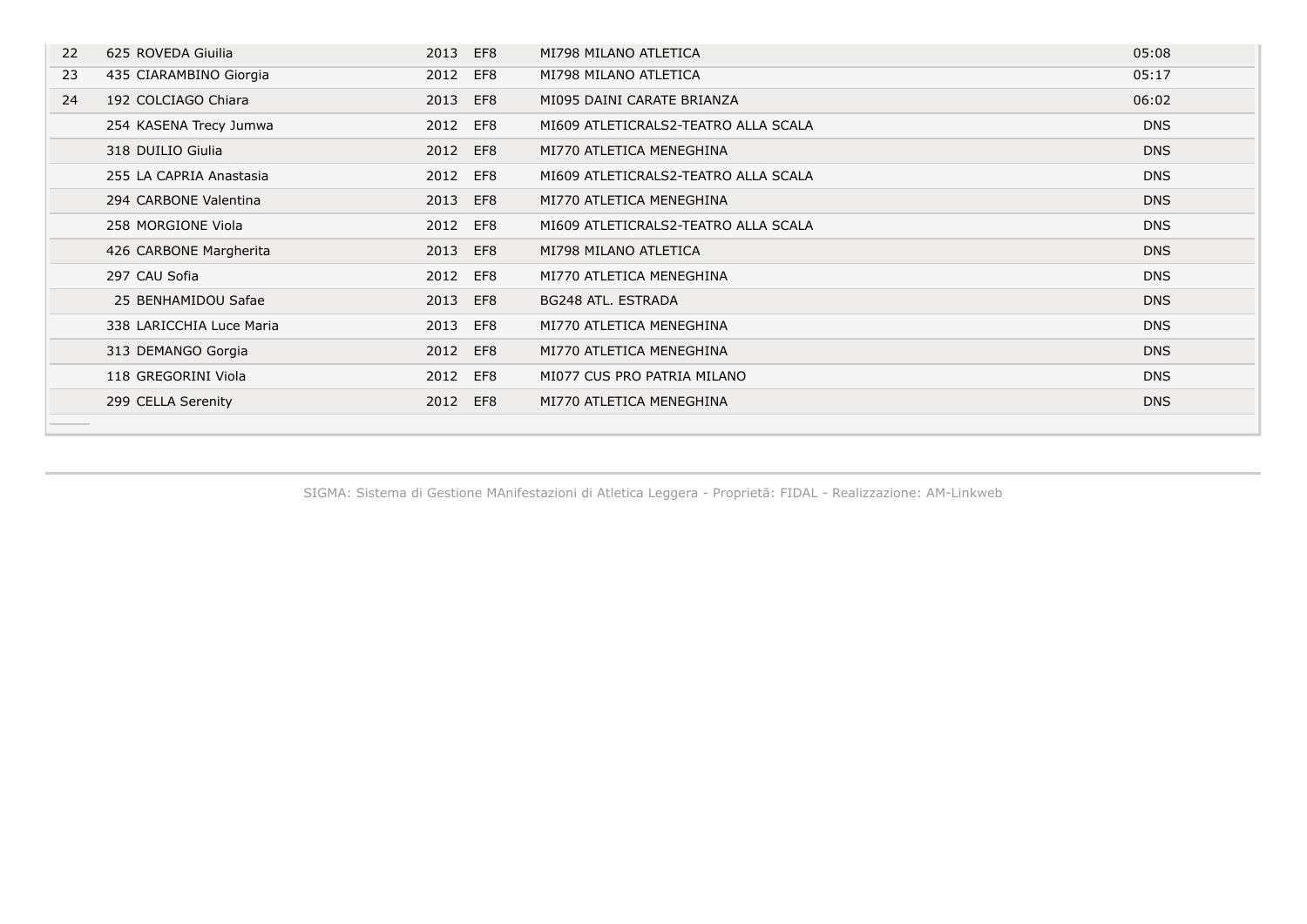



**Gara Nazionale di Corsa Campestre - Milano, domenica 19 dicembre 2021**

Organizzazione: ASD Top Training - Milano

### **MXC by Eset - ESORDIENTI EM5 km.0,9** 19/12 - **- RISULTATI** 16:42

|                | <b>HOME</b>                 | Ris. x Gara             |                                                                    | <b>Ris. x Team</b> |              |
|----------------|-----------------------------|-------------------------|--------------------------------------------------------------------|--------------------|--------------|
|                | <b>Serie Unica</b>          |                         | IPPODROMO DEL TROTTO LA MAURA - 19 Dicembre 2021 Ora Inizio: 12:09 |                    |              |
|                | <b>Clas. Pett. Atleta</b>   | Anno Cat.               | <b>Societa</b>                                                     | <b>Prestazione</b> | <b>Punti</b> |
| $\mathbf{1}$   | 394 VIGANO' Alberto         | EM <sub>5</sub><br>2014 | MI770 ATLETICA MENEGHINA                                           | 03:16              |              |
| $\overline{2}$ | 184 ANTONINI Edo            | 2014<br>EM <sub>5</sub> | MI095 DAINI CARATE BRIANZA                                         | 03:18              |              |
| 3              | 347 MICHELI Pietro          | EM <sub>5</sub><br>2014 | MI770 ATLETICA MENEGHINA                                           | 03:21              |              |
| 4              | 482 MARAZZINA Francesco     | 2014<br>EM <sub>5</sub> | MI798 MILANO ATLETICA                                              | 03:27              |              |
| 5              | 641 VERALLI Federico Alessa | 2014<br>EM <sub>5</sub> | MI798 MILANO ATLETICA                                              | 03:28              |              |
| 6              | 447 DI GENNARO Lorenzo      | 2014<br>EM <sub>5</sub> | MI798 MILANO ATLETICA                                              | 03:40              |              |
| 7              | 312 DEL VECCHIO Luca        | 2015<br>EM <sub>5</sub> | MI770 ATLETICA MENEGHINA                                           | 03:43              |              |
| 8              | 408 BALBONI Pietro          | EM <sub>5</sub><br>2014 | MI798 MILANO ATLETICA                                              | 03:44              |              |
| 9              | 191 CITTERIO Edoardo        | EM <sub>5</sub><br>2015 | MI095 DAINI CARATE BRIANZA                                         | 03:48              |              |
| 10             | 464 GAUTHIER DE GREGORIO Lu | 2014<br>EM <sub>5</sub> | MI798 MILANO ATLETICA                                              | 03:48              |              |
| 11             | 441 DEIANA Nicolo'          | 2014<br>EM <sub>5</sub> | MI798 MILANO ATLETICA                                              | 03:48              |              |
| 12             | 643 VILLA Alessandro        | EM <sub>5</sub><br>2014 | MI798 MILANO ATLETICA                                              | 03:49              |              |
| 13             | 601 PAGLIA Edoardo          | EM <sub>5</sub><br>2015 | MI798 MILANO ATLETICA                                              | 03:50              |              |
| 14             | 99 COLLAMATI Simone         | EM <sub>5</sub><br>2014 | MI077 CUS PRO PATRIA MILANO                                        | 03:53              |              |
| 15             | 429 CARUCCI Leonardo        | EM <sub>5</sub><br>2014 | MI798 MILANO ATLETICA                                              | 03:54              |              |
| 16             | 364 PRESSMAYER Riccardo     | 2016<br>EM <sub>5</sub> | MI770 ATLETICA MENEGHINA                                           | 03:56              |              |
| 17             | 450 D'ITRI Edoardo          | EM <sub>5</sub><br>2014 | MI798 MILANO ATLETICA                                              | 03:57              |              |
| 18             | 636 TRUCILLO Filippo        | EM <sub>5</sub><br>2014 | MI798 MILANO ATLETICA                                              | 03:59              |              |
| 19             | 460 FORMICA Matteo          | EM <sub>5</sub><br>2014 | MI798 MILANO ATLETICA                                              | 03:59              |              |
| 20             | 291 CANFORA Matteo          | 2015<br>EM <sub>5</sub> | MI770 ATLETICA MENEGHINA                                           | 04:01              |              |
| 21             | 399 ZORZI Ettore            | EM <sub>5</sub><br>2014 | MI770 ATLETICA MENEGHINA                                           | 04:03              |              |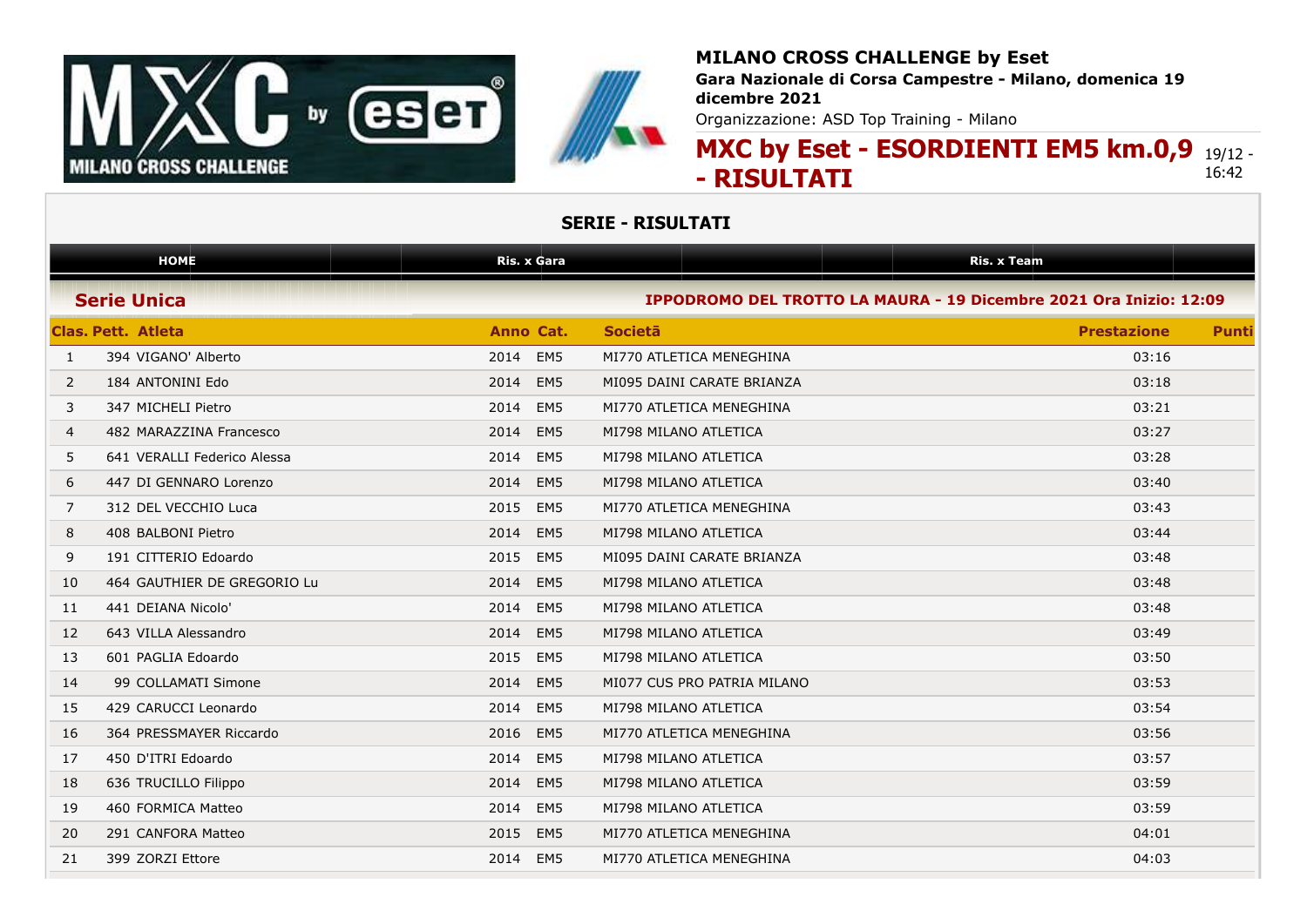| 22 | 346 MICCOLI Pietro          | 2015 EM5 |                 | MI770 ATLETICA MENEGHINA        | 04:10      |
|----|-----------------------------|----------|-----------------|---------------------------------|------------|
| 23 | 376 SORICE Riccardo         | 2015 EM5 |                 | MI770 ATLETICA MENEGHINA        | 04:12      |
| 24 | 169 VANTINI Matteo          | 2014     | EM <sub>5</sub> | MI077 CUS PRO PATRIA MILANO     | 04:21      |
| 25 | 282 BONAFEDE Niccolo        | 2014     | EM5             | MI770 ATLETICA MENEGHINA        | 04:22      |
| 26 | 456 FAGNANI Lorenzo         | 2014     | EM5             | MI798 MILANO ATLETICA           | 04:24      |
| 27 | 210 PIPINO Melo             | 2015     | EM5             | MI095 DAINI CARATE BRIANZA      | 04:28      |
| 28 | 295 CARERI Filippo          | 2014     | EM5             | MI770 ATLETICA MENEGHINA        | 04:28      |
| 29 | 469 HALLAWA RALALAGE Liam   | 2015     | EM5             | MI798 MILANO ATLETICA           | 04:28      |
| 30 | 387 TROPEA Andrea Giacomo   | 2014 EM5 |                 | MI770 ATLETICA MENEGHINA        | 04:29      |
| 31 | 156 RUSSO Damian            | 2015 EM5 |                 | MI077 CUS PRO PATRIA MILANO     | 04:41      |
| 32 | 398 ZAPPETTINI Dorian       | 2014     | EM <sub>5</sub> | MI770 ATLETICA MENEGHINA        | 04:51      |
| 33 | 330 GIUSTI Vittorio         | 2016     | EM5             | MI770 ATLETICA MENEGHINA        | 04:52      |
| 34 | 390 TROPIANO Thomas         | 2016     | EM5             | MI770 ATLETICA MENEGHINA        | 04:57      |
| 35 | 463 GALLAZZI Tommaso        | 2015     | EM5             | MI798 MILANO ATLETICA           | 05:00      |
| 36 | 353 MUSIO Sebastiano        | 2015 EM5 |                 | MI770 ATLETICA MENEGHINA        | 05:05      |
| 37 | 626 SCALABRINI Ludovico     | 2015     | EM5             | MI798 MILANO ATLETICA           | 05:09      |
| 38 | 103 FARAONE Lorenzo         | 2015     | EM5             | MI077 CUS PRO PATRIA MILANO     | 05:16      |
| 39 | 303 CORBELLINI Thomas Gabri | 2014     | EM5             | MI770 ATLETICA MENEGHINA        | 05:24      |
| 40 | 306 D'ANGELO Carlo Maria    | 2014 EM5 |                 | MI770 ATLETICA MENEGHINA        | 06:01      |
| 41 | 418 BORGHESAN Giacomo       | 2015 EM5 |                 | MI798 MILANO ATLETICA           | 06:02      |
|    | 117 GREGORINI Vasco         | 2014     | EM <sub>5</sub> | MI077 CUS PRO PATRIA MILANO     | <b>DNS</b> |
|    | 335 KABAKEBBJI Shams        | 2015 EM5 |                 | MI770 ATLETICA MENEGHINA        | <b>DNS</b> |
|    | 298 CELLA Emilio            | 2015     | EM5             | MI770 ATLETICA MENEGHINA        | <b>DNS</b> |
|    | 110 FLOREAN Pietro          | 2014     | EM5             | MI077 CUS PRO PATRIA MILANO     | <b>DNS</b> |
|    | 395 VITTADINI Carlo Andrea  | 2016 EM5 |                 | MI770 ATLETICA MENEGHINA        | DNS        |
|    | 367 RODOLFI Enrico          | 2016     | EM5             | MI770 ATLETICA MENEGHINA        | <b>DNS</b> |
|    | 337 LARICCHIA Leone Ademaro | 2014     | EM5             | MI770 ATLETICA MENEGHINA        | <b>DNS</b> |
|    | 369 RUSSO Leonardo          | 2015 EM5 |                 | MI770 ATLETICA MENEGHINA        | <b>DNS</b> |
|    | 175 MONESTIROLI Enrico      | 2014 EM5 |                 | MI080 ATL. RICCARDI MILANO 1946 | <b>DNS</b> |
|    | 325 GARRONI Niccolo         | 2014     | EM5             | MI770 ATLETICA MENEGHINA        | <b>DNS</b> |
|    | 368 ROSSI Thiago            | 2014     | EM <sub>5</sub> | MI770 ATLETICA MENEGHINA        | <b>DNS</b> |
|    | 333 GRIMALDI Tommaso        | 2016     | EM5             | MI770 ATLETICA MENEGHINA        | <b>DNS</b> |
|    | 483 MARCHI Simone           | 2015 EM5 |                 | MI798 MILANO ATLETICA           | <b>DNS</b> |
|    |                             |          |                 |                                 |            |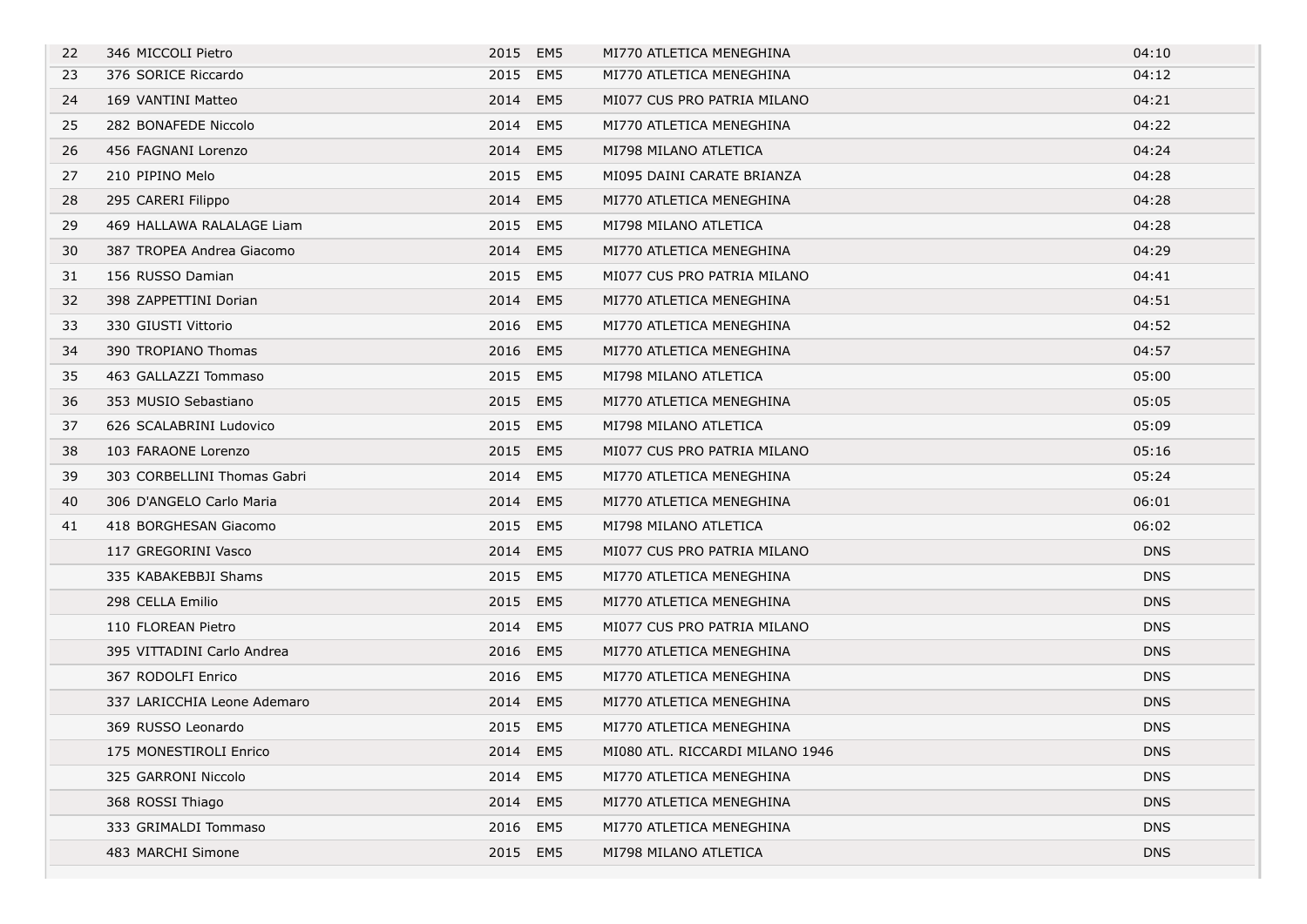| 604 PATETTA Giorgio     | 2015 EM5 | MI798 MILANO ATLETICA           | <b>DNS</b> |
|-------------------------|----------|---------------------------------|------------|
| 332 GRIMALDI Filippo    | 2014 EM5 | MI770 ATLETICA MENEGHINA        | <b>DNS</b> |
| 384 TONDO Arsen         | 2014 EM5 | MI770 ATLETICA MENEGHINA        | <b>DNS</b> |
| 480 MANZARO Martin      | 2015 EM5 | MI798 MILANO ATLETICA           | <b>DNS</b> |
| 311 DECARLI Jacopo      | 2016 EM5 | MI770 ATLETICA MENEGHINA        | <b>DNS</b> |
| 176 SALVALAGGIO Edoardo | 2014 EM5 | MI080 ATL. RICCARDI MILANO 1946 | <b>DNS</b> |
| 352 MUNCH Alessandro    | 2016 EM5 | MI770 ATLETICA MENEGHINA        | <b>DNS</b> |
| 366 RAFFA Salvatore     | 2016 EM5 | MI770 ATLETICA MENEGHINA        | <b>DNS</b> |
| 392 VANTAGGI Luca       | 2016 EM5 | MI770 ATLETICA MENEGHINA        | <b>DNS</b> |
|                         |          |                                 |            |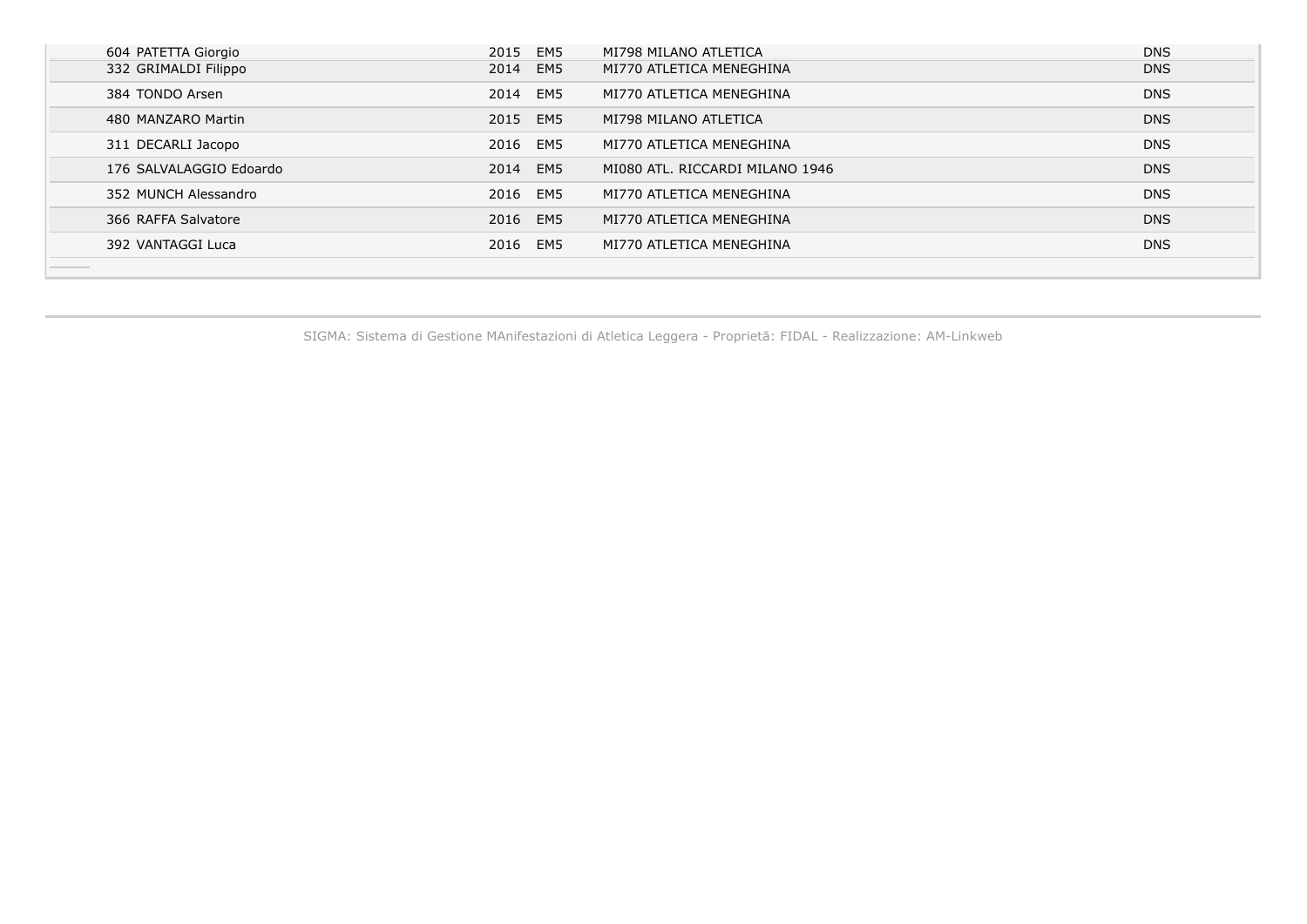



**Gara Nazionale di Corsa Campestre - Milano, domenica 19 dicembre 2021**

Organizzazione: ASD Top Training - Milano

### **MXC by Eset - ESORDIENTI EF5 km.0,9 -**19/12 -**RISULTATI** 16:42

| <b>HOME</b>                 | <b>Ris. x Gara</b>                              |                                                                                                                                                                                                                                                                                                                                                   | <b>Ris. x Team</b> |  |  |
|-----------------------------|-------------------------------------------------|---------------------------------------------------------------------------------------------------------------------------------------------------------------------------------------------------------------------------------------------------------------------------------------------------------------------------------------------------|--------------------|--|--|
|                             |                                                 | IPPODROMO DEL TROTTO LA MAURA - 19 Dicembre 2021 Ora Inizio: 11:58<br><b>Societa</b><br><b>Prestazione</b><br><b>Punti</b><br>04:58<br>MI095 DAINI CARATE BRIANZA<br>MI798 MILANO ATLETICA<br>05:01<br>MI770 ATLETICA MENEGHINA<br>05:01<br>05:02<br>MI798 MILANO ATLETICA<br>05:04<br>MI798 MILANO ATLETICA<br>05:08<br>MI770 ATLETICA MENEGHINA |                    |  |  |
|                             | Anno Cat.                                       |                                                                                                                                                                                                                                                                                                                                                   |                    |  |  |
| 217 VISMARA Eleonora        | EF5<br>2014                                     |                                                                                                                                                                                                                                                                                                                                                   |                    |  |  |
| 430 CASTELLANA Letizia      | 2014<br>EF5                                     |                                                                                                                                                                                                                                                                                                                                                   |                    |  |  |
| 343 LUONGO Arianna          | EF5<br>2014                                     |                                                                                                                                                                                                                                                                                                                                                   |                    |  |  |
| 628 SIDA Sophia             | EF5<br>2014                                     |                                                                                                                                                                                                                                                                                                                                                   |                    |  |  |
| 620 RENDA Giulia            | EF <sub>5</sub><br>2014                         |                                                                                                                                                                                                                                                                                                                                                   |                    |  |  |
| 321 GALLO Silvia Dameris    | 2015<br>EF5                                     |                                                                                                                                                                                                                                                                                                                                                   |                    |  |  |
| 285 BOTTARELLI Amelia       | EF5<br>2014                                     | MI770 ATLETICA MENEGHINA                                                                                                                                                                                                                                                                                                                          | 05:10              |  |  |
| 203 GHEZZI Sveva            | 2015<br>EF5                                     | MI095 DAINI CARATE BRIANZA                                                                                                                                                                                                                                                                                                                        | 05:13              |  |  |
| 202 GHEZZI Ginevra          | 2015<br>EF5                                     | MI095 DAINI CARATE BRIANZA                                                                                                                                                                                                                                                                                                                        | 05:15              |  |  |
| 211 POTENZA Ginevra         | EF5<br>2015                                     | MI095 DAINI CARATE BRIANZA                                                                                                                                                                                                                                                                                                                        | 05:16              |  |  |
| 378 STROPPINI Irene         | EF <sub>5</sub><br>2014                         | MI770 ATLETICA MENEGHINA                                                                                                                                                                                                                                                                                                                          | 05:17              |  |  |
| 403 ANDRONACHE Petra        | EF5<br>2014                                     | MI798 MILANO ATLETICA                                                                                                                                                                                                                                                                                                                             | 05:18              |  |  |
| 104 FARINA Giorgia Aurora   | EF5<br>2014                                     | MI077 CUS PRO PATRIA MILANO                                                                                                                                                                                                                                                                                                                       | 05:23              |  |  |
| 164 TOBIOLA Ambra           | 2014<br>EF5                                     | MI077 CUS PRO PATRIA MILANO                                                                                                                                                                                                                                                                                                                       | 05:23              |  |  |
| 609 PETULLA' Matilde        | 2015<br>EF5                                     | MI798 MILANO ATLETICA                                                                                                                                                                                                                                                                                                                             | 05:24              |  |  |
| 615 POLI Claudia            | 2014<br>EF5                                     | MI798 MILANO ATLETICA                                                                                                                                                                                                                                                                                                                             | 05:28              |  |  |
| 112 FRANCESCHINI Camilla Gi | EF5<br>2015                                     | MI077 CUS PRO PATRIA MILANO                                                                                                                                                                                                                                                                                                                       | 05:28              |  |  |
| 495 MURATORI Milena         | EF5<br>2014                                     | MI798 MILANO ATLETICA                                                                                                                                                                                                                                                                                                                             | 05:39              |  |  |
| 212 REDAELLI Ginevra        | 2015<br>EF5                                     | MI095 DAINI CARATE BRIANZA                                                                                                                                                                                                                                                                                                                        | 05:51              |  |  |
| 424 CAPPELLETTI Martina     | 2014<br>EF5                                     | MI798 MILANO ATLETICA                                                                                                                                                                                                                                                                                                                             | 05:51              |  |  |
| 640 VERALLI Cecilia Maria s | EF <sub>5</sub><br>2014                         | MI798 MILANO ATLETICA                                                                                                                                                                                                                                                                                                                             | 05:51              |  |  |
|                             | <b>Serie Unica</b><br><b>Clas. Pett. Atleta</b> |                                                                                                                                                                                                                                                                                                                                                   |                    |  |  |